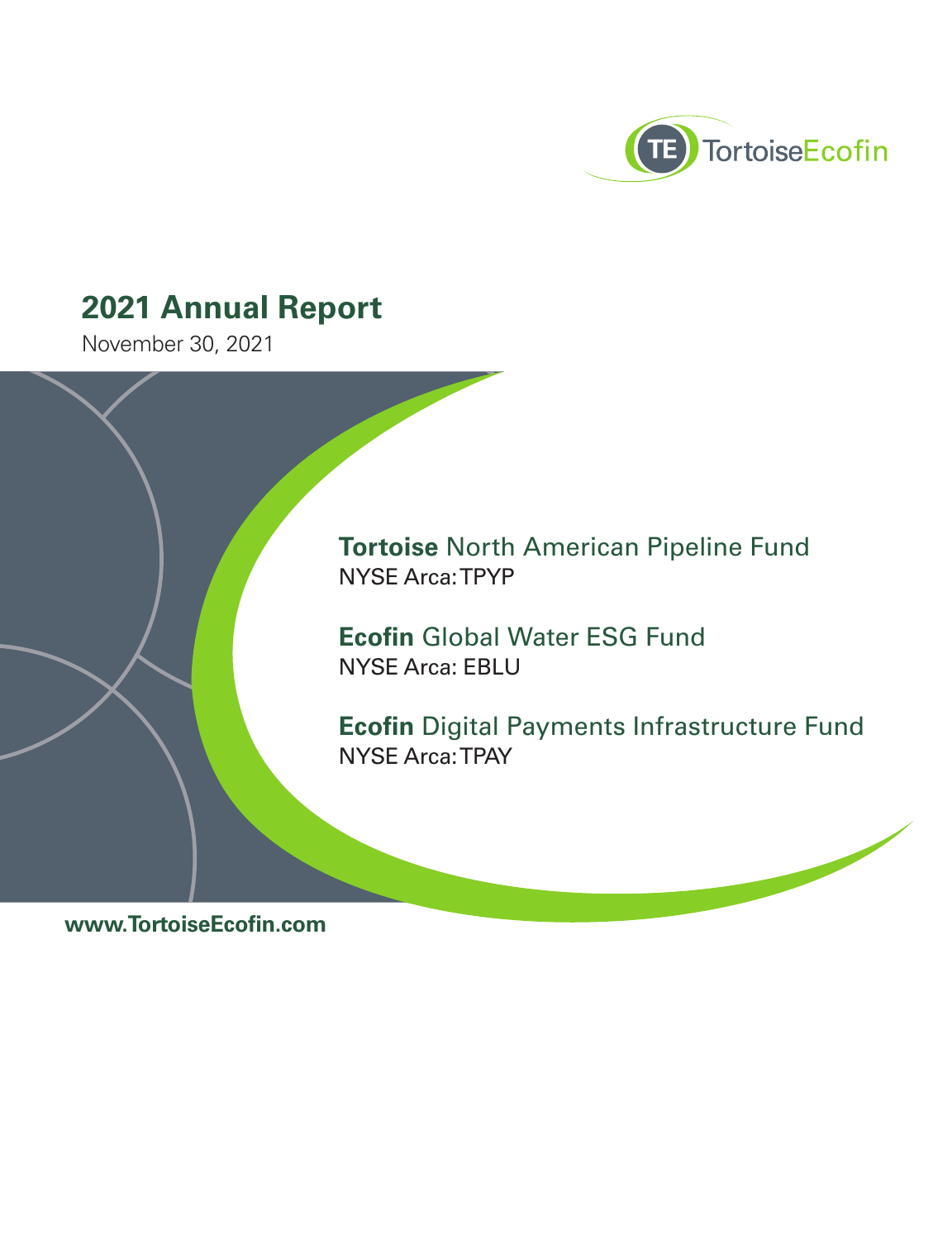# **Tortoise**  2021 Annual Report

# **Table of Contents**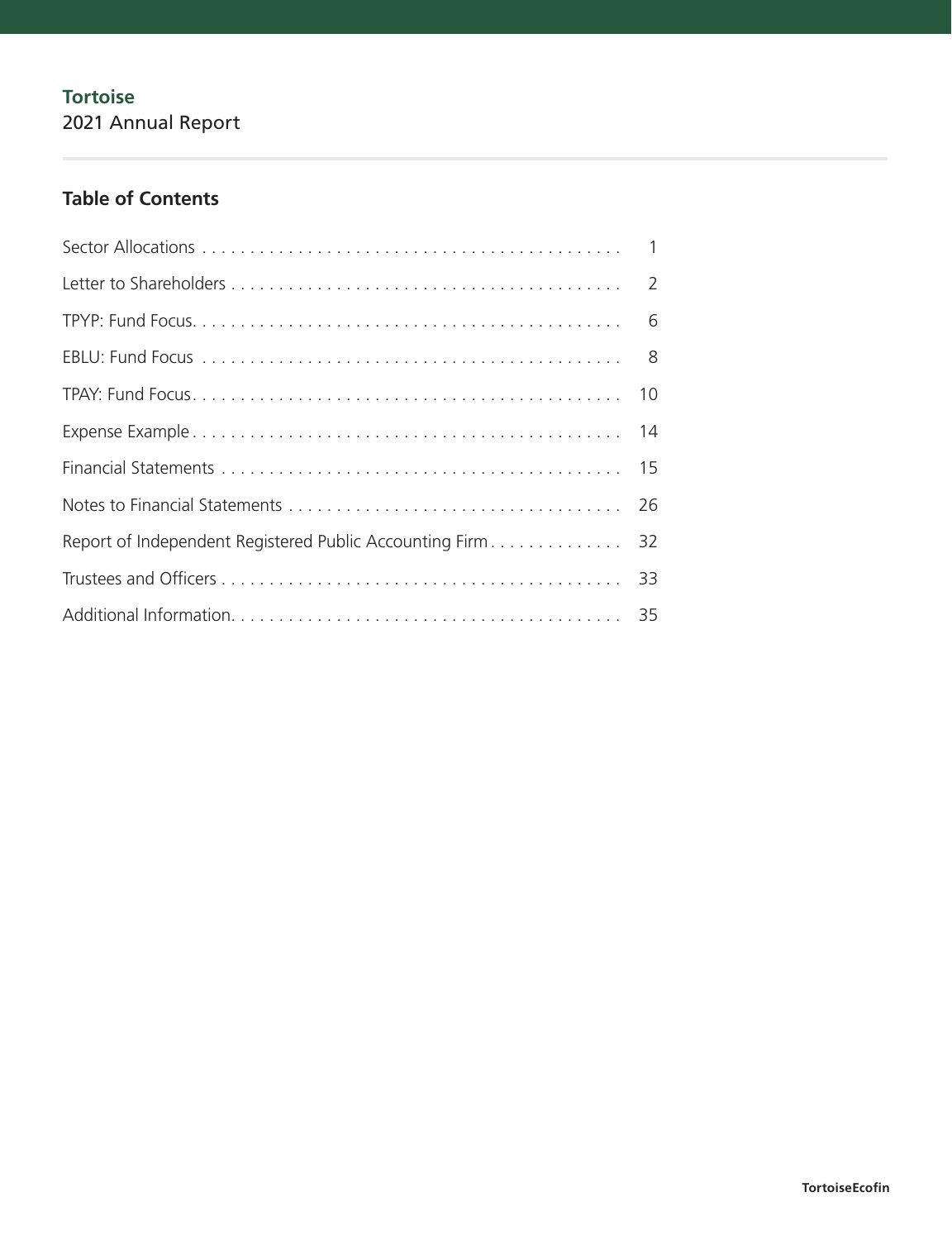# **Sector allocations**





1 As of 11/30/2021

(unaudited)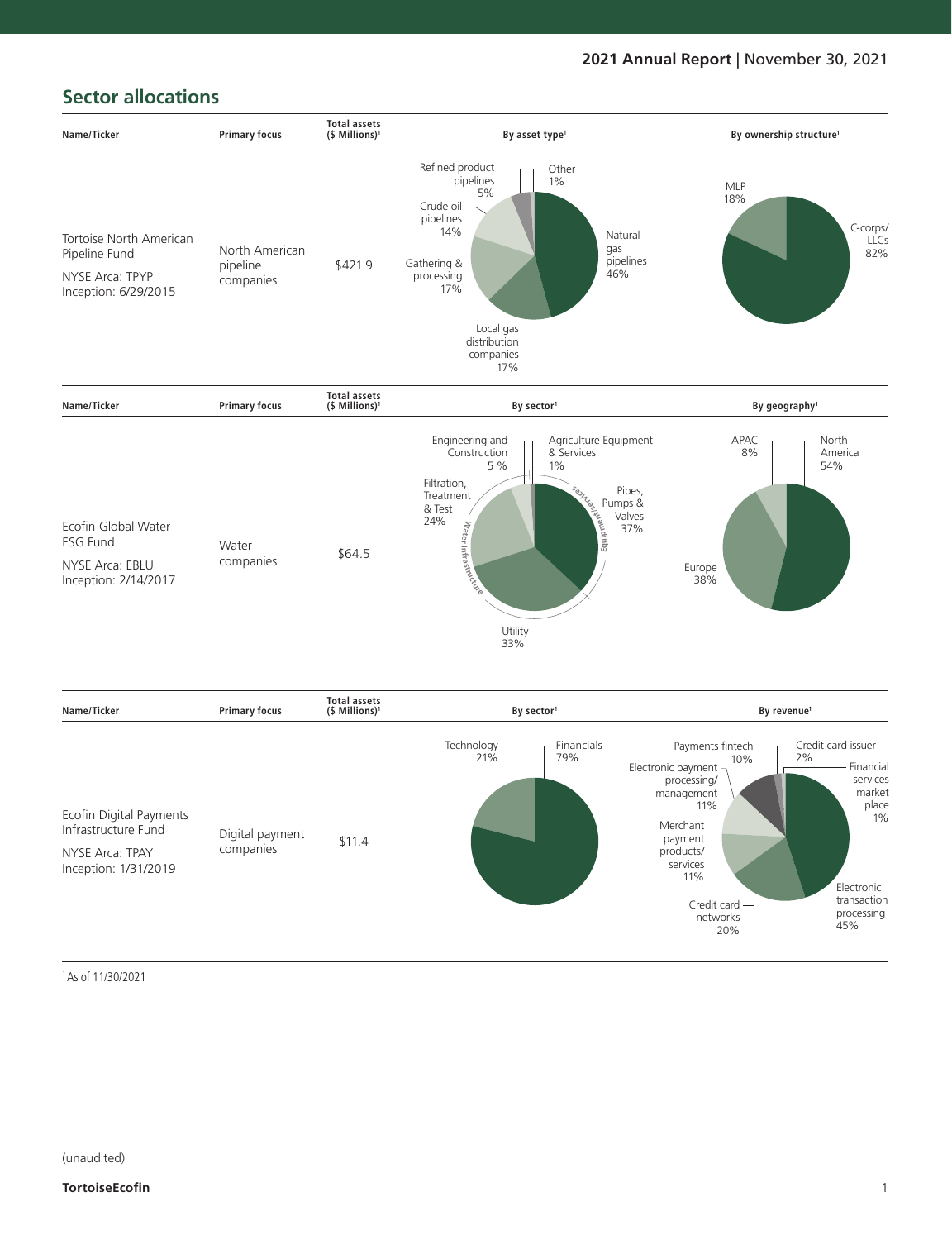# **Letter to shareholders**

#### Dear shareholder

After years of suboptimal returns, energy was the top performing sector in 2021. The broad energy sector performance surged in spite of investor concerns about the COVID-19 Omicron variant's impact on global energy demand. The global economic recovery is expected to continue into 2022, driving further demand for essential assets including energy, water and digital payments.

#### **Energy and power infrastructure**

The broader energy sector, as represented by the S&P Energy Select Sector® Index, finished the fiscal year ending November 30, 2021, returning 47.1%. Global underinvestment resulting from environmental, social and governance (ESG) commitments and energy transition is likely to keep global inventories balances for all energy commodities tight for the foreseeable future, a dynamic that presents higher but perhaps more volatile prices.

Throughout 2021, OPEC+ producers closely managed the crude oil market resulting in a drawdown in inventories. A tighter market led to rising commodity prices even with bouts of the Delta and Omicron COVID variants during the second half of 2021. Despite uncertainty, OPEC+ maintained plans to increase production by 400,000 barrels per month. Various OPEC+ countries face obstacles to raising production, complicating assessments of the actual amount of supply that will be added over the next year. Finally, in 2022 the OPEC+ group's spare capacity is in focus. If spare capacity is lower than market participants assume, prices could be biased towards further upside.

In North America, higher prices spurred a revival of shale drilling. The Permian, America's biggest oil field, was the primary driver of production growth. In fact, during the fourth quarter, production within the basin reached an all-time high of almost 5.0 million barrels per day. 1 The surge is driven by private operators, rather than the publicly traded companies that fueled the previous booms. For 2022, the Energy Information Agency (EIA) forecasts U.S. production will increase from 11.8 million barrels per day (b/d), up from 11.2 million b/d at the end of 2021.

In the second half of 2021, stress on global power markets pulled on all available natural gas supplies, pushing prices to the highest levels in over a decade. This led to switching to coal and even fuel oil for power generation. Due to its low emission intensity relative to other dispatchable fuels, natural gas is being called on to fill power generation gaps created by intermittent renewable sources. Demand for U.S. liquefied natural gas (LNG) was on full display in the fourth

quarter. Exports of U.S. feedgas hit an incredible 13 billion cubic feet per day (bcf/d) during the quarter, or 14% of U.S. production. 2 From zero a few years ago, the U.S. is now the world's largest LNG exporter.

Midstream energy, represented by the Tortoise North American Pipeline Index<sup>SM</sup>, returned 31.1% during the fiscal year. This performance resulted in outperformance versus the S&P 500® Index in calendar year 2021 for the first time since 2016. 2021 was a story of consistency for energy infrastructure fundamentals. A pandemic recovery coupled with growing free cash flow and the return of capital to shareholders were the main drivers of returns. 2021 EBITDA expectations were consistently revised higher based on increasing pipeline volumes as the economy reopened. Companies stayed disciplined on capital expenditures and used excess cash flow to reduce debt with stock buybacks as a secondary and growing consideration. At year-end, seventeen midstream companies maintained active equity buyback programs totaling more than \$2 billion in buybacks through the third quarter of 2021. In 2022, we expect return of capital to continue with capital expenditures declining and free cash flow returned to investors via buybacks and higher distributions. Finally, with balance sheets strengthened, the industry could see additional mergers and acquisitions (M&A) as we saw in 2021 with exploration and production companies (E&Ps).

On the legislative front, the Congressional infrastructure bill was passed in November. Hydrogen received significant funding with targeted development of regional hubs presenting growth opportunities for energy infrastructure companies. Of more significance is the outcome of climate change legislation. If a bill is passed in 2022, it will likely focus more on tax credits rather than more restrictive, comprehensive climate policies. We believe the bill will also include regulatory support for existing infrastructure. For example, the expansion of Section 45Q tax credit would incentivize more widespread carbon capture adoption for harder to abate sectors such as steel, cement, and chemicals.

On the regulatory front, demand for low-cost U.S. natural gas created a need for additional natural gas pipelines and LNG export terminals. In the northeast Marcellus Basin, pipeline infrastructure is constrained. Despite this need, the regulatory environment remains incredibly challenging as evidenced by the recent cancellations of the Atlantic Coast Pipeline and the Constitution Pipeline. The one major pipeline under construction is the Mountain Valley Pipeline. The long-haul natural gas pipeline received key water permits during the fourth quarter with a couple hurdles to overcome before becoming operational. While LNG export facilities take time to construct, with the largest outstanding LNG opportunity, Cheniere Energy expects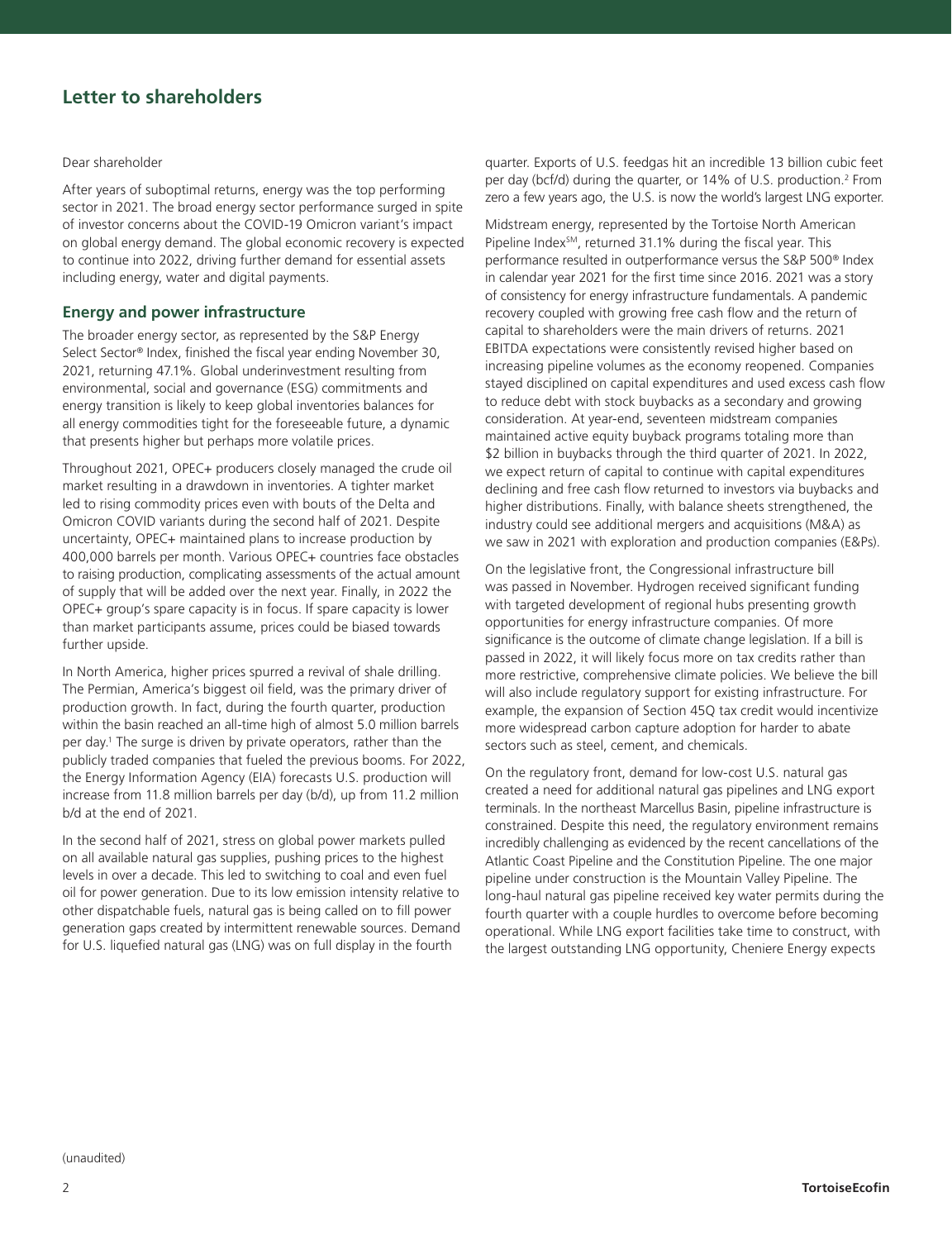to advance their Corpus Christi stage 3 in 2022, once remaining investment and commercial parameters are met. Finally, Enbridge received final regulatory approval on its Line 3 crude oil pipeline project and started moving volumes during the fourth quarter, making it the largest crude oil project to come online in 2021.

Several events in 2021 reminded investors how critical energy infrastructure is to daily life. Notable events like Winter Storm Uri in Texas, the cyber-attack of the Colonial Pipeline, Hurricane Ida in the Gulf Coast, or U.S. LNG cargoes rapidly replenishing Europe's low gas storage levels via LNG tankers all argue towards a holistic view towards energy transition. With the understanding that fossil fuels will remain critical to the economy for decades, we believe focusing on decarbonizing existing infrastructure is the best approach to reducing emissions.

Midstream companies concentrated on decarbonization throughout 2021. Sustainability reports included more granular detail than previous annual reports, net-zero emission targets were established, pledges were made to reduce methane intensity, and companies engaged with projects and growth opportunities around energy transition. Energy transition projects support the longevity of existing assets and cash flow growth. Fuels including carbon (through carbon capture and sequestration), hydrogen, renewable diesel, and renewable natural gas all create a pathway to a lower carbon future. Repurposing existing pipelines significantly reduces the capital expenditures versus building a new pipeline as we expect energy infrastructure companies to take advantage of the existing infrastructure already in the ground.

With inflation increasing throughout the year, many investors began to recognize midstream as an asset class with inflation protection. Pipelines typically have long-term contracts with inflation protection from regulated tariff escalators. Additionally, tariffs on regulated liquid pipelines typically include an inflation escalator. This allows increases aligned with the Producer Price Index (PPI) offering some protection from inflation. Through November 2021, the PPI increased by 9.0% from the prior year which could be a material driver of cash flows in 2022.

As the world economy continues to reopen, the energy sector is positioned for a reflation around increased energy demand. The focus continues to be on companies with strong balance sheets and exposure to the most competitive basins for hydrocarbon production, including the Permian and Marcellus basins. The fund also continues to emphasize export infrastructure, both LNG and liquefied petroleum gas (LPG).

The downstream portion of the energy value chain continues its recovery from the COVID-19 pandemic. The EIA sees refined product demand increasing 3% year over year driven largely by increases in jet fuel. U.S. demand for gasoline and distillate normalized in 2021 relative to 2019 levels while jet fuel demand is still down from pre-COVID levels. The natural gas liquids backdrop is strong entering 2022. NGL prices have been elevated on favorable fundamentals including constrained supply and low stockpiles. There has been particular strength in LPGs (liquid petroleum gases) where demand is driven by global population growth and improvements in living standards in Asia, notably in China and India.

#### **Water**

The water sector, as measured by the Ecofin Global Water ESG Index, returned 26.9% during the period. During the period water infrastructure and equipment & services equities were driven by positive economic growth as economies around the world rebounded from COVID-driven headwinds. The water sector rebounded nicely in 2021, as nearly all end markets returned to growth despite challenging supply chain and labor conditions. Companies exposed to industrial, municipal and residential end markets experienced the strongest tailwinds as those end markets rebounded significantly during the year. Additionally, we continue to see an acceleration in adoption of technology in the water sector, driving momentum for those companies developing and deploying those services to end users of water.

We continue to hold a favorable outlook for the water sector driven by both long-term secular tailwinds as well as near-term catalysts. Those catalysts include government support, corporate sustainability initiatives and resiliency spending. We expect domestic and international government support to drive investment in the sector. Late in 2021, the U.S. government passed the Infrastructure Investment and Jobs Act (IIJA), which is the largest ever federal investment program in U.S. water and wastewater infrastructure. In total, the bill lays out ~\$110 billion of water, wastewater, storm water and infrastructure resiliency spending over the next five years. Additionally, Emerging Market governments are strengthening wastewater regulation spurring investment in infrastructure and treatment technology. From a corporates perspective, we believe corporate sustainability initiatives will shift from de-carbonization efforts to water efficiency driving significant growth opportunities for water services and technology providers in the sector. Lastly, infrastructure resiliency spending to harden water and wastewater assets is also expected to increase in the coming years.

(unaudited)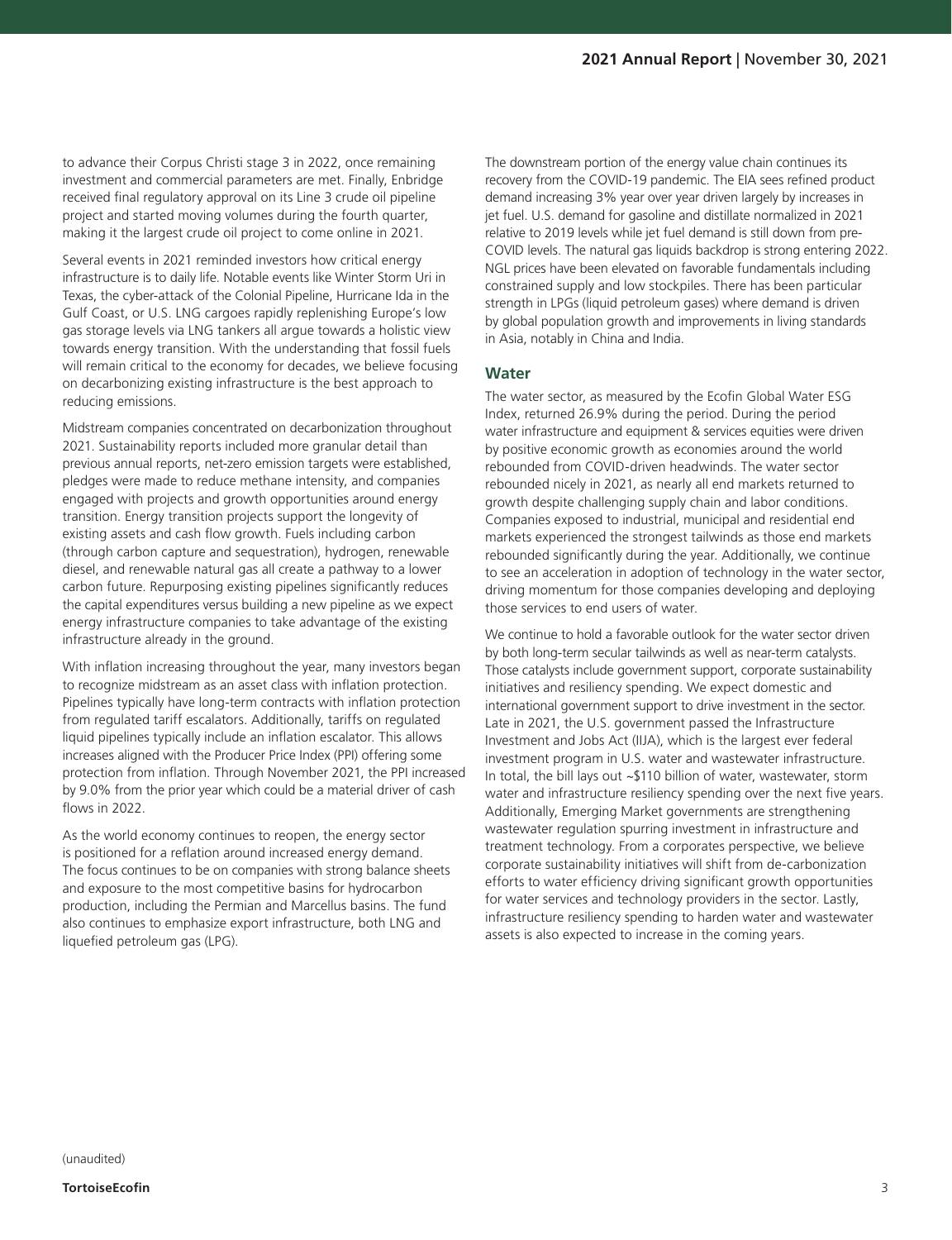#### **Digital payments**

The Ecofin Global Digital Payments Infrastructure Index returned -7.6% during the period. The global digital payment market has expected compound annual growth rate of 19.4% through 2028. 3 This growth will likely be driven by the high adoption rate of smartphones, the rise in e-commerce sales and improved internet penetration worldwide. Governments across the globe are undertaking initiatives to digitize payments and also making efforts to increase adoption of digital payments. These efforts are promoting economic growth in many companies while also benefiting end users.

Digital payments continue to grow in popularity as the pandemic accelerated a global shift in consumer behavior from cash to contactless payments. The use of digital wallets in e-commerce, which became essential when physical businesses shut down, rose 44% in 2020. Some believe that by 2024, digital wallets will surpass all other payment methods with mobile wallets, mainly used on smartphones, accounting for more than one third of all in-store transaction volume. Online digital wallets are predicted to be even more popular, and expected to account for more than half of transaction volume by 2024. 4

After a year of disruption, retailers are working to adapt to these rapid changes and become even smarter in 2021 and beyond. Adapting, embracing new technology and pivoting into a different environment will be key for retailors to survive as consumers demand safe and secure payment methods. Some retailers are rebuilding with partnerships with technology and logistics providers to make the process easier, faster, safer and more convenient. Creating digital payment solutions for consumers is just the beginning of the digital

transformation, 2020 showed retailors that digital transformation isn't something they can delay and we think there will be many opportunities to invest in that transformation for many years to come. 4

The pandemic also changed the mix of payment tenders for many merchants. Debit purchases became more popular than credit purchases in the U.S. as banks became more cautious in underwriting. This was a reversal of a sustained period of credit growth driven by the overall health of the economy and popular rewards programs. This trend appears to be more temporary in nature with many wondering when, not if, consumers will revert back to primarily credit card purchases. 5

### **Concluding thoughts**

We are extremely optimistic about our essential asset investments for 2022 and well into the future. It appears that the end may be in sight on the global pandemic, which will support increased pent-up demand for the assets in which the funds invest. The favorable tailwinds mentioned above are expected to drive cash flow and earnings growth for many companies involved in water infrastructure development and water technology development and deployment. We expect the water sector to grow earnings in the high-single to low-double digits over the next two years. We think the trends for digital payments that were driven during the pandemic are here to stay well into the future driving many investment opportunities. And for energy, there are indications of global acceptance that natural gas should be included as a sustainable energy source along with renewables and an investment option as energy transitions. We believe that all of these catalysts will lead to strong returns for the funds. We are positioning the funds to take advantage of this momentum and have a positive outlook for 2022 and beyond.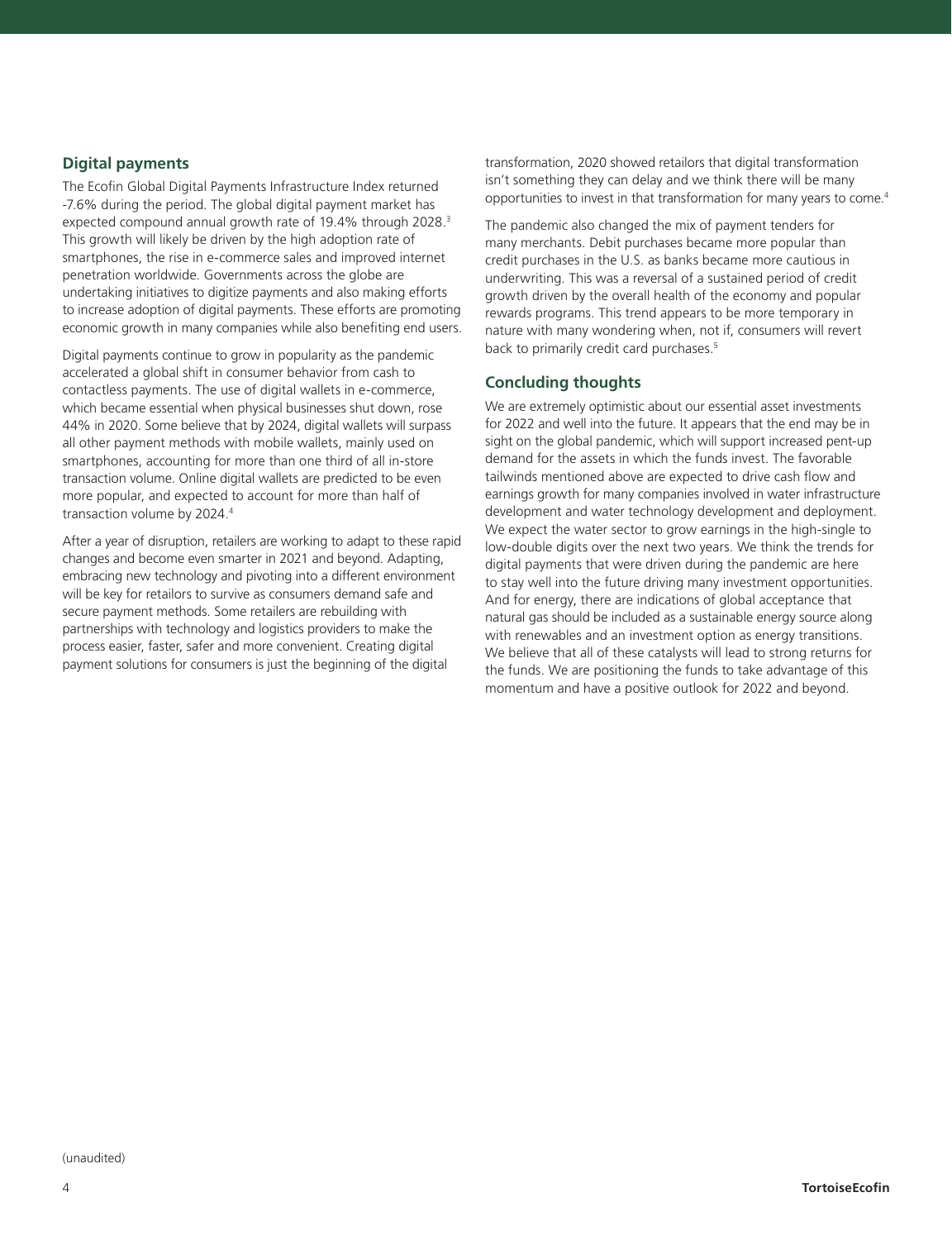The S&P 500® Index is an unmanaged market-value weighted index of stocks, which is widely regarded as the standard for measuring large-cap U.S. stock market performance. The S&P Energy Select Sector® Index is |a capitalization-weighted index of S&P 500® Index companies in the energy sector involved in the development or production of energy products. The Tortoise North American Pipeline Index<sup>SM</sup> is a float adjusted, capitalization-weighted index of energy pipeline companies domiciled in the United States and Canada. The Tortoise MLP Index® is a float-adjusted, capitalization-weighted index of energy master limited partnerships. The Ecofin Global Water ESG Index<sup>5M</sup> is a proprietary, rules-based, modified capitalization-weighted, float-adjusted index comprised of companies that are materially engaged in the water infrastructure or water management industries. The Ecofin Global Digital Payments Infrastructure Index<sup>SM</sup> is a proprietary, rules-based, modified market capitalization-weighted, float-adjusted index comprised of companies that are materially engaged in digital payments, including merchant processing and settlement, real time record keeping, settlement networks, and fintech products/services that facilitate the ease, efficiency and speed of electronic transactions. This includes companies whose primary business is comprised of one or a combination of the following categories: credit card networks, electronic transaction processing and associated products/services, credit card issuers, electronic transaction processing software (payments fintech) or online financial services market places.

TIS Advisors has contracted with S&P Opco, LLC (a subsidiary of S&P Dow Jones Indices LLC) to calculate and maintain the Tortoise MLP Index®, Tortoise North American Pipeline Index<sup>5M</sup> and Ecofin Global Water ESG Index<sup>SM</sup>. These Indices are not sponsored by S&P Dow Jones Indices or its affiliates or its third party licensors (collectively, "S&P Dow Jones Indices LLC"). S&P Dow Jones Indices will not be liable for any errors or omission in calculating these Indices. "Calculated by S&P Dow Jones Indices" and its related stylized mark(s) are service marks of S&P Dow Jones Indices

and have been licensed for use by TIS Advisors and its affiliates. S&P® is a registered trademark of Standard & Poor's Financial Services LLC ("SPFS"), and Dow Jones® is a registered trademark of Dow Jones Trademark Holdings LLC ("Dow Jones").

TIS Advisors has contracted with Solactive AG ("Solactive") to calculate the Ecofin Global Digital Payments Infrastructure Index<sup>SM</sup>. The financial instrument that is based on the index is not sponsored, endorsed, promoted or sold by Solactive in any way, and Solactive makes no express or implied representation, guarantee or assurance with regard to: (a) the advisability in investing in the financial instruments; (b) the quality, accuracy and/or completeness of these indices or the calculations thereof; and/or (c) the results obtained or to be obtained by any person or entity from the use of the index.

Tortoise Indices are the exclusive property of TIS Advisors.

Free cash flow is the cash a company produces through its operations, less the cost of total capital expenditures (growth and maintenance).

**It is not possible to invest directly in an index.**

**Performance data quoted represents past performance; past performance does not guarantee future results. Like any other stock, total return and market value will fluctuate so that an investment, when sold, may be worth more or less than its original cost.** 

- 1 EIA Drilling Productivity Report
- 2 S&P Global Market Intelligence
- 3 Grand View Research-Digital Payment Market Analysis from 2016-2028
- 4 "Cashless Society: Digital Payment Options Now A Requirement", The Future of Commerce June 4, 2021 Environmental, Social and Governance (ESG)
- 5 J.P. Morgan Merchant Services: Key Trends to Drive Your Payments Strategy 2021. McKinsey & Company report, "Adapting to the next normal in retail: The Customer experience imperative," May 2020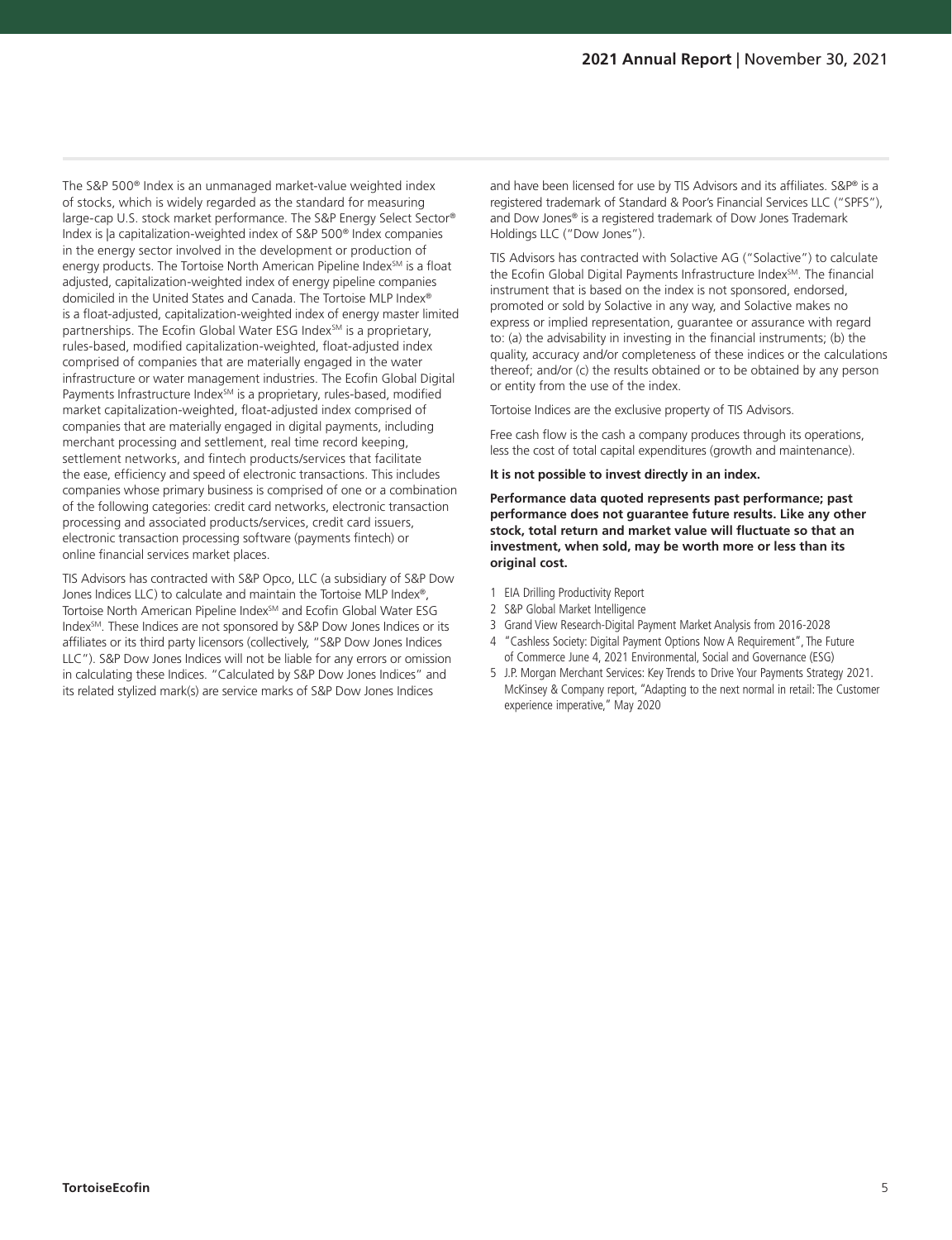**Top ten holdings** (as of November 30, 2021)

|                                | 7.8% |
|--------------------------------|------|
|                                | 7.3% |
|                                | 7.2% |
|                                | 7.0% |
|                                | 6.4% |
|                                | 5.7% |
|                                | 4.7% |
| 8. Targa Resources Corporation | 4.7% |
|                                | 3.9% |
|                                | 3.8% |

**Since inception on June 29, 2015 through November 30, 2021**

# **TPYP key benefits**

- Access to the sizable pipeline network of one of the world's largest consumers of energy
- Attractive total return potential in a historically defensive sector
- Flow-through structure allows for tax-efficient access to the pipeline sector
- Exposure to Tortoise North American Pipeline Index<sup>SM</sup>
	- Effectively represents the characteristics of the market
	- A leading benchmark for analysis of the pipeline sector
	- Proprietary, research-driven and rules-based methodology
	- Constituent caps to allow for broader representation of the market and investability

# Value of \$10,000 vs. Tortoise North American Pipeline Index<sup>SM</sup>

\$13,000 \$12,000 \$11,000 \$10,000 \$9,000 \$8,000 \$7,000 6/29/15 11/30/15 5/31/16 11/30/16 5/31/17 11/30/17 5/31/18 11/30/18 5/31/19 11/30/19 5/31/20 11/30/20 5/31/21 11/30/21 **\$11,598 \$11,578** Tortoise North American Pipeline Fund – NAV **\$11,970 \$11,970** Tortoise North American Pipeline Fund – Market Tortoise North American Pipeline Index<sup>SM</sup>

This chart illustrates the performance of a hypothetical \$10,000 investment made on June 29, 2015 and is not intended to imply any future performance. The returns shown do not reflect the deduction of taxes that a shareholder would pay on the fund's distributions or the redemption of fund shares. The chart assumes reinvestment of capital gains and dividends for the fund and dividends for the index.

The performance data quoted above represents past performance since June 29, 2015 through November 30, 2021. Past performance is no guarantee of future results. The investment return and value of an investment will fluctuate so that an investor's shares, when redeemed, may be worth more or less than their original cost. Current performance of the fund may be obtained through the most recent month-end by calling 844-TR-INDEX (844-874-6339). Future performance may be lower or higher than the performance stated above.

The Tortoise North American Pipeline Index<sup>5M</sup> is a float-adjusted, capitalization weighted index of pipeline companies headquartered in the United States and Canada. Returns include reinvested dividends. You cannot invest directly in an index.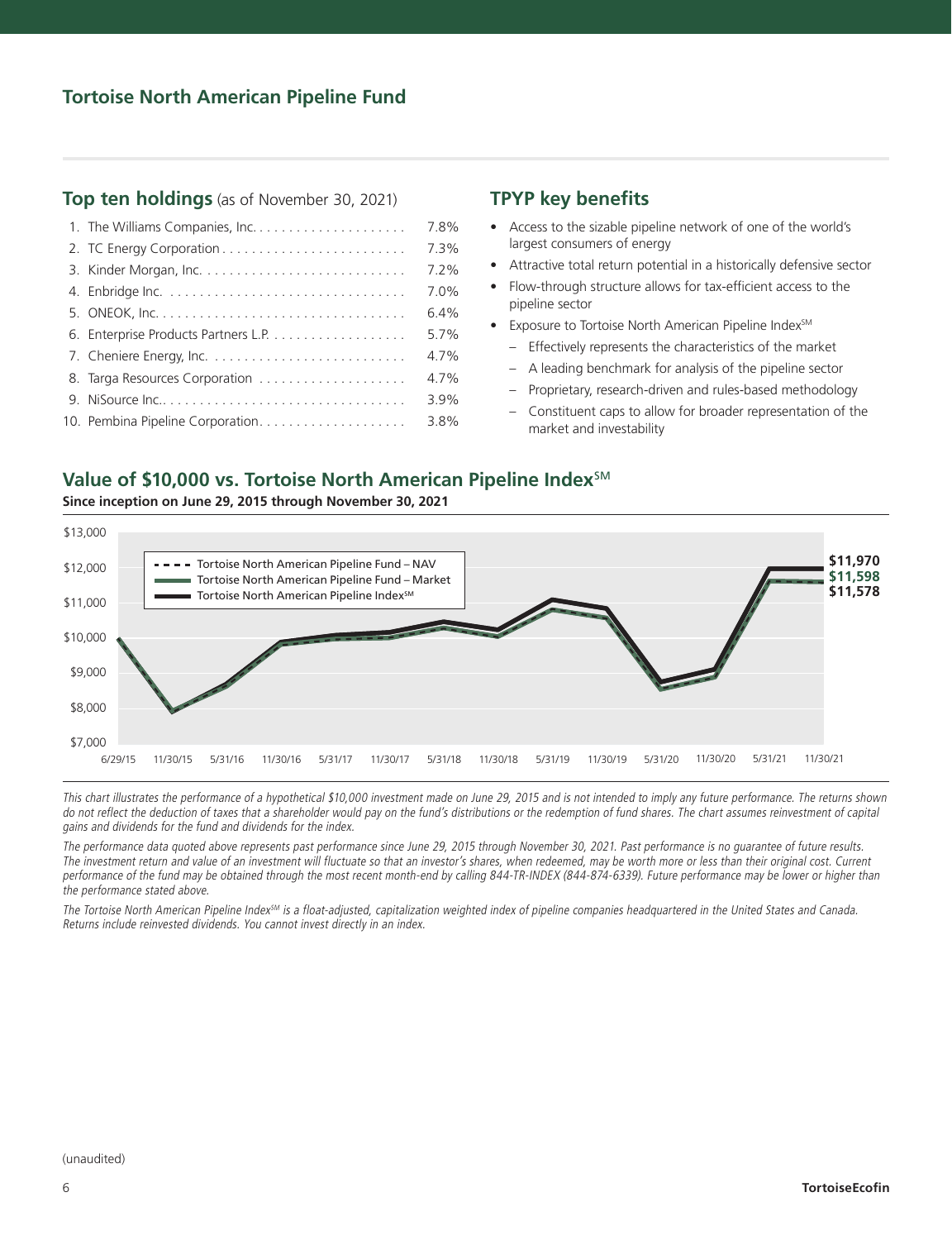# **Tortoise North American Pipeline Fund (continued)**

| Ticker                                    | l year | 3 year | 5 year | Since inception <sup>(1)</sup> | Gross expense ratio |
|-------------------------------------------|--------|--------|--------|--------------------------------|---------------------|
| TPYP @ Market                             | 30.15% | 4.89%  | 3.36%  | 2.34%                          | 0.40%               |
| TPYP @ NAV                                | 30.10% | 4.88%  | 3.38%  | 2.31%                          | 0.40%               |
| S&P 500 <sup>®</sup> Index <sup>(2)</sup> | 27.92% | 20.38% | 17.90% | 15.42%                         |                     |
| TNAPT <sup>(3)</sup>                      | 31.13% | 5.33%  | 3.88%  | 2.84%                          |                     |

### **Total returns** (as of November 30, 2021)

(1) Reflects period from fund inception on June 29, 2015 through November 30, 2021.

(2) The S&P 500® Index is an unmanaged market-value weighted index of stocks, which is widely regarded as the standard for measuring large-cap U.S. stock market performance. Returns include reinvested dividends. You cannot invest directly in an index.

(3) The Tortoise North American Pipeline Index<sup>sM</sup> is a float-adjusted, capitalization weighted index of pipeline companies headquartered in the United States and Canada. You cannot invest directly in an index.

Note: For periods over 1 year, performance reflected is for the average annual returns.

*Performance data quoted represents past performance; past performance does not guarantee future results. The investment return and principal value of an investment will fluctuate so that an investor's shares, when redeemed, may be worth more or less than their original cost. Current performance of the portfolio may be lower or higher than the performance quoted. Performance data current to the most recent month end may be obtained by calling 844-TR-INDEX (844-874-6339).*

(unaudited)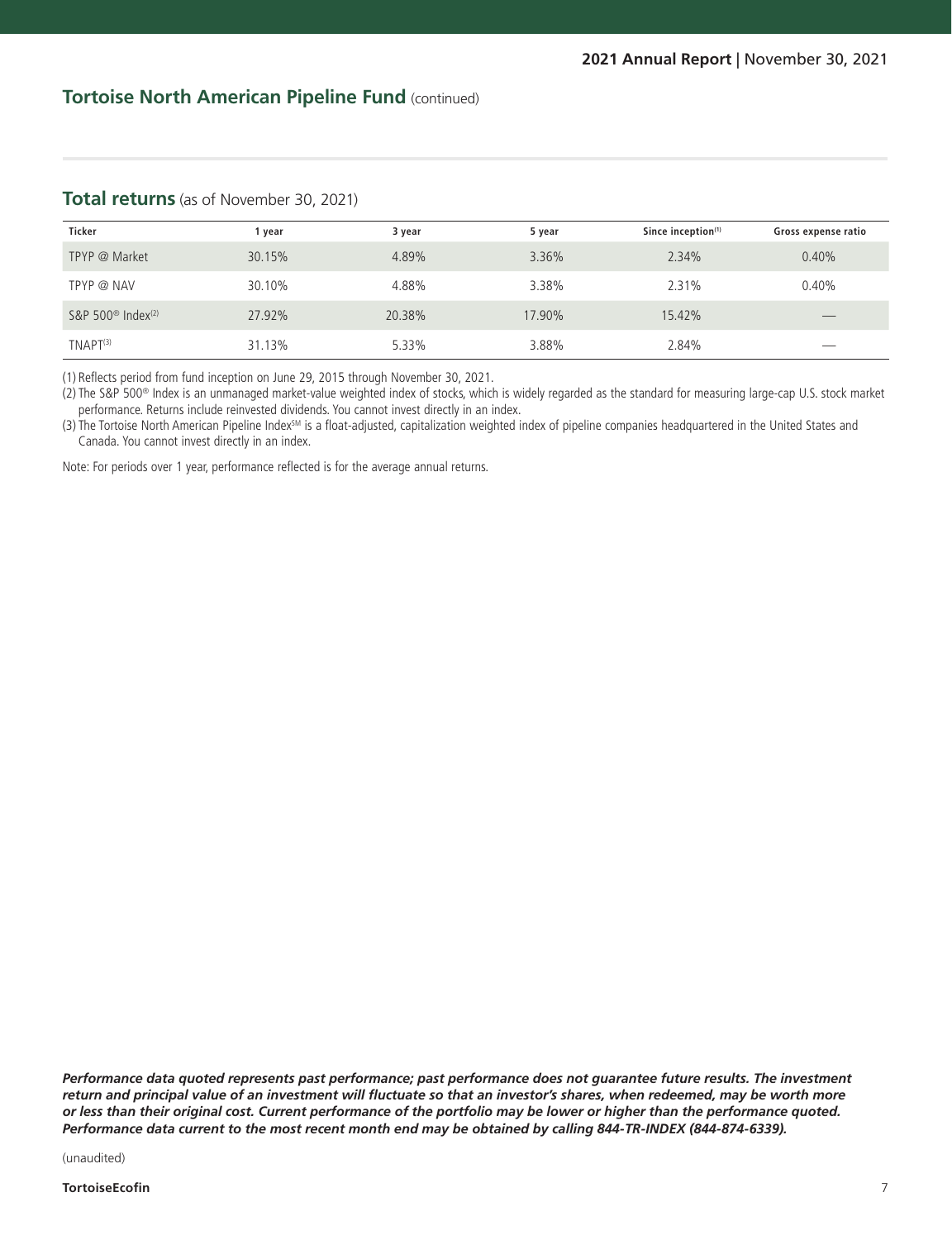**Top ten holdings** (as of November 30, 2021)

|                                  | 8.2% |
|----------------------------------|------|
|                                  | 7.6% |
|                                  | 7.3% |
| 4. American Water Works Co, Inc. | 7.0% |
|                                  | 6.1% |
|                                  | 5.1% |
|                                  | 4.3% |
|                                  | 4.0% |
|                                  | 3.8% |
|                                  | 3.8% |
|                                  |      |

# **EBLU key benefits**

- Provides access to the water infrastructure, management and treatment companies that we believe appear poised to benefit from the expected and much needed investment in rebuilding existing infrastructure, constructing new infrastructure and better managing this vital, but finite resource
- Flow-through ETF structure provides tax-efficient access to the water sector
- Purest exposure to the water industry by incorporating a fundamental weighting aspect
- Continuous liquidity
- Exposure to the Ecofin Global Water ESG Index®
	- Proprietary, rules-based, research-driven methodology
	- Fundamental weighting technique provides significant direct exposure to the water industry
	- A leading benchmark for analysis of the water sector
	- Backed by Tortoise's proprietary fundamental research and index generation process

# **Value of \$10,000 vs. Ecofin Global Water ESG Index**®

**Since inception on February 14, 2017 through November 30, 2021**



This chart illustrates the performance of a hypothetical \$10,000 investment made on February 14, 2017 and is not intended to imply any future performance. The returns shown do not reflect the deduction of taxes that a shareholder would pay on the fund's distributions or the redemption of fund shares. The chart assumes reinvestment of capital gains and dividends for the fund and dividends for the index.

The performance data quoted above represents past performance since February 14, 2017 through November 30, 2021. Past performance is no guarantee of future results. The investment return and value of an investment will fluctuate so that an investor's shares, when redeemed, may be worth more or less than their original cost. Current performance of the fund may be obtained through the most recent month-end by calling 844-TR-INDEX (844-874-6339). Future performance may be lower or higher than the performance stated above.

The Ecofin Global Water ESG Index® is a proprietary, rules-based, modified capitalization-weighted, float-adjusted index comprised of companies that are materially engaged in the water infrastructure or water management industries. Water infrastructure companies' principal business is providing public water distribution or supporting water distribution infrastructure via equipment or engineering and construction. Water management companies' primary business is providing technologies or products that manage or facilitate water distribution and usage, including the fields of water efficiency, water treatment and irrigation. You cannot invest directly in an index.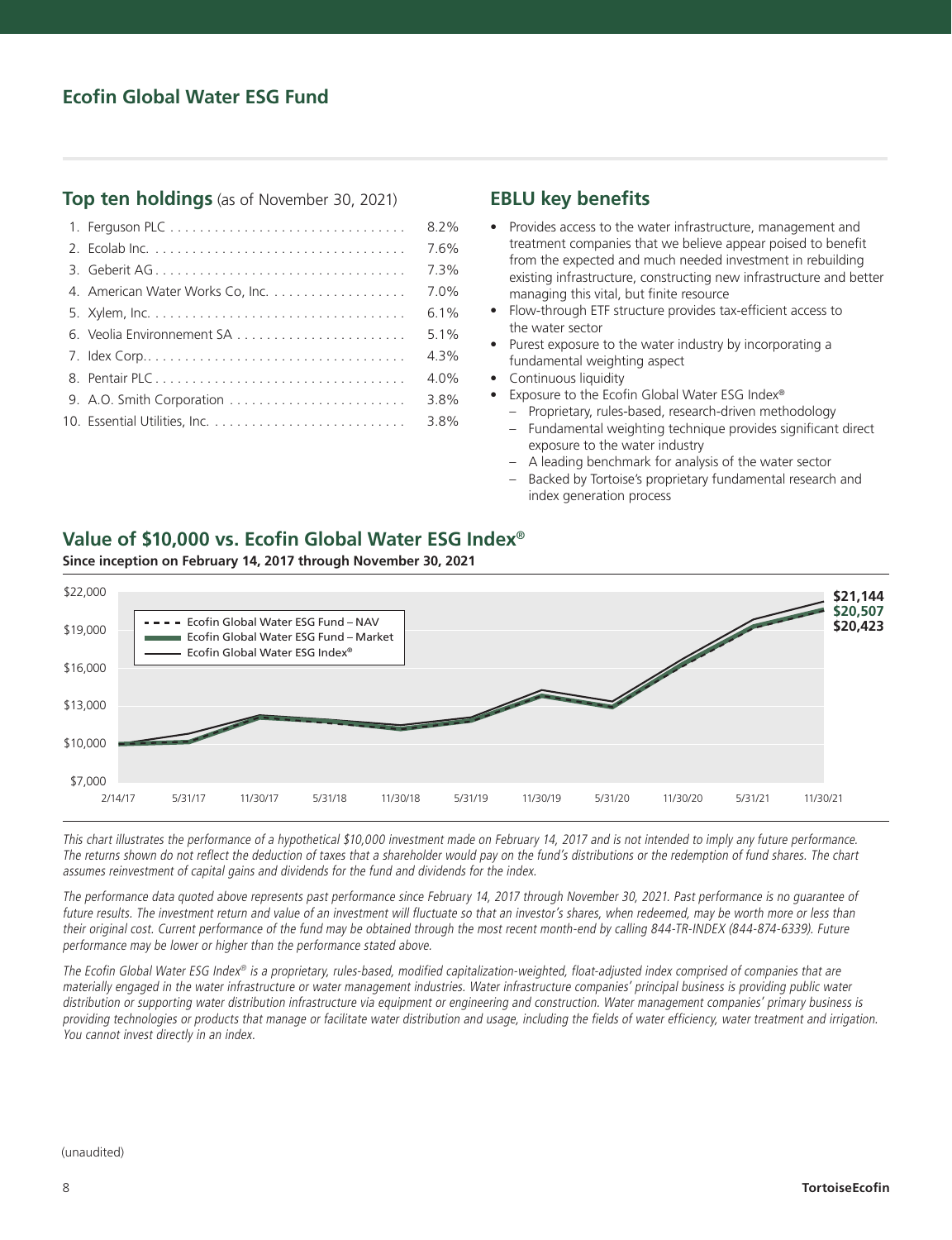# **Total returns** (as of November 30, 2021)

| <b>Ticker</b>                             | 1 year | 3 year | Since inception <sup>(1)</sup> | Gross expense ratio |
|-------------------------------------------|--------|--------|--------------------------------|---------------------|
| EBLU @ Market                             | 26.14% | 22.43% | 16.17%                         | 0.40%               |
| EBLU @ NAV                                | 26.98% | 22.32% | 16.07%                         | 0.40%               |
| S&P 500 <sup>®</sup> Index <sup>(2)</sup> | 27.92% | 20.38% | 17.14%                         |                     |
| Ecofin Global Water ESG Index®(3)         | 26.88% | 22.58% | 16.91%                         | __                  |

(1) Reflects period from fund inception on February 14, 2017 through November 30, 2021.

(2) The S&P 500® Index is an unmanaged market-value weighted index of stocks, which is widely regarded as the standard for measuring large-cap U.S. stock market performance. Returns include reinvested dividends. You cannot invest directly in an index.

(3) The Ecofin Global Water ESG Index® is a proprietary, rules-based, modified capitalization-weighted, float-adjusted index comprised of companies that are materially engaged in the water infrastructure or water management industries. Water infrastructure companies' principal business is providing public water distribution or supporting water distribution infrastructure via equipment or engineering and construction. Water management companies' primary business is providing technologies or products that manage or facilitate water distribution and usage, including the fields of water efficiency, water treatment and irrigation. You cannot invest directly in an index.

Note: For periods over 1 year, performance reflected is for the average annual returns.

*Performance data quoted represents past performance; past performance does not guarantee future results. The investment return and principal value of an investment will fluctuate so that an investor's shares, when redeemed, may be worth more or less than their original cost. Current performance of the portfolio may be lower or higher than the performance quoted. Performance data current to the most recent month end may be obtained by calling 844-TR-INDEX (844-874-6339).*

(unaudited)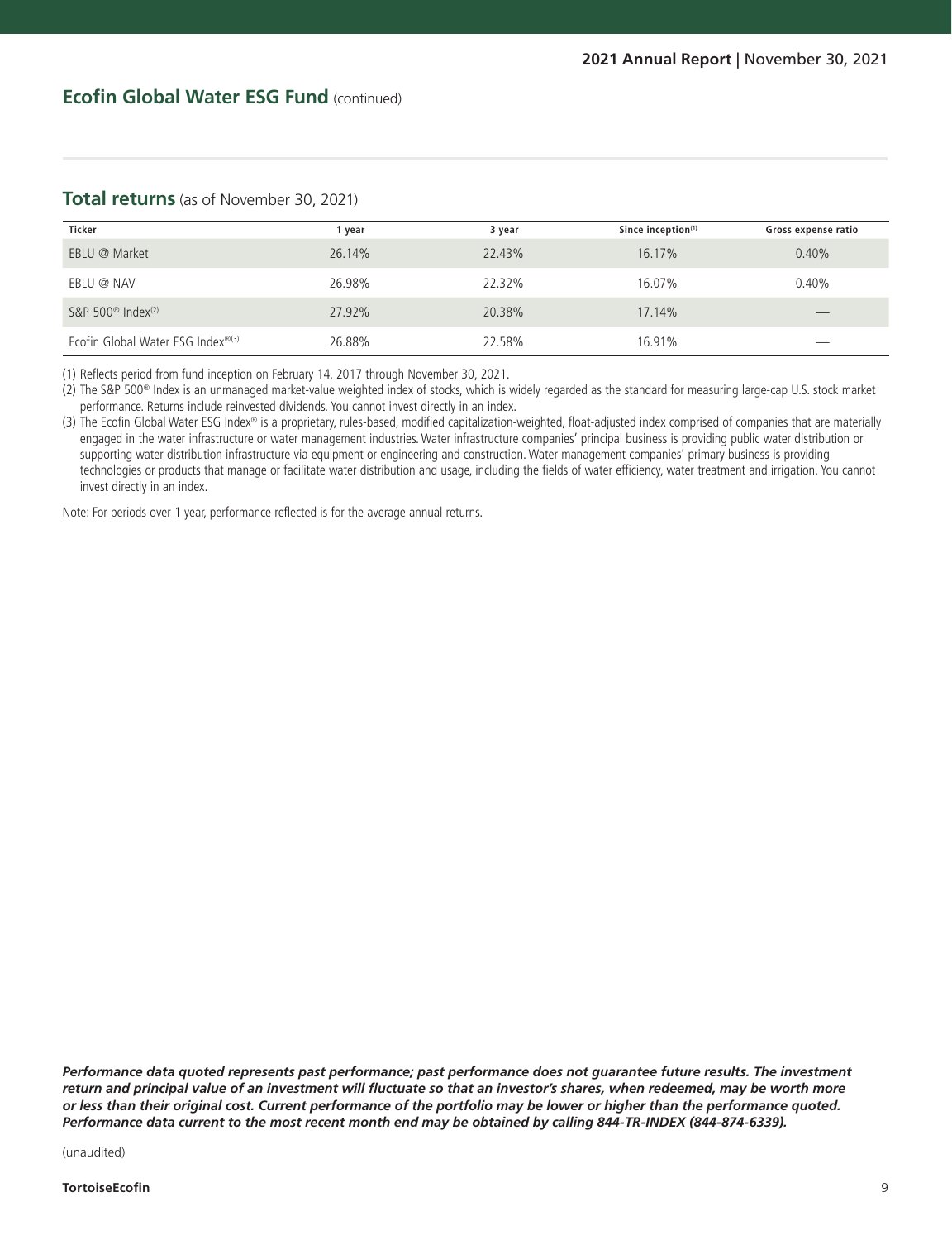**Top ten holdings** (as of November 30, 2021)

| 1. Affirm Holdings, Inc.         | 7.0% |
|----------------------------------|------|
|                                  | 5.2% |
| 3. Discover Financial Services   | 4.9% |
|                                  | 4.9% |
|                                  | 4.9% |
|                                  | 4.8% |
|                                  | 4.6% |
|                                  | 4.5% |
|                                  | 4.5% |
| 10. Afterpay Touch Group Limited | 4.4% |

# **TPAY key benefits**

- The fund invests in companies that we believe have the potential to benefit as the world continues to evolve from traditional cash payments to the speed, accuracy and efficiency of digital payments
- Access to all participants in the fee-based credit card value chain, including merchant acquirers, processors, networks and issuers
- Exposure to new forms of digital payments, such as mobile, point-of-sale devices and P2P matching engines
- Market cap and liquidity filters that provide a comparatively high level of liquidity

# **Value of \$10,000 vs. Ecofin Global Digital Payments Infrastructure Index<sup>5M</sup>**

**Since inception on January 31, 2019 through November 30, 2021**



This chart illustrates the performance of a hypothetical \$10,000 investment made on January 31, 2019, and is not intended to imply any future performance. The returns shown do not reflect the deduction of taxes that a shareholder would pay on the fund's distributions or the redemption of fund shares. The chart assumes reinvestment of capital gains and dividends for the fund and dividends for the index.

Performance data quoted above represents past performance since January 31, 2019 through November 30, 2021. Past performance is no guarantee of future results. The investment return and value of an investment will fluctuate so that an investor's shares, when redeemed, may be worth more or less than their original cost. Current performance of the fund may be obtained through the most recent month-end by calling 844-TR-INDEX (844-874-6339). Future performance may be lower or higher than the performance stated above.

The Ecofin Global Digital Payments Infrastructure Index<sup>5M</sup> represents the existing global digital payments landscape. It is a proprietary, rules-based, modified market capitalization-weighted, float-adjusted index comprised of companies that are materially engaged in digital payments, including merchant processing and settlement, real time record keeping, settlement networks, and fintech products/services that facilitate the ease, efficiency and speed of electronic transactions.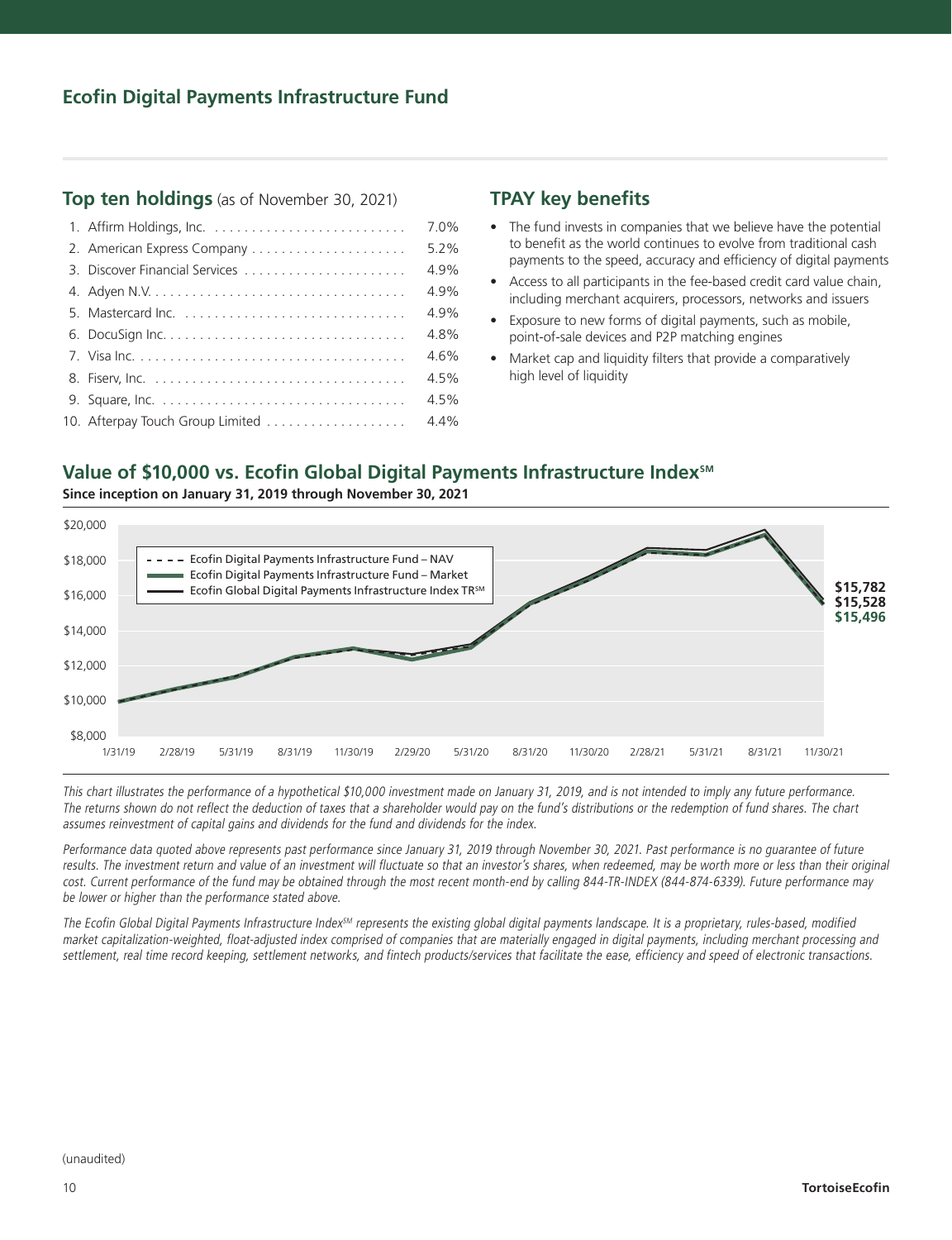# **Ecofin Digital Payments Infrastructure Fund** (continued)

### **Total returns** (as of November 30, 2021)

| Ticker                                                | year      | Since inception <sup>(1)</sup> | Gross expense ratio |
|-------------------------------------------------------|-----------|--------------------------------|---------------------|
| TPAY @ Market                                         | $-8.31%$  | 16.74%                         | 0.40%               |
| TPAY @ NAV                                            | -7.87%    | 16.82%                         | 0.40%               |
| S&P 500 <sup>®</sup> Index <sup>(2)</sup>             | 27.92%    | 22.49%                         |                     |
| Ecofin Global Digital Payments Index <sup>SM(3)</sup> | $-7.62\%$ | 17.49%                         |                     |

(1) Reflects period from fund inception on January 31, 2019 through November 30, 2021.

(2) The S&P 500® Index is an unmanaged market-value weighted index of stocks, which is widely regarded as the standard for measuring large-cap U.S. stock market performance. Returns include reinvested dividends. You cannot invest directly in an index.

(3) The Ecofin Global Digital Payments Infrastructure Index<sup>5M</sup> represents the existing global digital payments landscape. It is a proprietary, rules-based, modified market capitlization-weighted, float-adjusted index comprised of companies that are materially engaged in digital payments, including merchant processing and settlement, real time record keeping, settlement networks, and fintech products/services that facilitate the ease, efficiency and speed of electronic transactions.

*Performance data quoted represents past performance; past performance does not guarantee future results. The investment return and principal value of an investment will fluctuate so that an investor's shares, when redeemed, may be worth more or less than their original cost. Current performance of the portfolio may be lower or higher than the performance quoted. Performance data current to the most recent month end may be obtained by calling 844-TR-INDEX (844-874-6339).* 

(unaudited)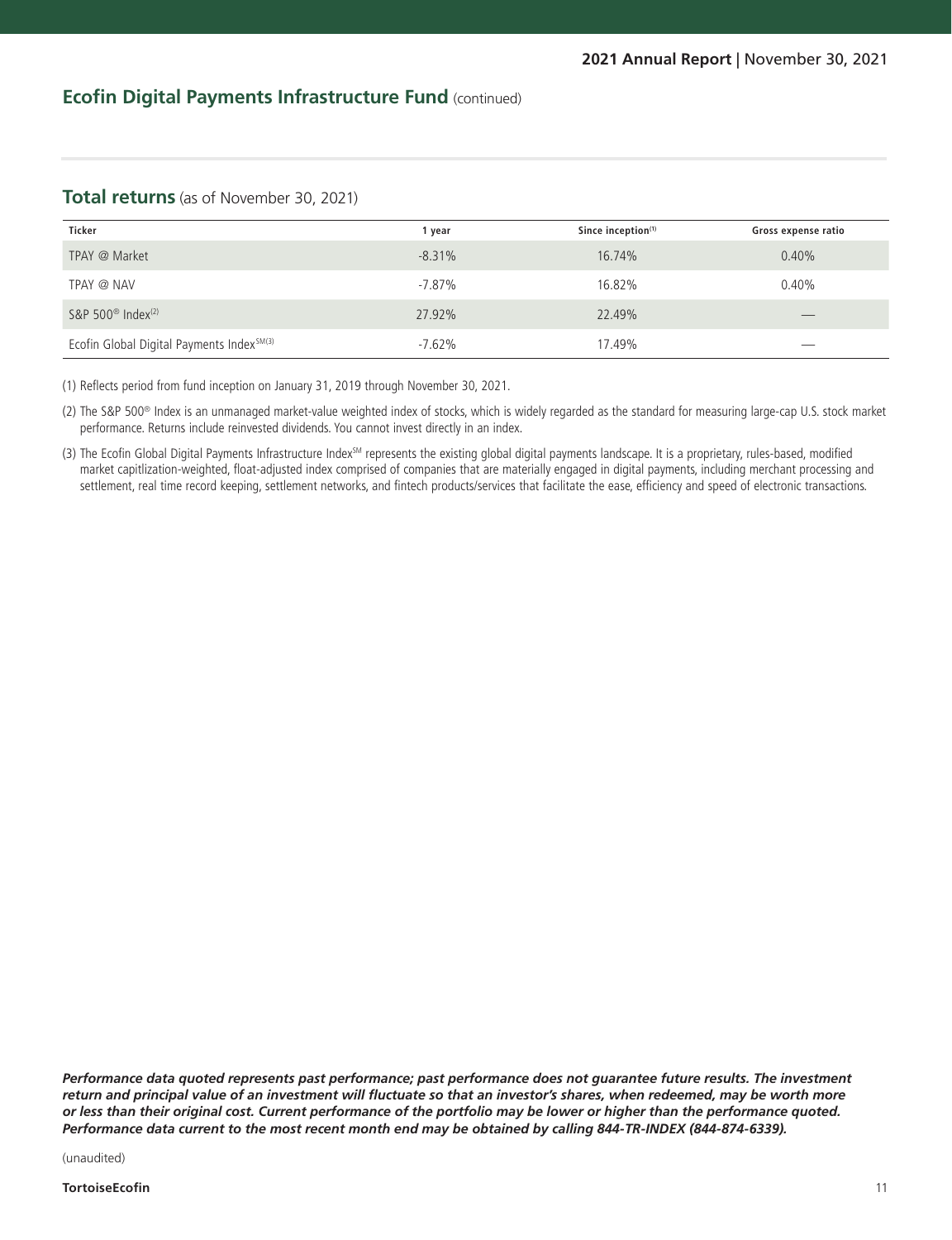#### **Tortoise North American Pipeline Fund**

**Investing involves risk. Principal loss is possible. The Fund has the same risks as the underlying securities traded on the exchange throughout the day. Redemptions are limited and often commissions are charged on each trade, and ETFs may trade at a premium or discount to their net asset value. The Fund is non-diversified, meaning it may concentrate its assets in fewer individual holdings than a diversified fund. Therefore, the Fund is more exposed to individual stock volatility than a diversified fund. The Fund may experience tracking error to a greater extent than a fund that seeks to replicate an index. The Fund is not actively managed and may be affected by a general decline in market segments related to the index. Unlike mutual funds, ETFs may trade at a premium or discount to their net asset value. Investing in specific sectors such as energy infrastructure may involve greater risk and volatility than less concentrated investments. Risks include, but are not limited to, risks associated with companies owning and/or operating pipelines and complementary assets, as well as Master Limited Partnerships (MLPs), MLP affiliates, capital markets, terrorism, natural disasters, climate change, operating, regulatory, environmental, supply and demand, and price volatility risks. The tax benefits received by an investor investing in the portfolio differs from that of a direct investment in an MLP by an investor. The value of the portfolio's investment in an MLP will depend largely on the MLP's treatment as a partnership for U.S. federal income tax purposes. If the MLP is deemed to be a corporation then its income would be subject to federal taxation, reducing the amount of cash available for distribution to the portfolio which could result in a reduction of the portfolio's value. Investments in foreign issuers involve risk not ordinarily associated with investments in securities and instruments of U.S. issuers, including risks related to political, social and economic developments abroad, differences between U.S. and foreign regulatory and accounting requirements, tax risk and market practices, as well as fluctuations in foreign currencies. The portfolio invests in small and mid-cap companies, which involve additional risks such as limited liquidity and greater volatility than larger companies. Investments in debt securities typically decrease in value when interest rates rise. This risk is usually greater for longer-term debt securities. Investment in lower-rated and non-rated securities presents a greater risk of loss to principal and interest than higher-rated securities. The portfolio may also write call options which may limit the portfolio's ability to profit from increases in the market value of a security, but cause it to retain the risk of loss should the price of the security decline.**

#### **Ecofin Global Water ESG Fund**

**Investment in the water infrastructure and management industry may significantly affect the value of the shares of the Fund. Companies in the water industry are subject to environmental considerations, taxes, government regulation, price and supply fluctuations, competition and water conservation influences. Investments in non-U.S. companies (including Canadian issuers) involve risk not ordinarily associated with investments in securities and instruments of U.S. issuers, including risks related to political, social and economic developments abroad, differences between U.S. and foreign regulatory and accounting requirements, tax risk and market practices, as well as fluctuations in foreign currencies. The Fund invests in small and mid-cap companies, which involve additional risks such as limited liquidity and greater volatility than larger companies. The Fund is not actively managed, and therefore the Fund generally will not sell a security due to current or projected underperformance of a security, industry or sector, unless that security is removed from the index or the selling of the security is otherwise required upon a rebalancing of the index. There is no guarantee that the Fund will achieve a high degree of correlation to the index and therefore achieve its investment objective. The Fund has elected to be, and intends to qualify each year for treatment as, a regulated investment company (RIC). To maintain the Fund's qualification for federal income tax treatment as a RIC, the Fund must meet certain source of income, asset diversification and annual distribution requirements. If for any taxable year the Fund fails to qualify for the special federal income tax treatment afforded to RICs, all of the Fund's taxable income will be subject to federal income tax at regular corporate rates (without any deduction for distributions to its shareholders) and its income available for distribution will be reduced. Derivatives involve risks different from, and in certain cases, greater than the risks presented by more traditional investments. The Fund is non-diversified, meaning it may concentrate its assets in fewer individual holdings than a diversified fund. Therefore, the Fund is more exposed to individual stock volatility than a diversified fund.**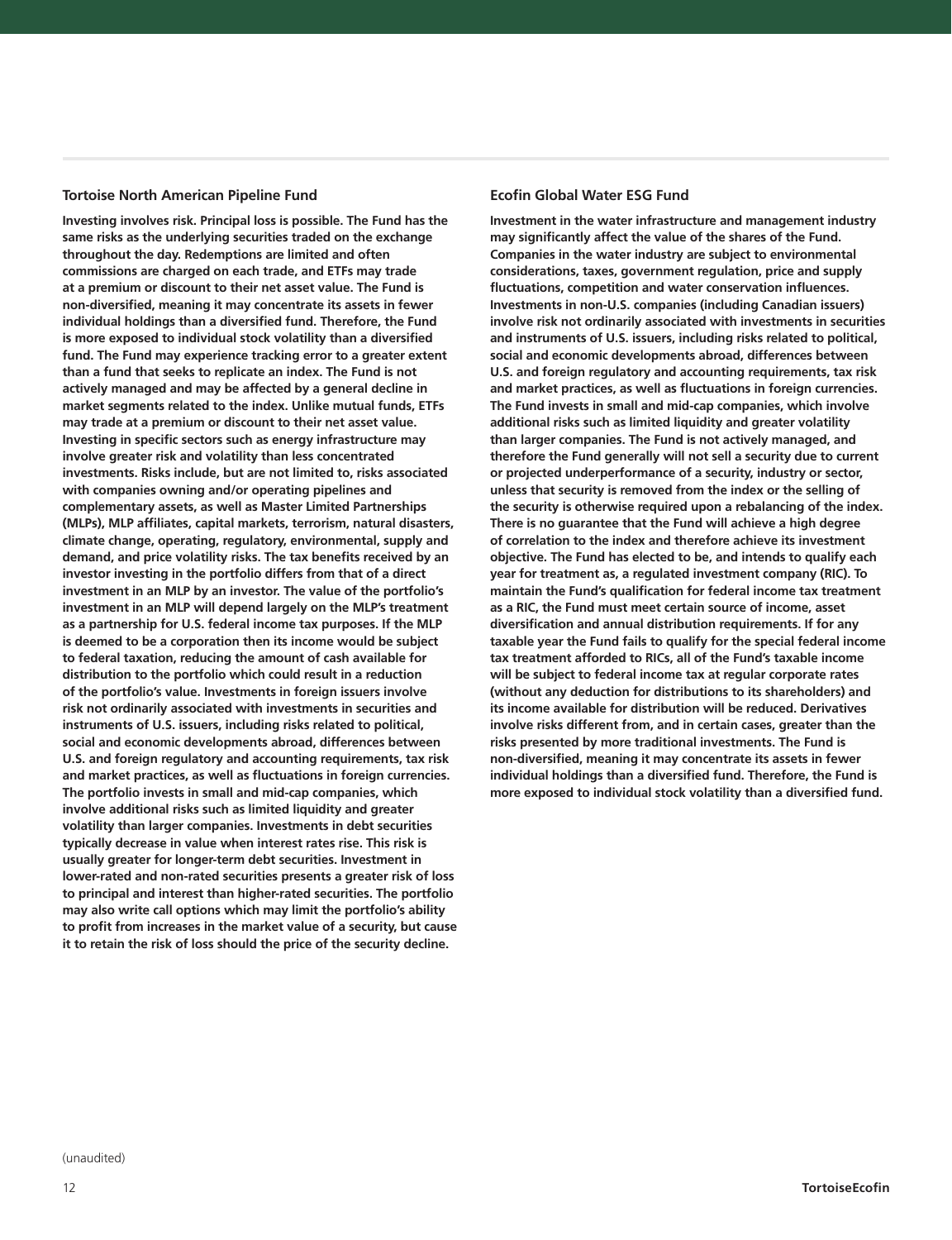#### **Ecofin Digital Payments Infrastructure Fund**

**Investing involves risk. Principal loss is possible. Investing in specific sectors such as digital payments may involve greater risk and volatility than less concentrated investments. Risks include, but are not limited to, risks associated with investing in digital payments industry including major changes in technology, security considerations, taxes, government regulations, economic conditions, competition, political influences, the cyclical nature of the industry, and consumer preferences. Investments in non-U.S. companies (including Canadian issuers) involve risk not ordinarily associated with investments in securities and instruments of U.S. issuers, including risks related to political, social and economic developments abroad, differences between U.S. and foreign regulatory and accounting requirements, tax risk and market practices, as well as fluctuations in foreign currencies. The Fund invests in small and mid-cap companies, which involve additional risks such as limited liquidity and greater volatility than larger companies. The Fund is not actively managed and therefore the Fund generally will not sell a security due to current or projected underperformance of a security, industry or sector, unless that security is removed from the index or the selling of the security is otherwise required upon a rebalancing of the index. There is no guarantee that the Fund will achieve a high degree of correlation to the index and therefore achieve its investment objective. Shares may trade at prices different than net asset value per share.**

Cash flow is the total amount of money moving into and out of a business.

Nothing contained on this communication constitutes tax, legal, or investment advice. Investors must consult their tax advisor or legal counsel for advice and information concerning their particular situation.

This report reflects our views and opinions as of the date herein, which are subject to change at any time based on market and other conditions. We disclaim any responsibility to update these views. The views should not be relied on as investment advice or an indication of trading intent on behalf of the fund.

Portfolio holdings and sector allocations are subject to change at any time and should not be considered recommendations to buy or sell any security. For a complete list of fund holdings, please refer to the Schedule of Investments in this report.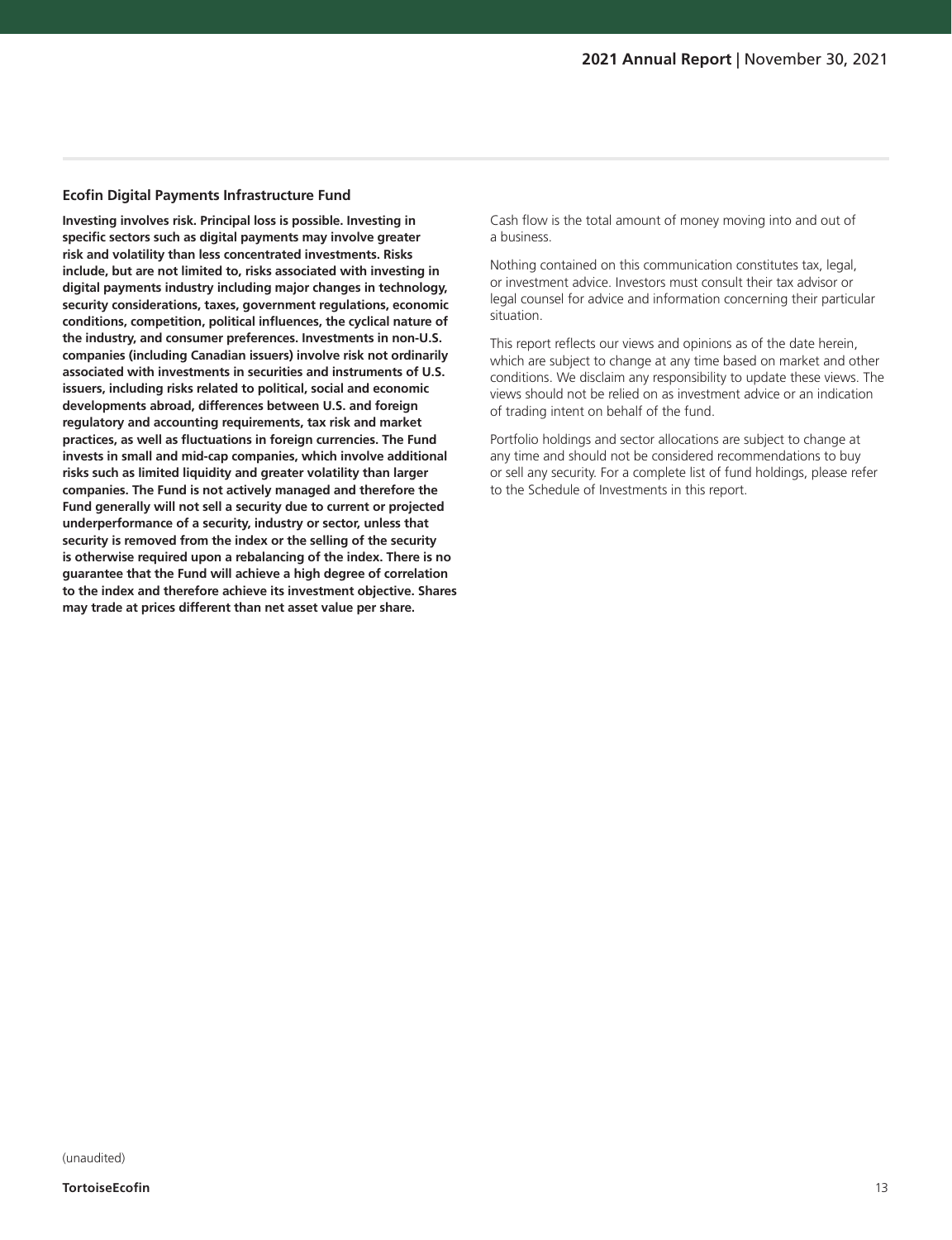### **Expenses example**

As a shareholder of the Fund, you incur two types of costs: (1) transaction costs, including brokerage commissions on purchases and sales of Fund shares, and (2) ongoing costs, including management fees and other Fund expenses. This example is intended to help you understand your ongoing costs (in dollars) of investing in the Fund and to compare these costs with the ongoing costs of investing in other funds. The example is based on an investment of \$1,000 invested at the beginning of the period and held for the entire period (June 1, 2021 — November 30, 2021).

### **Actual expenses**

The first line of the table below provides information about actual account values based on actual returns and actual expenses. You may use the information in this line, together with the amount you invested, to estimate the expenses that you paid over the period. Simply divide your account value by \$1,000 (for example, an \$8,600 account value divided by  $$1,000 = 8.6$ ), then multiply the result by the number in the first line under the heading entitled "Expenses Paid During Period" to estimate the expenses you paid on your account during this period.

### **Hypothetical example for comparison purposes**

The second line of the table below provides information about hypothetical account values and hypothetical expenses based on the Fund's actual expense ratio and an assumed rate of return of 5% per year before expenses, which is not the Fund's actual return. The hypothetical account values and expenses may not be used to estimate the actual ending account balance or expenses you paid for the period. You may use this information to compare the ongoing costs of investing in the Fund and other funds. To do so, compare this 5% hypothetical example with the 5% hypothetical examples that appear in the shareholder reports of the other funds.

*Please note that the expenses shown in the table are meant to highlight your ongoing costs only and do not reflect any transactional costs, such as redemption fees or exchange fees. Therefore, the second line of the table is useful in comparing ongoing costs only and will not help you determine the relative total costs of owning different funds. In addition, if these transactional costs were included, your costs would have been higher.*

#### **Tortoise North American Pipeline Fund**

|                                                 | Beginning<br><b>Account Value</b><br>(06/01/2021) | Ending<br><b>Account Value</b><br>(11/30/2021) | <b>Expenses Paid</b><br>During Period <sup>(1)</sup><br>$(06/01/2021 - 11/30/2021)$ |
|-------------------------------------------------|---------------------------------------------------|------------------------------------------------|-------------------------------------------------------------------------------------|
| Actual <sup>(2)</sup>                           | \$1,000.00                                        | 996.40                                         | \$2.00                                                                              |
| Hypothetical (5% annual return before expenses) | \$1,000.00                                        | \$1.023.06                                     | \$2.03                                                                              |

(1) Expenses are equal to the Fund's annualized expense ratio for the most recent six-month period of 0.40%, multiplied by the average account value over the period, multiplied by 183/365 to reflect the one-half year period.

(2) Based on the actual returns for the six-month period ended November 30, 2021 of -0.36%.

#### **Ecofin Global Water ESG Fund**

|                                                 | Beginning<br><b>Account Value</b><br>(06/01/2021) | Ending<br><b>Account Value</b><br>(11/30/2021) | <b>Expenses Paid</b><br>During Period <sup>(1)</sup><br>$(06/01/202\bar{1} - 11/30/2021)$ |
|-------------------------------------------------|---------------------------------------------------|------------------------------------------------|-------------------------------------------------------------------------------------------|
| Actual <sup>(2)</sup>                           | \$1,000.00                                        | \$1,071.50                                     | \$2.08                                                                                    |
| Hypothetical (5% annual return before expenses) | \$1,000.00                                        | \$1,023,06                                     | \$2.03                                                                                    |

(1) Expenses are equal to the Fund's annualized expense ratio for the most recent six-month period of 0.40%, multiplied by the average account value over the period, multiplied by 183/365 to reflect to reflect the one-half year period.

(2) Based on the actual returns for the six-month period ended November 30, 2021 of 7.15%.

#### **Ecofin Digital Payments Infrastructure Fund**

|                                                 | Beginning<br><b>Account Value</b><br>(06/01/2021) | Ending<br><b>Account Value</b><br>(11/30/2021) | <b>Expenses Paid</b><br>Durina Period <sup>(1)</sup><br>$(06/01/202\bar{1} - 11/30/2021)$ |
|-------------------------------------------------|---------------------------------------------------|------------------------------------------------|-------------------------------------------------------------------------------------------|
| Actual <sup>(2)</sup>                           | \$1,000.00                                        | 848.40                                         | \$1.85                                                                                    |
| Hypothetical (5% annual return before expenses) | \$1,000.00                                        | \$1,023,06                                     | \$2.03                                                                                    |

(1) Expenses are equal to the Fund's annualized expense ratio for the period since inception of 0.40%, multiplied by the average account value over the period, multiplied by 183/365 to reflect the period since inception.

(2) Based on the actual returns for the six-month period ended November 30, 2021 of -15.16%.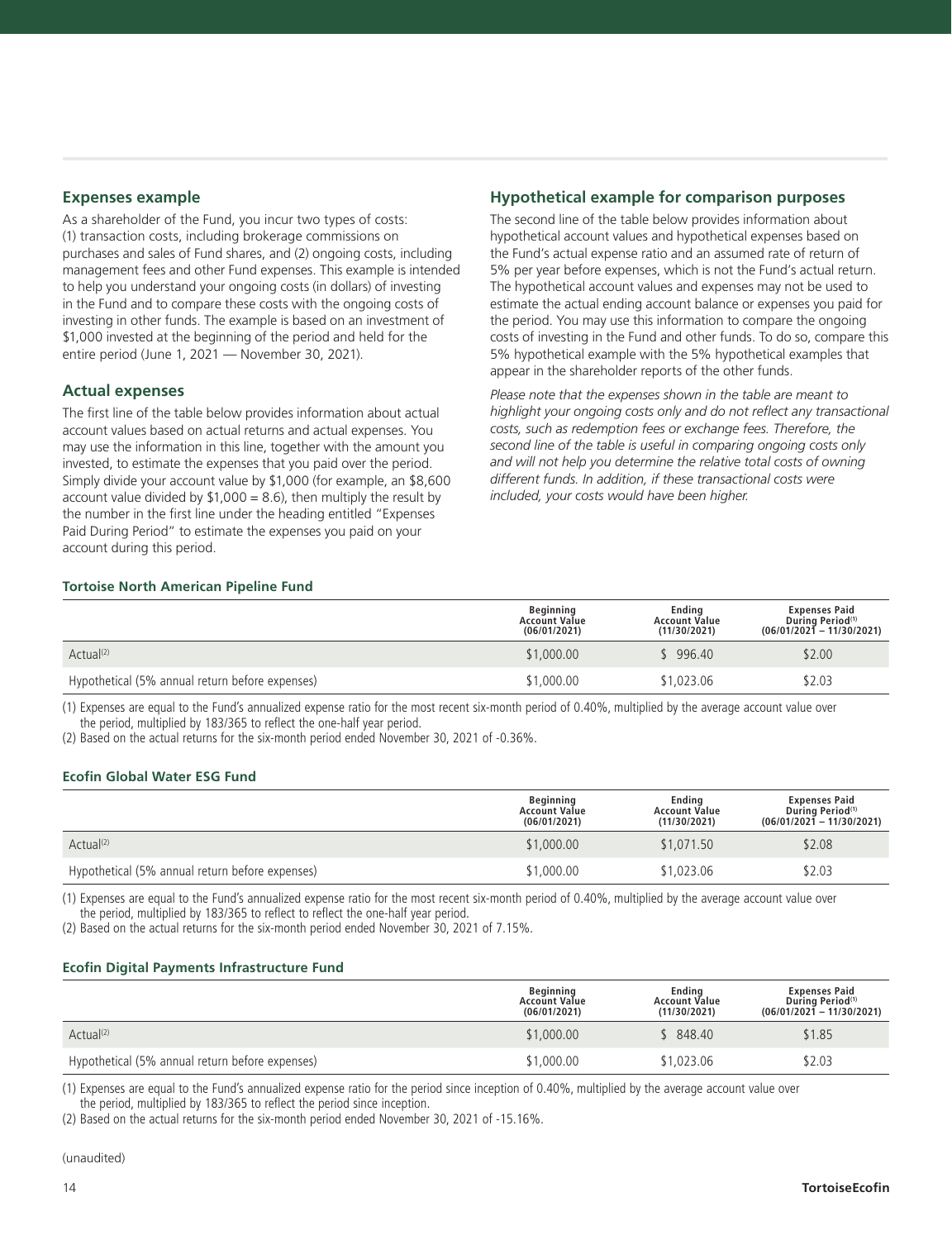# **Tortoise North American Pipeline Fund Schedule of Investments**

November 30, 2021

|                                                                                         | <b>Shares</b> | <b>Fair Value</b> |
|-----------------------------------------------------------------------------------------|---------------|-------------------|
| Common Stock - $81.7\%$ <sup>(1)</sup>                                                  |               |                   |
| Canada Crude Oil Pipelines - 12.1% <sup>(1)</sup>                                       |               |                   |
| Enbridge Inc.                                                                           | 785,941       | \$29,504,225      |
| Gibson Energy Inc.                                                                      | 299,880       | 5,425,048         |
| Pembina Pipeline Corporation                                                            | 546,907       | 16,183,087        |
|                                                                                         |               | 51,112,360        |
|                                                                                         |               |                   |
| Canada Natural Gas/Natural Gas Liquids Pipelines - 12.2% <sup>(1)</sup><br>AltaGas Ltd. | 573,446       | 10,908,245        |
| Keyera Corp.                                                                            | 455,659       | 10,008,839        |
| TC Energy Corporation                                                                   | 653,469       | 30,654,231        |
|                                                                                         |               |                   |
|                                                                                         |               | 51,571,315        |
| United States Crude Oil Pipelines - 0.4% <sup>(1)</sup>                                 |               |                   |
| Plains GP Holdings, L.P.                                                                | 151,008       | 1,510,080         |
| United States Local Distribution Companies - 17.4% <sup>(1)</sup>                       |               |                   |
| Atmos Energy Corporation                                                                | 173,724       | 15,690,752        |
| Chesapeake Utilities Corporation                                                        | 35,926        | 4,575,535         |
| New Jersey Resources Corporation                                                        | 197,164       | 7,251,692         |
| NiSource Inc.                                                                           | 676,655       | 16,584,814        |
| Northwest Natural Holding Co.                                                           | 62,542        | 2,696,811         |
| ONE Gas, Inc.                                                                           | 109,342       | 7,089,735         |
| South Jersey Industries, Inc.                                                           | 229,905       | 5,402,767         |
| Southwest Gas Corporation                                                               | 120,742       | 7,946,031         |
| Spire Inc.                                                                              | 105,662       | 6,323,871         |
|                                                                                         |               | 73,562,008        |
| United States Natural Gas Gathering/Processing - 9.6% <sup>(1)</sup>                    |               |                   |
| Antero Midstream Corp.                                                                  | 663,857       | 6,446,052         |
| Archrock, Inc.                                                                          | 273,775       | 2,023,197         |
| EnLink Midstream, LLC                                                                   | 531,004       | 3,456,836         |
| Equitrans Midstream Corp.                                                               | 831,313       | 7,997,231         |
| Hess Midstream LP                                                                       | 18,116        | 448,552           |
| Rattler Midstream LP                                                                    | 31,722        | 337,839           |
| Targa Resources Corp.                                                                   | 380,460       | 19,643,150        |
|                                                                                         |               | 40,352,857        |
| United States Natural Gas/Natural Gas Liquids Pipelines - 29.2% <sup>(1)</sup>          |               |                   |
| Altus Midstream Co.                                                                     | 6,148         | 389,660           |
| Cheniere Energy, Inc.                                                                   | 188,310       | 19,736,771        |
| Kinder Morgan, Inc.                                                                     | 1,964,649     | 30,373,474        |
| National Fuel Gas Company                                                               | 186,427       | 10,777,345        |
| New Fortress Energy LLC                                                                 | 84,402        | 2,100,766         |
| ONEOK, Inc.                                                                             | 449,197       | 26,879,948        |
| The Williams Companies, Inc.                                                            | 1,224,596     | 32,806,927        |
|                                                                                         |               | 123,064,891       |
|                                                                                         |               |                   |
| United States Renewables and Power Infrastructure $-$ 0.8% $(1)$<br>DT Midstream, Inc.  | 72,154        | 3,309,704         |
|                                                                                         |               |                   |
| <b>Total Common Stock</b>                                                               |               |                   |
| (Cost \$320,991,314)                                                                    |               | 344,483,215       |

|                                                                                    | <b>Shares</b> | <b>Fair Value</b> |
|------------------------------------------------------------------------------------|---------------|-------------------|
| <b>Master Limited Partnerships</b><br>and Related Companies - 17.9% <sup>(1)</sup> |               |                   |
| United States Crude Oil Pipelines - 1.7% <sup>(1)</sup>                            |               |                   |
| BP Midstream Partners LP                                                           | 37,499        | \$<br>482,612     |
| Delek Logistics Partners LP                                                        | 6,426         | 272,784           |
| Genesis Energy, L.P.                                                               | 85,790        | 865,621           |
| NuStar Energy L.P.                                                                 | 75,834        | 1,061,676         |
| PBF Logistics LP                                                                   | 18,964        | 214,862           |
| Plains All American Pipeline, L.P.                                                 | 347,068       | 3,227,733         |
| Shell Midstream Partners, L.P.                                                     | 94,841        | 1,081,187         |
|                                                                                    |               | 7,206,475         |
| United States Natural Gas Gathering/Processing - 1.2% <sup>(1)</sup>               |               |                   |
| Crestwood Equity Partners LP                                                       | 45,018        | 1,150,660         |
| Enable Midstream Partners, LP                                                      | 67,812        | 484,178           |
| Oasis Midstream Partners LP                                                        | 11,348        | 241,712           |
| <b>USA Compression Partners LP</b>                                                 | 38,508        | 565,683           |
| Western Midstream Partners LP                                                      | 147,647       | 2,839,252         |
|                                                                                    |               | 5,281,485         |
| United States Natural Gas/Natural Gas Liquids Pipelines - 10.1% <sup>(1)</sup>     |               |                   |
| Cheniere Energy Partners, L.P.                                                     | 37,649        | 1,589,164         |
| DCP Midstream Partners, LP                                                         | 68,333        | 1,799,208         |
| Energy Transfer LP                                                                 | 1,799,123     | 15,148,616        |
| Enterprise Products Partners L.P.                                                  | 1,126,749     | 24,101,161        |
|                                                                                    |               | 42,638,149        |
| United States Refined Product Pipelines - 4.9% <sup>(1)</sup>                      |               |                   |
| CrossAmerica Partners LP                                                           | 14,150        | 281,160           |
| Global Partners LP                                                                 | 21,158        | 481,556           |
| Holly Energy Partners, L.P.                                                        | 35,272        | 591,159           |
| Magellan Midstream Partners, L.P.                                                  | 166,276       | 7,711,881         |
| <b>MPLX LP</b>                                                                     | 282,522       | 8,280,720         |
| Phillips 66 Partners LP                                                            | 44,238        | 1,523,557         |
| Sprague Resources LP                                                               | 4,693         | 65,326            |
| Sunoco LP                                                                          | 41,031        | 1,575,180         |
|                                                                                    |               | 20,510,539        |
| Total Master Limited Partnerships and Related Companies                            |               |                   |
| (Cost \$69,285,344)                                                                |               | 75,636,648        |
| Short-Term Investment $-0.2\%$ <sup>(1)</sup>                                      |               |                   |
| United States Investment Company - 0.2% <sup>(1)</sup>                             |               |                   |
| Invesco Government & Agency Portfolio - Institutional Class, 0.03% <sup>(2)</sup>  |               |                   |
| (Cost \$885,390)                                                                   | 885,390       | 885,390           |
| Total Investments — $99.8\%$ <sup>(1)</sup>                                        |               |                   |
| (Cost \$391,162,048)                                                               |               |                   |
| Other Assets in Excess of Liabilities, Net - 0.2% <sup>(1)</sup>                   |               | 421,005,253       |
|                                                                                    |               | 710,014           |
| Total Net Assets - 100.0% <sup>(1)</sup>                                           |               | \$421,715,267     |

(1) Calculated as a percentage of net assets.

(2) Rate indicated is the current yield as of November 30, 2021.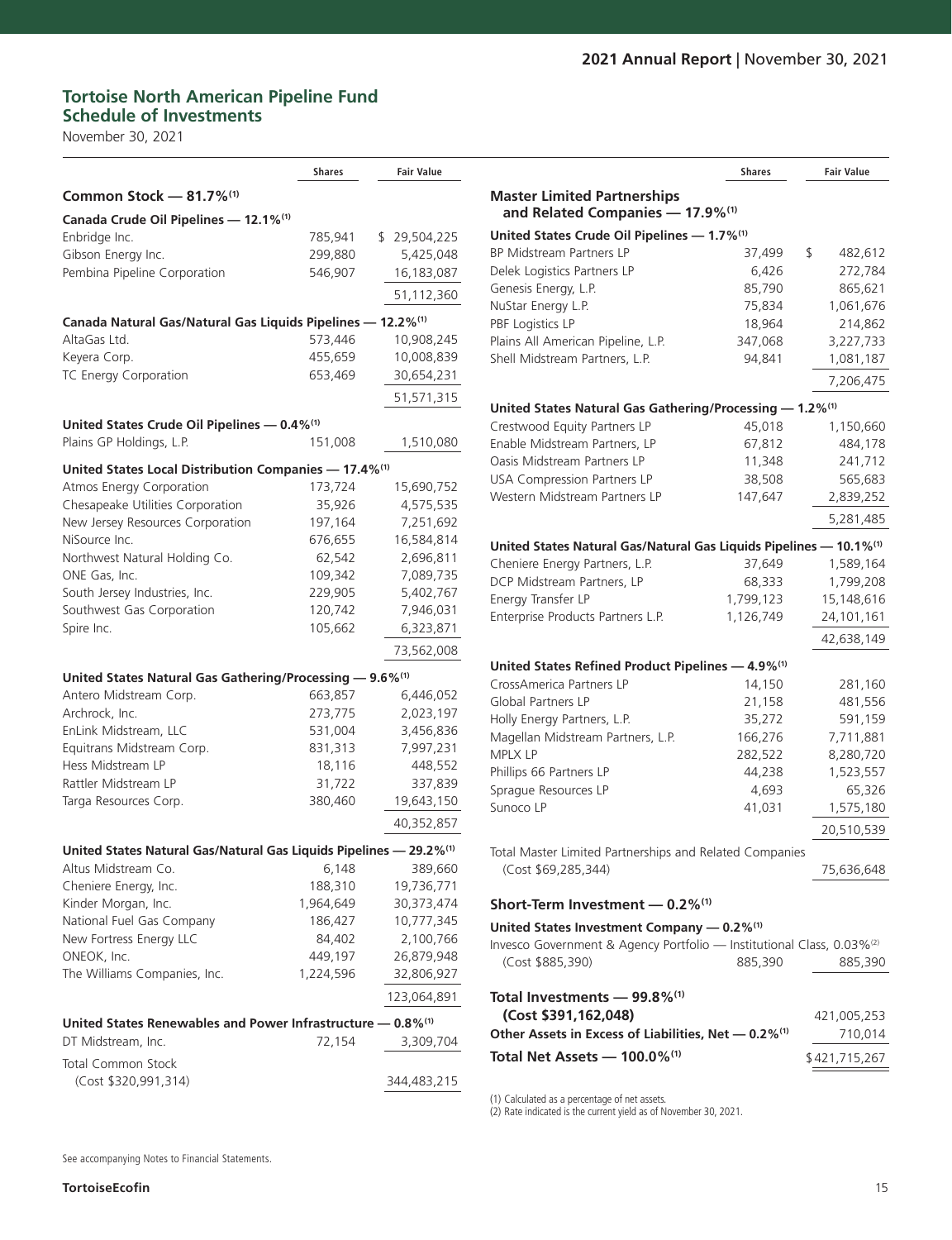### **Ecofin Global Water ESG Fund Schedule of Investments**

November 30, 2021

|                                                             | <b>Shares</b>  | <b>Fair Value</b> |
|-------------------------------------------------------------|----------------|-------------------|
| Common Stock — 99.6% $(1)$                                  |                |                   |
| Australia Flow Control Equipment - 1.2% <sup>(1)</sup>      |                |                   |
| Reliance Worldwide Corporation Limited                      | 179,479        | \$<br>789,400     |
| Canada Water Equipment/Services - 1.0% <sup>(1)</sup>       |                |                   |
| Primo Water Corporation                                     | 36,610         | 608,423           |
| Finland Water Equipment/Services - 0.4% <sup>(1)</sup>      |                |                   |
| Uponor OYJ                                                  | 12,320         | 283,353           |
| France Water Infrastructure - 8.4% <sup>(1)</sup>           |                |                   |
| Suez                                                        | 96,231         | 2,153,782         |
| Veolia Environnement SA                                     | 101,414        | 3,266,374         |
|                                                             |                | 5,420,156         |
|                                                             |                |                   |
| Hong Kong Water Equipment/Services - 0.5% <sup>(1)</sup>    |                |                   |
| China Lesso Group Holdings Ltd.                             | 224,327        | 327,371           |
| Hong Kong Water Infrastructure - 2.4% <sup>(1)</sup>        |                |                   |
| Beijing Enterprises Water Group Ltd.                        | 1,164,037      | 434,387           |
| China Water Affairs Group Limited                           | 192,739        | 221,460           |
| CT Environmental Group Limited <sup>(2),(3)</sup>           | 113,060        |                   |
| Guangdong Investment Limited                                | 663,523        | 883,222           |
|                                                             |                | 1,539,069         |
| Japan Water Equipment/Services - 3.2% <sup>(1)</sup>        |                |                   |
| Kurita Water Industries Ltd.                                | 24,695         | 1,157,902         |
| MIURA CO., LTD.                                             | 26,119         | 920,814           |
|                                                             |                | 2,078,716         |
|                                                             |                |                   |
| Japan Water Infrastructure - 0.3%(1)                        |                |                   |
| METAWATER Co. Ltd.<br>Organo Corp.                          | 6,363<br>1,652 | 109,770<br>99,674 |
|                                                             |                |                   |
|                                                             |                | 209,444           |
| Netherlands Water Equipment/Services - 2.1% <sup>(1)</sup>  |                |                   |
| Aalberts Industries N.V.                                    | 22,277         | 1,369,322         |
| Switzerland Water Equipment/Services - 11.0% <sup>(1)</sup> |                |                   |
| Ferguson PLC                                                | 34,807         | 5,307,314         |
| Georg Fischer AG                                            | 949            | 1,387,242         |
| Sulzer AG                                                   | 3,975          | 378,211           |
|                                                             |                | 7,072,767         |
| Switzerland Water Management - 7.3% <sup>(1)</sup>          |                |                   |
| Geberit AG                                                  | 6,124          | 4,694,811         |
|                                                             |                |                   |
| United Kingdom Water Infrastructure - 12.5% <sup>(1)</sup>  |                |                   |
| Pennon Group Plc                                            | 65,174         | 1,061,804         |
| Pentair PLC                                                 | 34,874         | 2,569,865         |
| Severn Trent Plc<br>United Utilities Group PLC              | 56,101         | 2,153,283         |
|                                                             | 157,921        | 2,277,737         |
|                                                             |                | 8,062,689         |

|                                                                           | Shares  | <b>Fair Value</b> |
|---------------------------------------------------------------------------|---------|-------------------|
| United States Water Infrastructure - 17.8% <sup>(1)</sup>                 |         |                   |
| Franklin Electric Co., Inc.                                               | 8,934   | \$<br>786,639     |
| <b>IDEX Corporation</b>                                                   | 12,282  | 2,758,414         |
| Middlesex Water Company                                                   | 3,973   | 409,378           |
| Montrose Environmental Group, Inc. <sup>(2)</sup>                         | 3,318   | 242,977           |
| Mueller Water Products, Inc.                                              | 36,046  | 491,668           |
| <b>SJW Group</b>                                                          | 6,232   | 419,725           |
| Tetra Tech, Inc.                                                          | 12,543  | 2,316,441         |
| The York Water Company                                                    | 2,895   | 135,660           |
| Xylem, Inc.                                                               | 32,316  | 3,913,791         |
|                                                                           |         | 11,474,693        |
| United States Water Management - 8.8% <sup>(1)</sup>                      |         |                   |
| A.O. Smith Corporation                                                    | 31,139  | 2,461,538         |
| Badger Meter, Inc.                                                        | 6,635   | 679,159           |
| Lindsay Corporation                                                       | 2,480   | 360,890           |
| Watts Water Technologies, Inc.                                            | 6,378   | 1,203,592         |
| Zurn Water Solutions Corp.                                                | 27,725  | 971,761           |
|                                                                           |         | 5,676,940         |
| United States Water Treatment - 9.5% <sup>(1)</sup>                       |         |                   |
| Ecolab Inc.                                                               | 21,979  | 4,867,689         |
| Evoqua Water Technologies Corp. <sup>(2)</sup>                            | 27,765  | 1,248,870         |
|                                                                           |         | 6,116,559         |
| United States Water Utilities - 13.2% <sup>(1)</sup>                      |         |                   |
| American States Water Company                                             | 8,549   | 805,145           |
| American Water Works Co., Inc.                                            | 26,736  | 4,506,887         |
| California Water Service Group                                            | 11,772  | 741,754           |
| Essential Utilities, Inc.                                                 | 51,765  | 2,446,932         |
|                                                                           |         | 8,500,718         |
| <b>Total Common Stock</b>                                                 |         |                   |
| (Cost \$55,057,131)                                                       |         | 64,224,431        |
| Short-Term Investment $-$ 0.2% <sup>(1)</sup>                             |         |                   |
| United States Investment Company $-0.2\%$ <sup>(1)</sup>                  |         |                   |
| First American Government Obligations Fund, Class X, 0.03% <sup>(4)</sup> |         |                   |
| (Cost \$106,867)                                                          | 106,867 | 106,867           |
| Total Investments - $99.8\%$ <sup>(1)</sup>                               |         |                   |
| (Cost \$55,163,998)                                                       |         | 64,331,298        |
| Other Assets in Excess of Liabilities, Net - 0.2% <sup>(1)</sup>          |         | 136,375           |
| Total Net Assets - 100.0% <sup>(1)</sup>                                  |         | 64,467,673<br>\$  |

(1) Calculated as a percentage of net assets.

(2) Non-income producing security.

(3) Security considered illiquid and is categorized in Level 3 of the fair value hierarchy. See Note 3 in Notes to Financial Statements.

(4) Rate indicated is the current yield as of November 30, 2021.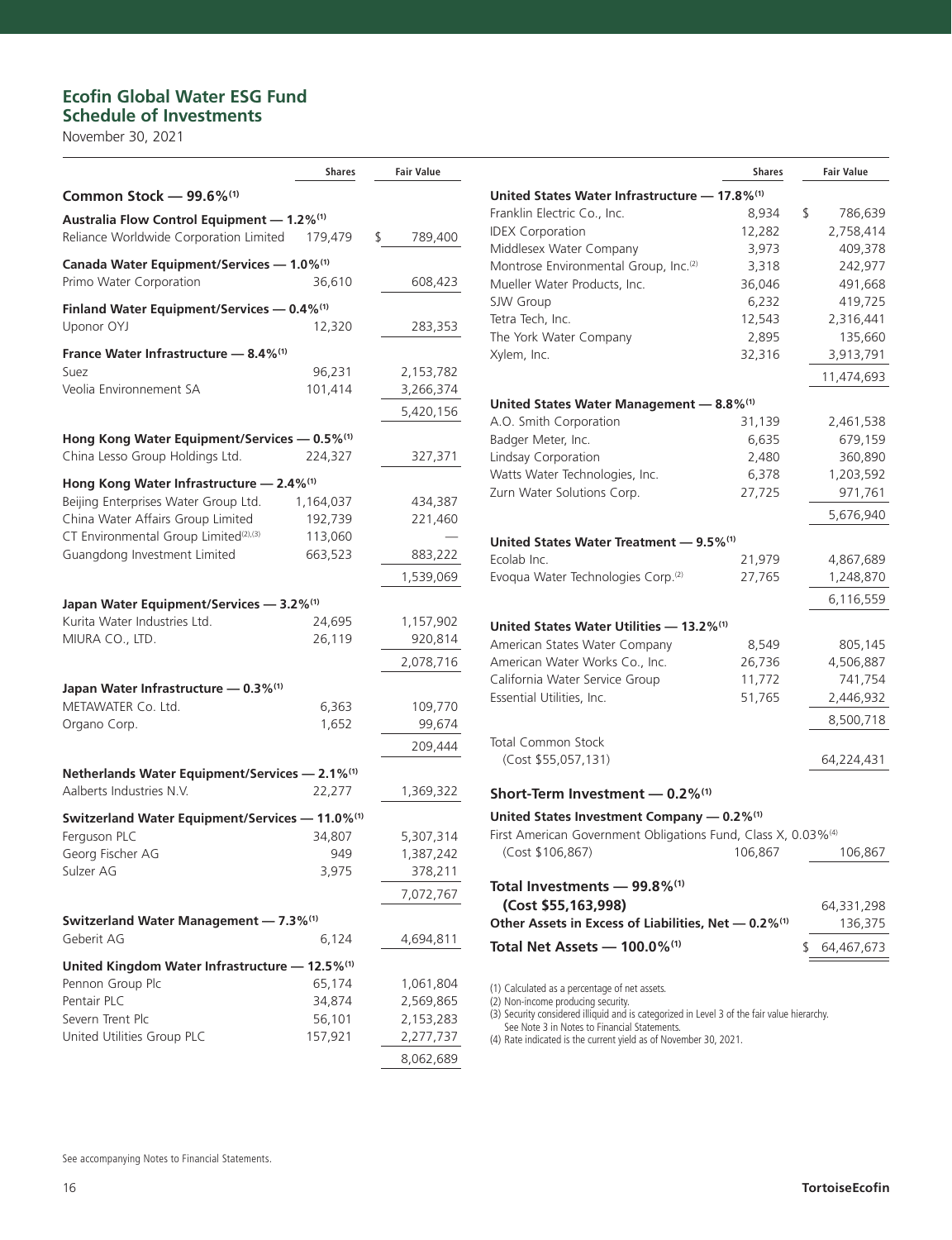# **Ecofin Digital Payments Infrastructure Fund Schedule of Investments**

November 30, 2021

|                                                                     | <b>Shares</b> | <b>Fair Value</b> |
|---------------------------------------------------------------------|---------------|-------------------|
| Common Stock $-99.7\%$ <sup>(1)</sup>                               |               |                   |
| Australia Electronic Transaction Processing - 4.4% <sup>(1)</sup>   |               |                   |
| Afterpay Touch Group Limited <sup>(2)</sup>                         | 6,462         | \$<br>501,410     |
| Australia Payments Fintech - 0.4% <sup>(1)</sup>                    |               |                   |
| Iress Limited                                                       | 5,819         | 51,395            |
| Brazil Electronic Transaction Processing - 2.6% <sup>(1)</sup>      |               |                   |
| Pagseguro Digital Ltd. <sup>(2)</sup>                               | 6.974         | 178,256           |
| StoneCo Ltd. <sup>(2)</sup>                                         | 7,342         | 114,535           |
|                                                                     |               | 292,791           |
| Canada Software and Services - 1.9% <sup>(1)</sup>                  |               |                   |
| Nuvei Corporation <sup>(2)</sup>                                    | 2,185         | 215,156           |
| France Software and Services - 3.4% <sup>(1)</sup>                  |               |                   |
| Worldline SA(2)                                                     | 7,374         | 387,909           |
| Hong Kong Credit Card Issuer - 0.4% <sup>(1)</sup>                  |               |                   |
| China Youzan Limited <sup>(2)</sup>                                 | 481,999       | 43,267            |
| Hong Kong Merchant Payment Products/Services - 0.2% <sup>(1)</sup>  |               |                   |
| PAX Global Technology Ltd.                                          | 24,125        | 18,779            |
| Italy Electronic Transaction Processing - 2.7% <sup>(1)</sup>       |               |                   |
| Nexi SpA <sup>(2)</sup>                                             | 19,736        | 303,395           |
| Japan Credit Card Issuer - 1.0% <sup>(1)</sup>                      |               |                   |
| AEON Financial Service Co. Ltd.                                     | 3,700         | 40,163            |
| Credit Saison Co., Ltd.                                             | 5,199         | 51,698            |
| Orient Corporation                                                  | 19,800        | 21,721            |
|                                                                     |               | 113,582           |
| Japan Electronic Transaction Processing - 1.8% <sup>(1)</sup>       |               |                   |
| GMO Payment Gateway, Inc.                                           | 1,500         | 202,106           |
| Netherlands Electronic Transaction Processing - 4.9% <sup>(1)</sup> |               |                   |
| Adven N.V. <sup>(2)</sup>                                           | 202           | 560,691           |

|                                                                              | <b>Shares</b> | <b>Fair Value</b> |
|------------------------------------------------------------------------------|---------------|-------------------|
| New Zealand Other - 0.3% <sup>(1)</sup>                                      |               |                   |
| Pushpay Holdings Limited <sup>(2)</sup>                                      | 35,048        | \$<br>32,532      |
| United Kingdom Credit Card Issuer - 0.4% <sup>(1)</sup>                      |               |                   |
| Provident Financial plc <sup>(2)</sup>                                       | 8,744         | 41,283            |
| United Kingdom Software and Services - 0.7% <sup>(1)</sup>                   |               |                   |
| Boku, Inc. <sup>(2)</sup>                                                    | 8,914         | 20,747            |
| Network International Holdings PLC <sup>(2)</sup>                            | 17,026        | 60,617            |
|                                                                              |               | 81,364            |
| United States Credit Card Networks - 19.6% <sup>(1)</sup>                    |               |                   |
| American Express Company                                                     | 3,911         | 595,645           |
| Discover Financial Services                                                  | 5,238         | 564,918           |
| Mastercard, Inc.                                                             | 1,770         | 557,409           |
| Visa Inc.                                                                    | 2,713         | 525,698           |
|                                                                              |               | 2,243,670         |
| United States Electronic Payment Processing/Management - 2.2% <sup>(1)</sup> |               |                   |
| ACI Worldwide, Inc. <sup>(2)</sup>                                           | 3,898         | 113,588           |
| Bottomline Technologies (de), Inc. <sup>(2)</sup>                            | 1,473         | 66,049            |
| Zuora, Inc. <sup>(2)</sup>                                                   | 3,940         | 78,051            |
|                                                                              |               | 257,688           |
| United States Electronic Transaction Processing - 22.6% <sup>(1)</sup>       |               |                   |
| Cass Information Systems, Inc.                                               | 472           | 18,956            |
| CSG Systems International, Inc.                                              | 1,058         | 55,767            |
| EVERTEC, Inc.                                                                | 2,388         | 100,272           |
| Evo Payments, Inc. <sup>(2)</sup>                                            | 1,583         | 33,702            |
| Fidelity National Information Services, Inc.                                 | 4,781         | 499,614           |
| Fiserv, Inc. <sup>(2)</sup>                                                  | 5,313         | 512,811           |
| FleetCor Technologies Inc. <sup>(2)</sup>                                    | 2,358         | 488,413           |
| Green Dot Corporation <sup>(2)</sup>                                         | 1,699         | 60,994            |
| PayPal Holdings, Inc. <sup>(2)</sup>                                         | 2,179         | 402,875           |
| QIWI plc - ADR                                                               | 1,759         | 15,057            |
| Western Union Company                                                        | 13,354        | 211,260           |
| $WEX$ Inc. <sup>(2)</sup>                                                    | 1,456         | 184,068           |
|                                                                              |               | 2,583,789         |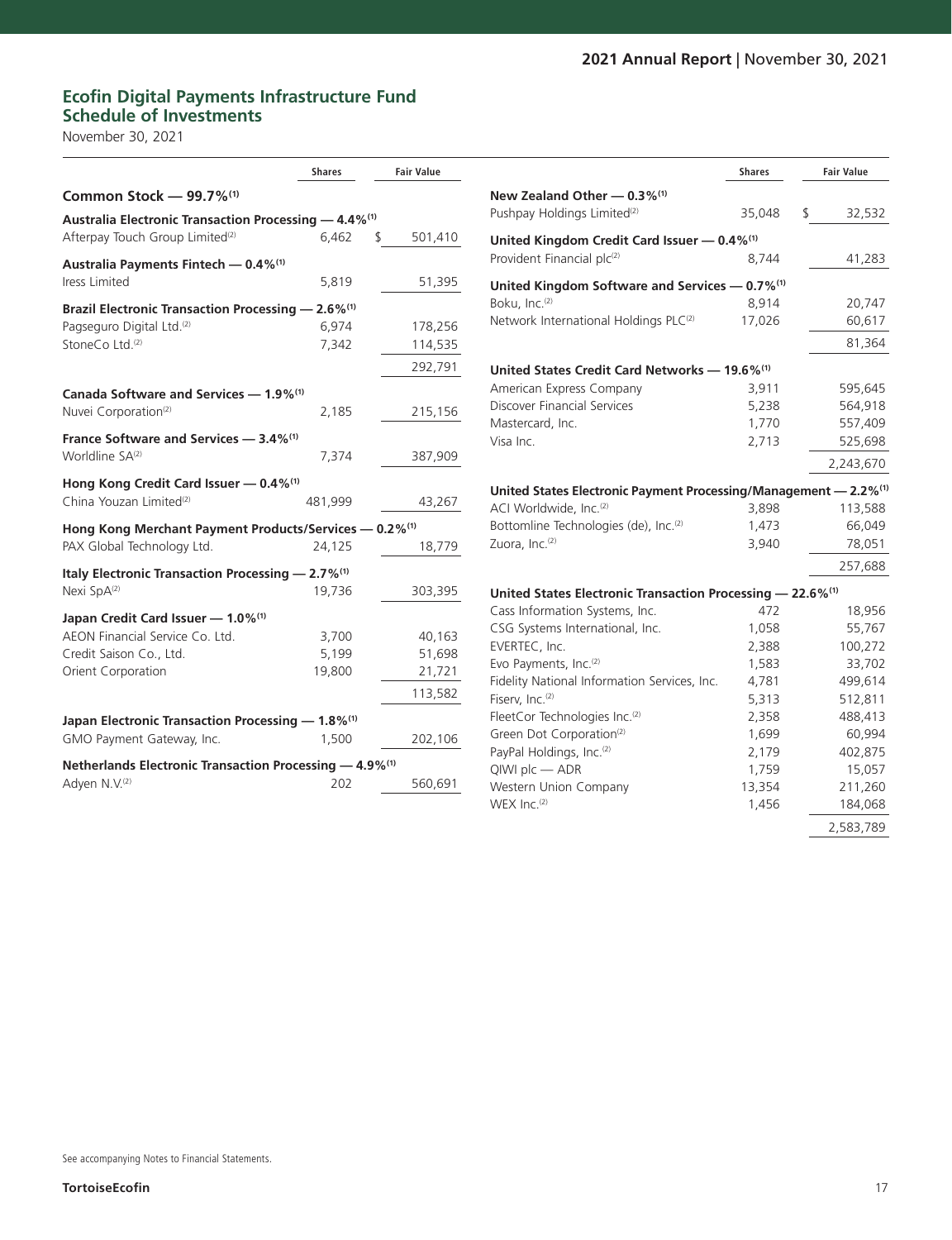# **Ecofin Digital Payments Infrastructure Fund**

**Schedule of Investments** (continued)

November 30, 2021

|                                                                         | <b>Shares</b> | <b>Fair Value</b> |
|-------------------------------------------------------------------------|---------------|-------------------|
| United States Financial Services Market Place - 1.3% <sup>(1)</sup>     |               |                   |
| GreenSky, Inc. <sup>(2)</sup>                                           | 2,326         | \$<br>26,377      |
| LendingClub Corporation <sup>(2)</sup>                                  | 3,396         | 111,117           |
| Yiren Digital Ltd. - ADR(2)                                             | 2,958         | 10,087            |
|                                                                         |               | 147,581           |
| United States Merchant Payment Products/Services - 11.3% <sup>(1)</sup> |               |                   |
| Euronet Worldwide, Inc. <sup>(2)</sup>                                  | 1,708         | 173,140           |
| Global Payments Inc.                                                    | 3,656         | 435,210           |
| NCR Corporation <sup>(2)</sup>                                          | 4,405         | 171,355           |
| Square, Inc. <sup>(2)</sup>                                             | 2,440         | 508,325           |
|                                                                         |               | 1,288,030         |
| United States Payments Fintech - 9.4% <sup>(1)</sup>                    |               |                   |
| DocuSign, Inc. <sup>(2)</sup>                                           | 2,207         | 543,716           |
| Jack Henry & Associates, Inc.                                           | 2,441         | 370,129           |
| OneSpan Inc. <sup>(2)</sup>                                             | 1,225         | 20,935            |
| Q2 Holdings, Inc.(2)                                                    | 1,792         | 143,898           |
|                                                                         |               | 1,078,678         |
| United States Software and Services - 8.2% <sup>(1)</sup>               |               |                   |
| Affirm Holdings, Inc. <sup>(2)</sup>                                    | 6,342         | 803,404           |
| BigCommerce Holdings, Inc. <sup>(2)</sup>                               | 1,680         | 76,054            |
| Cantaloupe, Inc. <sup>(2)</sup>                                         | 1,887         | 17,021            |
| Mitek Systems, Inc. <sup>(2)</sup>                                      | 1,416         | 24,256            |
| Sezzle Inc. <sup>(2)</sup>                                              | 6,913         | 19,761            |
|                                                                         |               | 940,496           |
| <b>Total Common Stock</b>                                               |               |                   |
| (Cost \$12,597,691)                                                     |               | 11,385,592        |

|                                                                                                                                                              | <b>Shares</b> | <b>Fair Value</b>               |
|--------------------------------------------------------------------------------------------------------------------------------------------------------------|---------------|---------------------------------|
| Short-Term Investment — 0.3% <sup>(1)</sup>                                                                                                                  |               |                                 |
| United States Investment Company — 0.3% <sup>(1)</sup>                                                                                                       |               |                                 |
| First American Government Obligations Fund, Class X, 0.03% <sup>(3)</sup>                                                                                    |               |                                 |
| (Cost \$29.509)                                                                                                                                              | 29,509        | \$<br>29,509                    |
| Total Investments — 100.0 $\%$ (1)<br>(Cost \$12,627,200)<br>Other Assets in Excess of Liabilities, Net — 0.0% $^{(1)}$<br>Total Net Assets — 100.0 $\%$ (1) |               | 11,415,101<br>970<br>11,416,071 |

(1) Calculated as a percentage of net assets.

(2) Non-income producing security. (3) Rate indicated is the current yield as of November 30, 2021.

ADR – American Depository Receipt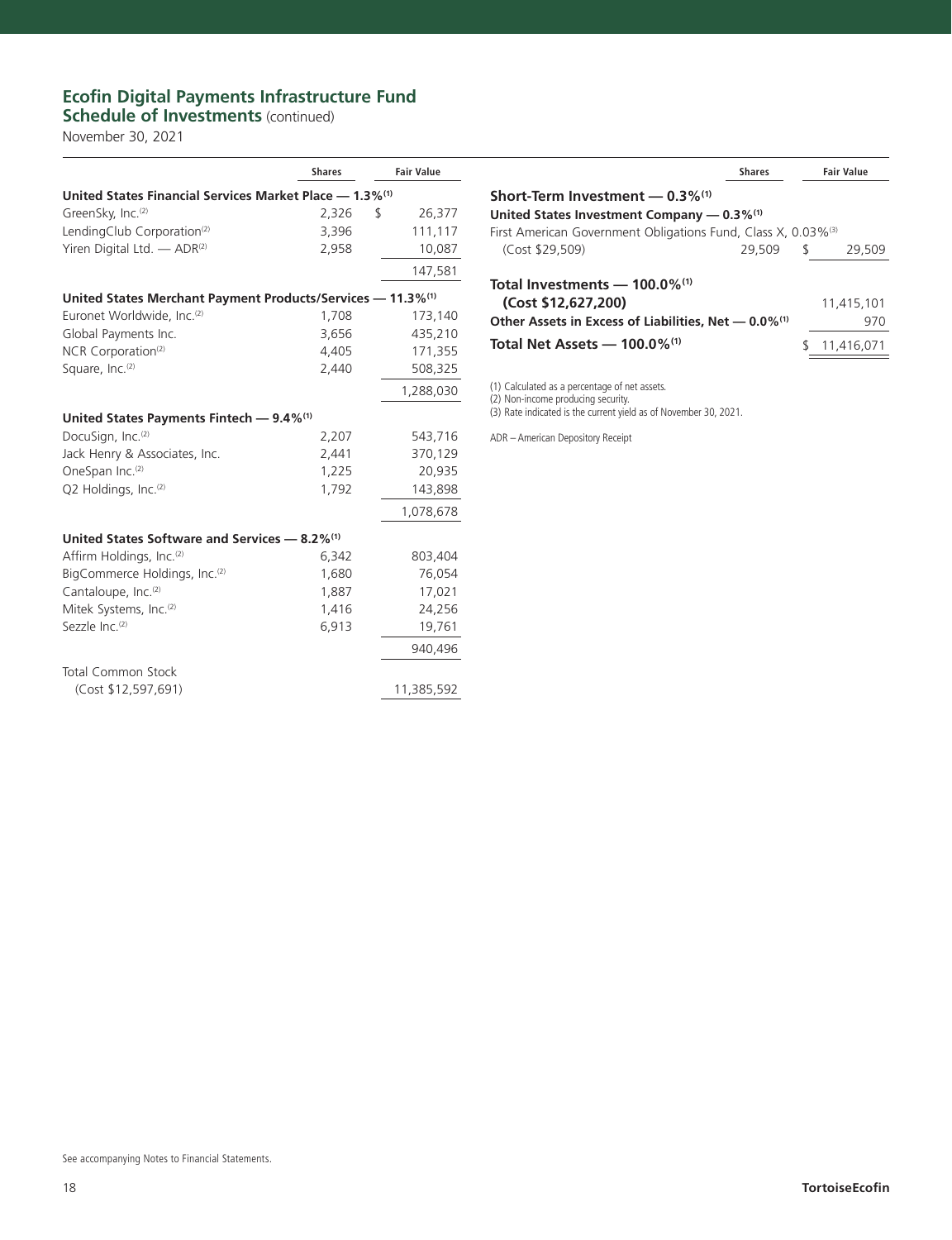# **Statements of Assets & Liabilities**

November 30, 2021

|                                                                | <b>Tortoise</b><br><b>North American</b><br><b>Pipeline Fund</b> | Ecofin<br><b>Global Water</b><br><b>ESG Fund</b> | Ecofin<br><b>Digital Payments</b><br>Infrastructure<br>Fund |
|----------------------------------------------------------------|------------------------------------------------------------------|--------------------------------------------------|-------------------------------------------------------------|
| Assets:                                                        |                                                                  |                                                  |                                                             |
| Investments, at fair value (cost \$391,162,048, \$55,163,998,  | \$421,005,253                                                    | \$64,331,298                                     | 11,415,101<br>\$                                            |
|                                                                | 515                                                              |                                                  |                                                             |
|                                                                |                                                                  | 49                                               |                                                             |
|                                                                | 856,015                                                          | 156,326                                          | 4,449                                                       |
|                                                                | 421,861,783                                                      | 64,487,673                                       | 11,419,550                                                  |
| Liabilities:                                                   |                                                                  |                                                  |                                                             |
|                                                                | 146,516                                                          | 20,000                                           | 3,479                                                       |
|                                                                | 146,516                                                          | 20,000                                           | 3,479                                                       |
|                                                                | \$421,715,267                                                    | \$64,467,673                                     | 11,416,071                                                  |
| <b>Net Assets Consist of:</b>                                  |                                                                  |                                                  |                                                             |
|                                                                | \$424,751,773                                                    | \$ 55,386,087                                    | 13,378,073<br>$\mathcal{L}$                                 |
|                                                                | (3,036,506)                                                      | 9,081,586                                        | (1,962,002)                                                 |
|                                                                | \$421,715,267                                                    | \$64,467,673                                     | \$11,416,071                                                |
|                                                                | \$421,715,267<br>19,500,000                                      | \$64,467,673<br>1,350,000                        | 11,416,071<br>\$<br>300,000                                 |
| Net asset value, redemption price and offering price per share | $\mathfrak{F}$<br>21.63                                          | \$<br>47.75                                      | \$<br>38.05                                                 |

(1) Unlimited shares authorized.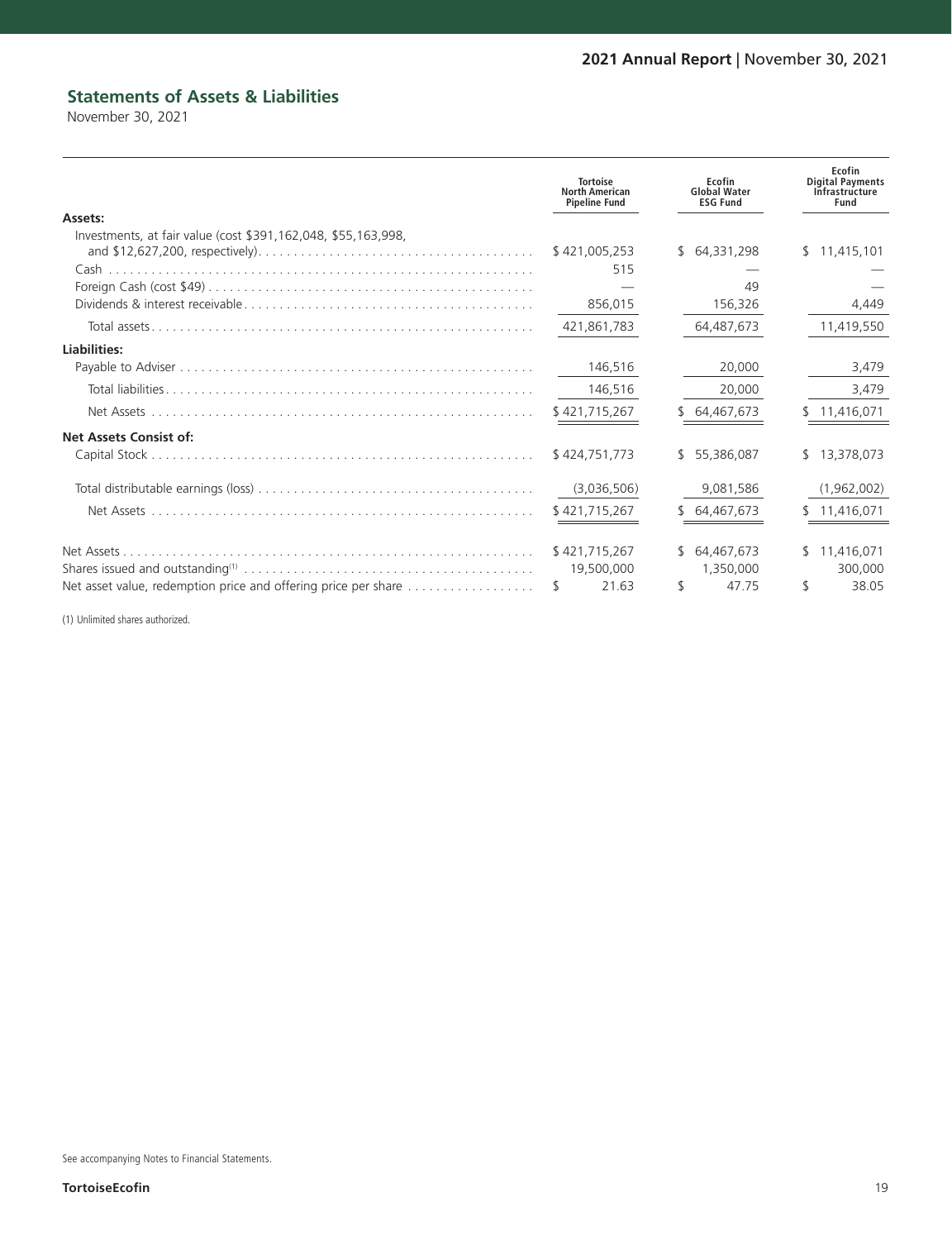### **Statements of Operations**

For the Year Ended November 30, 2021

|                                                                                                                                                        | <b>Tortoise</b><br><b>North American</b><br><b>Pipeline Fund</b> | Ecofin<br><b>Global Water</b><br><b>ESG Fund</b> | Ecofin<br><b>Digital Payments</b><br>Infrastructure<br>Fund |  |
|--------------------------------------------------------------------------------------------------------------------------------------------------------|------------------------------------------------------------------|--------------------------------------------------|-------------------------------------------------------------|--|
| <b>Investment Income:</b>                                                                                                                              |                                                                  |                                                  |                                                             |  |
| Dividends and distributions from common stock                                                                                                          | \$17,653,839                                                     | 1,157,869                                        | \$<br>58,809                                                |  |
| Distributions from master limited partnerships                                                                                                         | 6,904,634                                                        |                                                  |                                                             |  |
|                                                                                                                                                        | (12, 197, 549)                                                   |                                                  |                                                             |  |
|                                                                                                                                                        | (1,050,134)                                                      | (32, 121)                                        | (994)                                                       |  |
| Net dividends and distributions from investments                                                                                                       | 11,310,790                                                       | 1,125,748                                        | 57,815                                                      |  |
|                                                                                                                                                        | 138                                                              | 15                                               | 6                                                           |  |
|                                                                                                                                                        | 11,310,928                                                       | 1,125,763                                        | 57,821                                                      |  |
| <b>Expenses:</b>                                                                                                                                       |                                                                  |                                                  |                                                             |  |
|                                                                                                                                                        | 1,742,630                                                        | 171,669                                          | 50,442                                                      |  |
|                                                                                                                                                        | 1,742,630                                                        | 171,669                                          | 50,442                                                      |  |
| Net Investment Income                                                                                                                                  | 9,568,298                                                        | 954,094                                          | 7,379                                                       |  |
| Realized and Unrealized Gain (Loss) on Investments and<br><b>Translations of Foreign Currency:</b>                                                     |                                                                  |                                                  |                                                             |  |
| Net realized gain (loss) on investments, including foreign currency gain (loss)<br>Net change in unrealized appreciation (depreciation) of investments | 16,494,581                                                       | (230, 177)                                       | 945,655                                                     |  |
|                                                                                                                                                        | 79,612,980                                                       | 7,895,373                                        | (2,208,173)                                                 |  |
| Net Realized and Unrealized Gain (Loss) on Investments and                                                                                             |                                                                  |                                                  |                                                             |  |
|                                                                                                                                                        | 96,107,561                                                       | 7,665,196                                        | (1,262,518)                                                 |  |
| Net Increase (Decrease) in Net Assets Resulting from Operations.                                                                                       | \$105,675,859                                                    | 8,619,290                                        | (1, 255, 139)                                               |  |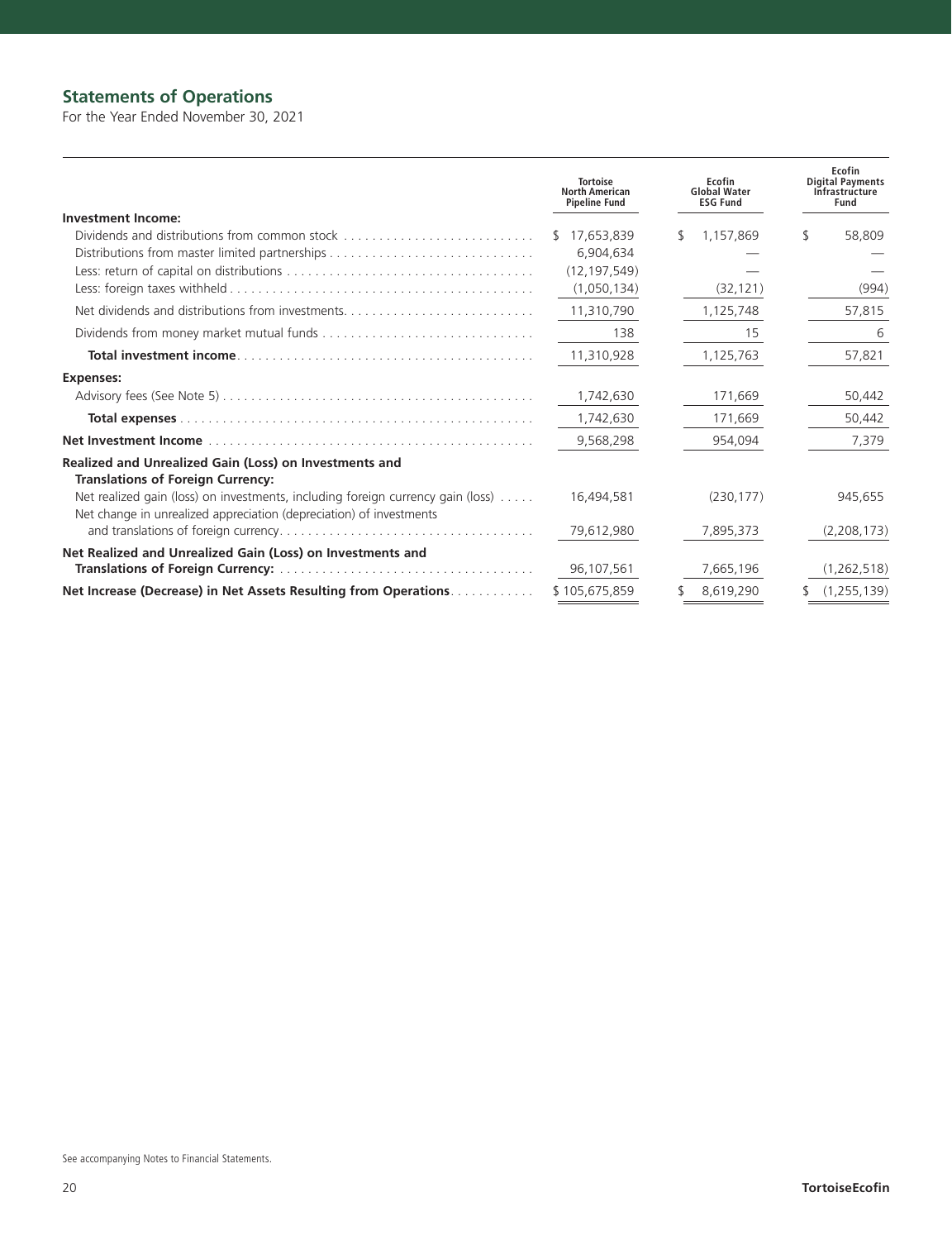# **Statements of Changes in Net Assets**

|                                                                                                |                                                                                        | <b>Tortoise North American Pipeline Fund</b> | <b>Ecofin Global Water ESG Fund</b>       |                                           |  |  |  |  |
|------------------------------------------------------------------------------------------------|----------------------------------------------------------------------------------------|----------------------------------------------|-------------------------------------------|-------------------------------------------|--|--|--|--|
|                                                                                                | <b>Year Ended</b><br><b>Year Ended</b><br>November 30,<br>November 30,<br>2021<br>2020 |                                              | <b>Year Ended</b><br>November 30,<br>2021 | <b>Year Ended</b><br>November 30,<br>2020 |  |  |  |  |
| <b>Operations</b>                                                                              |                                                                                        |                                              |                                           |                                           |  |  |  |  |
| Net realized gain (loss) on investments,                                                       | 9,568,298<br>\$.                                                                       | 7,929,147<br>\$                              | 954,094<br>\$                             | 296,386<br>\$                             |  |  |  |  |
| including foreign currency gain (loss)<br>Net change in unrealized appreciation (depreciation) | 16,494,581                                                                             | (17,824,421)                                 | (230, 177)                                | 1,137,150                                 |  |  |  |  |
| of investments and translations of foreign currency                                            | 79,612,980                                                                             | (59,600,047)                                 | 7,895,373                                 | 190,630                                   |  |  |  |  |
| Net increase (decrease) in net assets resulting                                                | 105,675,859                                                                            | (69, 495, 321)                               | 8,619,290                                 | 1,624,166                                 |  |  |  |  |
| <b>Capital Share Transactions</b>                                                              |                                                                                        |                                              |                                           |                                           |  |  |  |  |
|                                                                                                | 108,591,548                                                                            | 170,830,105                                  | 35,335,415                                | 28,070,610                                |  |  |  |  |
| Payments for shares redeemed                                                                   | (130, 605, 170)                                                                        | (135, 526, 475)                              |                                           | (23, 418, 405)                            |  |  |  |  |
| Net increase (decrease) in net assets resulting from                                           | (22,013,622)                                                                           | 35,303,630                                   | 35,335,415                                | 4,652,205                                 |  |  |  |  |
| <b>Distributions to Shareholders</b>                                                           |                                                                                        |                                              |                                           |                                           |  |  |  |  |
| From distributable earnings                                                                    | (9,317,047)<br>(12, 342, 983)                                                          | (7,894,972)<br>(11, 785, 468)                | (414, 433)                                | (224, 038)                                |  |  |  |  |
|                                                                                                | (21,660,030)                                                                           | (19,680,440)                                 | (414, 433)                                | (224, 038)                                |  |  |  |  |
| <b>Total Increase (Decrease) in Net Assets</b>                                                 | 62,002,207                                                                             | (53,872,131)                                 | 43,540,272                                | 6,052,333                                 |  |  |  |  |
| <b>Net Assets</b>                                                                              |                                                                                        |                                              |                                           |                                           |  |  |  |  |
|                                                                                                | 359,713,060                                                                            | 413,585,191                                  | 20,927,401                                | 14,875,068                                |  |  |  |  |
|                                                                                                | \$421,715,267                                                                          | \$359,713,060                                | \$64,467,673                              | 20,927,401                                |  |  |  |  |
| <b>Transactions in Shares</b>                                                                  |                                                                                        |                                              |                                           |                                           |  |  |  |  |
|                                                                                                | 5,450,000                                                                              | 9,550,000                                    | 800,000                                   | 850,000                                   |  |  |  |  |
|                                                                                                | (6,500,000)                                                                            | (7,650,000)                                  |                                           | (750,000)                                 |  |  |  |  |
| Net increase (decrease)                                                                        | (1,050,000)                                                                            | 1,900,000                                    | 800,000                                   | 100,000                                   |  |  |  |  |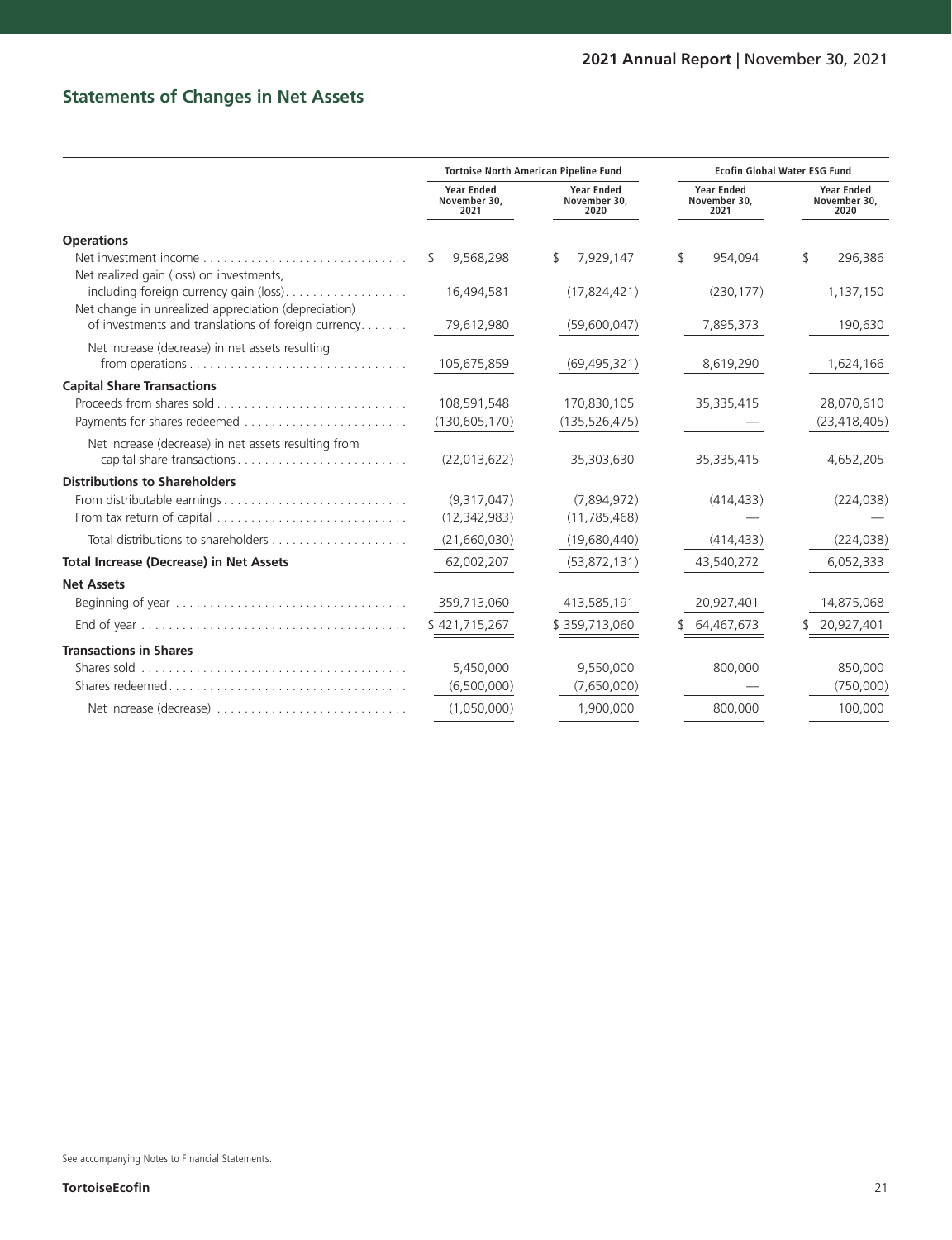# **Statements of Changes in Net Assets (continued)**

|                                                                                                                                                 |                                           | Ecofin Digital Payments Infrastructure Fund |    |                                           |  |
|-------------------------------------------------------------------------------------------------------------------------------------------------|-------------------------------------------|---------------------------------------------|----|-------------------------------------------|--|
|                                                                                                                                                 | <b>Year Ended</b><br>November 30,<br>2021 |                                             |    | <b>Year Ended</b><br>November 30,<br>2020 |  |
| <b>Operations</b>                                                                                                                               |                                           |                                             |    |                                           |  |
|                                                                                                                                                 | S                                         | 7,379                                       | \$ | 17.763                                    |  |
| Net realized gain on investments, including foreign currency gain (loss)<br>Net change in unrealized appreciation (depreciation) of investments |                                           | 945,655                                     |    | 226,346                                   |  |
|                                                                                                                                                 |                                           | (2,208,173)                                 |    | 115,807                                   |  |
|                                                                                                                                                 |                                           | (1, 255, 139)                               |    | 359,916                                   |  |
| <b>Capital Share Transactions</b>                                                                                                               |                                           |                                             |    |                                           |  |
|                                                                                                                                                 |                                           | 6,714,050                                   |    | 8,523,410                                 |  |
|                                                                                                                                                 |                                           | (2,302,320)                                 |    | (8,526,915)                               |  |
| Net increase (decrease) in net assets resulting from capital share transactions                                                                 |                                           | 4,411,730                                   |    | (3,505)                                   |  |
| <b>Distributions to Shareholders</b>                                                                                                            |                                           |                                             |    |                                           |  |
|                                                                                                                                                 |                                           | (20, 412)                                   |    | (169, 293)                                |  |
|                                                                                                                                                 |                                           | 3,136,179                                   |    | 187,118                                   |  |
| <b>Net Assets</b>                                                                                                                               |                                           |                                             |    |                                           |  |
|                                                                                                                                                 |                                           | 8,279,892                                   |    | 8,092,774                                 |  |
|                                                                                                                                                 |                                           | \$11,416,071                                |    | 8,279,892                                 |  |
| <b>Transactions in Shares</b>                                                                                                                   |                                           |                                             |    |                                           |  |
|                                                                                                                                                 |                                           | 150,000                                     |    | 250,000                                   |  |
|                                                                                                                                                 |                                           | (50,000)                                    |    | (300,000)                                 |  |
|                                                                                                                                                 |                                           | 100,000                                     |    | (50,000)                                  |  |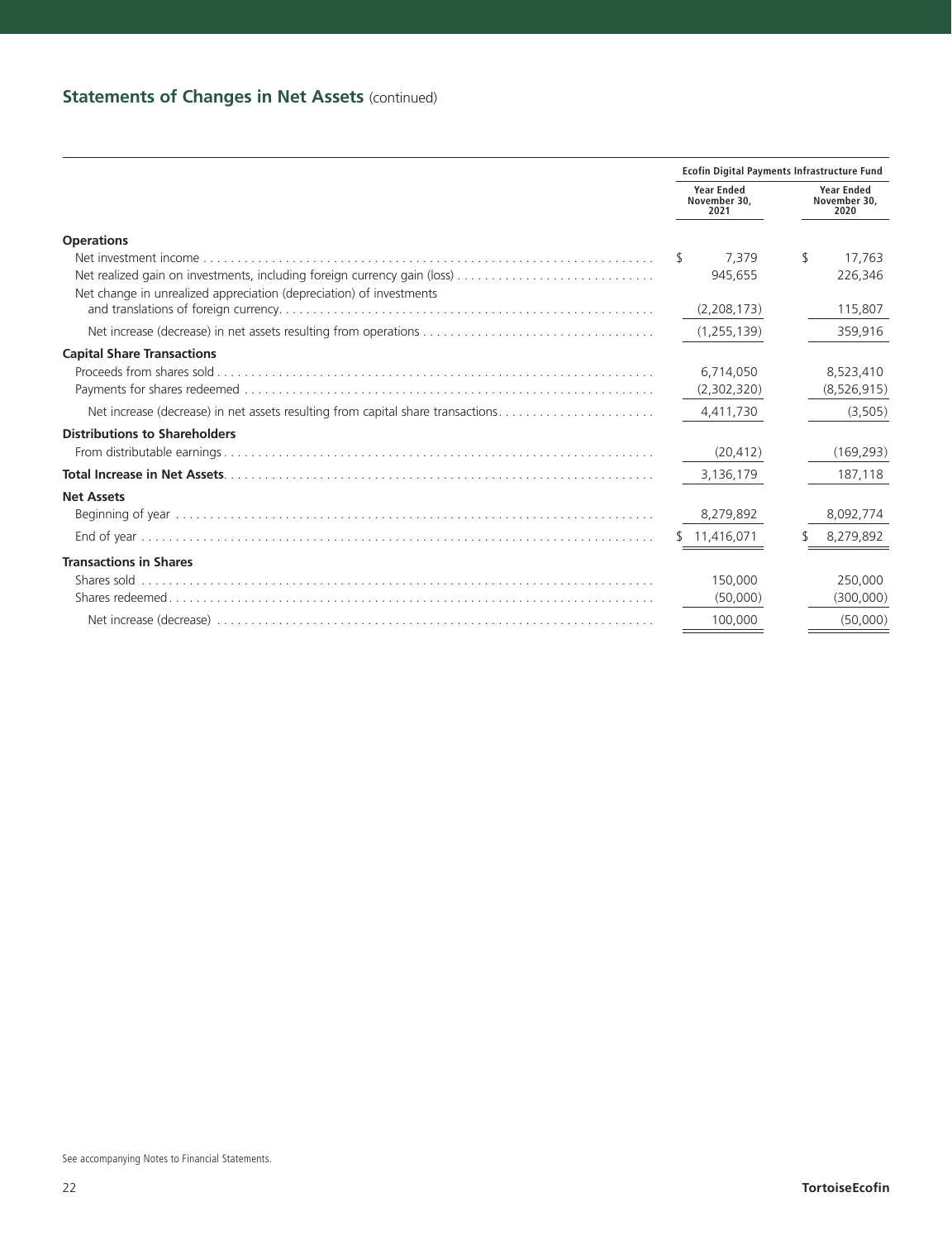# **Tortoise North American Pipeline Fund Financial Highlights**

|                                                                                  |     | <b>Year Ended</b><br>November 30.<br>2021 | <b>Year Ended</b><br><b>Year Ended</b><br>November 30.<br>November 30.<br>2019<br>2020 |    | <b>Year Ended</b><br>November 30.<br>2018 |    |           | <b>Year Ended</b><br>November 30.<br>2017 |        |
|----------------------------------------------------------------------------------|-----|-------------------------------------------|----------------------------------------------------------------------------------------|----|-------------------------------------------|----|-----------|-------------------------------------------|--------|
| Per Common Share Data <sup>(1)</sup><br>Net asset value, beginning of year       | \$. | 17.50                                     | \$<br>22.18                                                                            | \$ | 21.99                                     | \$ | 22.87     |                                           | 23.23  |
|                                                                                  |     |                                           |                                                                                        |    |                                           |    |           |                                           |        |
| Investment operations:<br>Net realized and unrealized gain (loss) on investments |     | 0.43                                      | 0.48                                                                                   |    | 0.62                                      |    | 0.69      |                                           | 0.64   |
| and translations of foreign currency <sup>(2)</sup>                              |     | 4.74                                      | (4.12)                                                                                 |    | 0.55                                      |    | (0.64)    |                                           | (0.13) |
|                                                                                  |     | 5.17                                      | (3.64)                                                                                 |    | 1.17                                      |    | 0.05      |                                           | 0.51   |
| Less distributions from:                                                         |     |                                           |                                                                                        |    |                                           |    |           |                                           |        |
| Net investment income                                                            |     | (0.46)                                    | (0.42)                                                                                 |    | (0.45)                                    |    | (0.53)    |                                           | (0.58) |
|                                                                                  |     | (0.58)                                    | (0.62)                                                                                 |    | (0.53)                                    |    | (0.40)    |                                           | (0.29) |
|                                                                                  |     | (1.04)                                    | (1.04)                                                                                 |    | (0.98)                                    |    | (0.93)    |                                           | (0.87) |
|                                                                                  |     | 21.63                                     | 17.50                                                                                  |    | 22.18                                     |    | 21.99     |                                           | 22.87  |
|                                                                                  |     | 30.10%                                    | $(15.74)\%$                                                                            |    | 5.22%                                     |    | 0.15%     |                                           | 2.19%  |
| <b>Supplemental Data and Ratios</b>                                              |     |                                           |                                                                                        |    |                                           |    |           |                                           |        |
| Net assets, end of year (in 000's) $\dots\dots\dots\dots\dots\dots\dots\dots$    |     | \$421,715                                 | \$359.713                                                                              |    | \$413,585                                 |    | \$187,993 | \$.                                       | 82,334 |
| Ratios to average net assets:                                                    |     |                                           |                                                                                        |    |                                           |    |           |                                           |        |
|                                                                                  |     | 0.40%                                     | 0.40%                                                                                  |    | 0.40%                                     |    | 0.40%     |                                           | 0.40%  |
| Net investment income                                                            |     | 2.20%                                     | 2.34%                                                                                  |    | 2.01%                                     |    | 2.11%     |                                           | 2.22%  |
|                                                                                  |     | 17%                                       | 28%                                                                                    |    | 13%                                       |    | 16%       |                                           | 18%    |

(1) For a Fund share outstanding for the entire period.

(2) The per common share data for the years ended November 30, 2020, 2019, 2018, and 2017 does not reflect the change in estimate of investment income and return of capital.

See Note 2 to the financial statements for further disclosure.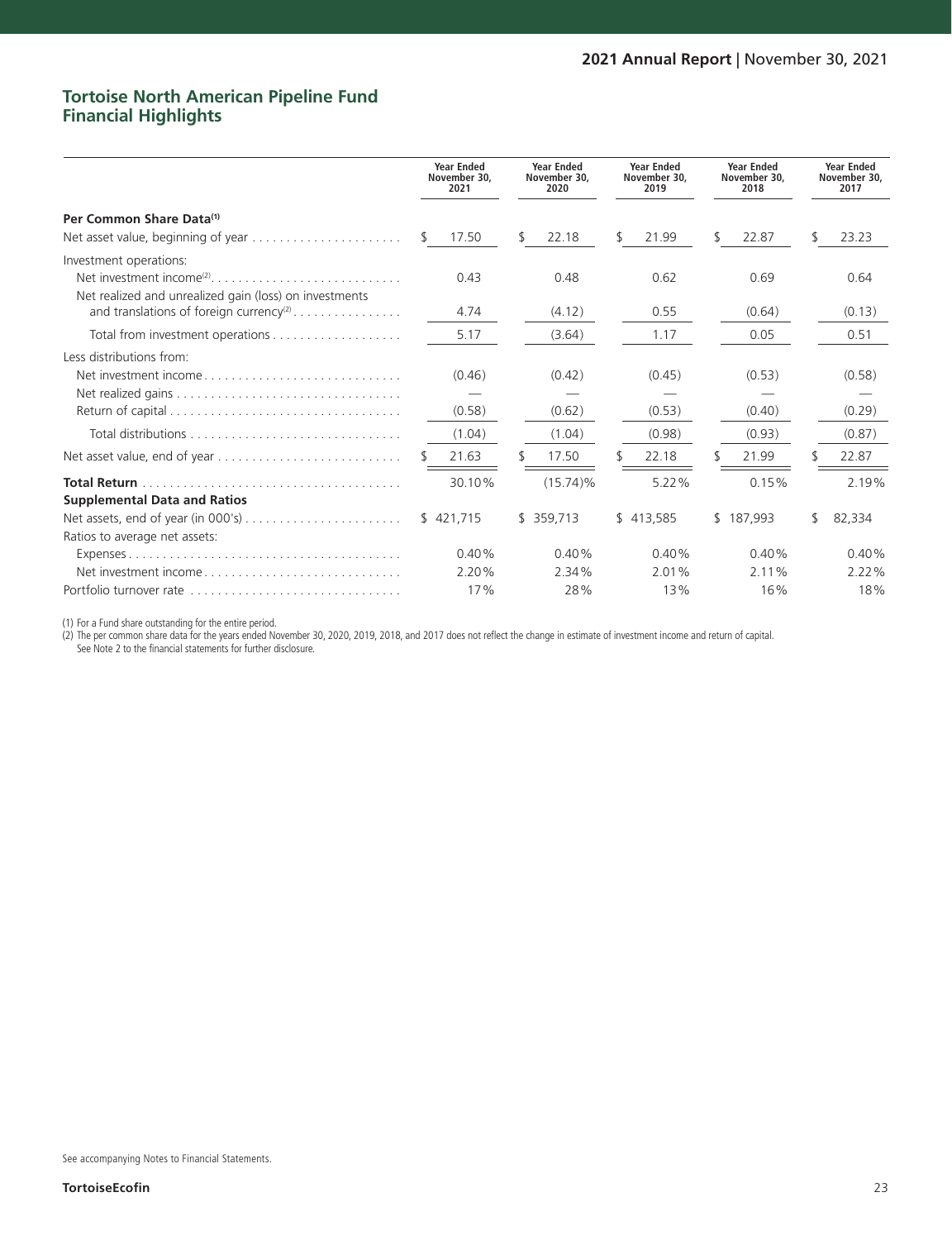# **Ecofin Global Water ESG Fund Financial Highlights**

|                                                                                  | <b>Year Ended</b><br>November 30.<br>2021 | <b>Year Ended</b><br>November 30.<br>2020 |                       | <b>Year Ended</b><br>November 30.<br>2019 |                       | <b>Year Ended</b><br>November 30.<br>2018 |                       | <b>Period from</b><br>February 14,<br>$2017^{(1)}$ to<br>November 30.<br>2017 |  |
|----------------------------------------------------------------------------------|-------------------------------------------|-------------------------------------------|-----------------------|-------------------------------------------|-----------------------|-------------------------------------------|-----------------------|-------------------------------------------------------------------------------|--|
| Per Common Share Data <sup>(2)</sup>                                             |                                           |                                           |                       |                                           |                       |                                           |                       |                                                                               |  |
| Net asset value, beginning of period                                             | 38.05                                     | \$                                        | 33.06                 | \$                                        | 27.27                 | \$                                        | 30.07                 | 25.00                                                                         |  |
| Investment operations:<br>Net realized and unrealized gain (loss) on investments | 0.77                                      |                                           | 0.57                  |                                           | 0.56                  |                                           | 0.34                  | 0.21                                                                          |  |
| and translations of foreign currency                                             | 9.42                                      |                                           | 4.88                  |                                           | 5.76                  |                                           | (2.65)                | 5.01                                                                          |  |
|                                                                                  | 10.19                                     |                                           | 5.45                  |                                           | 6.32                  |                                           | (2.31)                | 5.22                                                                          |  |
| Less distributions from:                                                         | (0.49)                                    |                                           | (0.46)                |                                           | (0.53)                |                                           | (0.30)<br>(0.19)      | (0.15)                                                                        |  |
| Total distributions                                                              | (0.49)                                    |                                           | (0.46)                |                                           | (0.53)                |                                           | (0.49)                | (0.15)                                                                        |  |
| Net asset value, end of period                                                   | 47.75                                     |                                           | 38.05                 |                                           | 33.06                 |                                           | 27.27                 | 30.07                                                                         |  |
| <b>Supplemental Data and Ratios</b>                                              | 26.98%                                    |                                           | 16.80%                |                                           | 23.42%                |                                           | $(7.76)$ %            | 20.96%                                                                        |  |
| Net assets, end of period (in 000's)<br>Ratios to average net assets:            | \$<br>64,468                              | \$                                        | 20.927                | \$                                        | 14.875                | \$                                        | 4.091                 | \$<br>3,007                                                                   |  |
|                                                                                  | 0.40%<br>2.22%<br>21%                     |                                           | 0.40%<br>1.74%<br>19% |                                           | 0.40%<br>2.01%<br>16% |                                           | 0.40%<br>1.24%<br>36% | 0.40%<br>0.98%<br>22%                                                         |  |
|                                                                                  |                                           |                                           |                       |                                           |                       |                                           |                       |                                                                               |  |

(1) Inception date of the Fund.

(2) For a Fund share outstanding for the entire period.

(3) Not annualized for periods less than one year.

(4) Annualized for periods less than one year.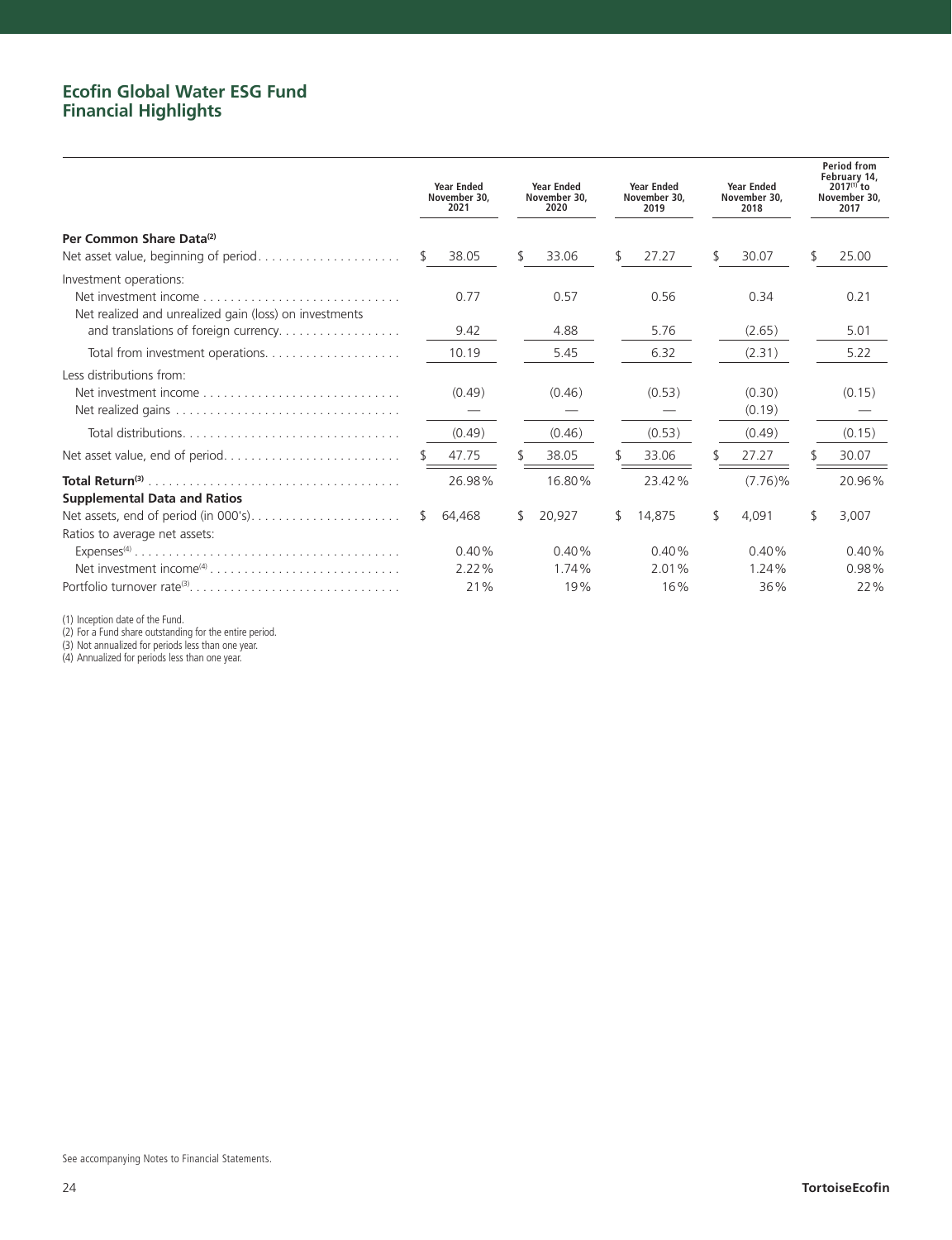# **Ecofin Digital Payments Infrastructure Fund Financial Highlights**

|                                                                                                                       | Year Ended<br>November 30.<br>2021 |                          |     | <b>Year Ended</b><br>November 30.<br>2020 |     | <b>Period from</b><br>January 31,<br>$2019^{(1)}$ to<br>November 30.<br>2019 |  |
|-----------------------------------------------------------------------------------------------------------------------|------------------------------------|--------------------------|-----|-------------------------------------------|-----|------------------------------------------------------------------------------|--|
| Per Common Share Data <sup>(2)</sup>                                                                                  |                                    |                          |     |                                           |     |                                                                              |  |
|                                                                                                                       | \$                                 | 41.40                    | \$  | 32.37                                     | Ъ   | 25.00                                                                        |  |
| Investment operations:<br>Net realized and unrealized gain (loss) on investments and translations of foreign currency |                                    | 0.03<br>(3.28)           |     | 0.08<br>9.52                              |     | 0.04<br>7.33                                                                 |  |
|                                                                                                                       |                                    | (3.25)                   |     | 9.60                                      |     | 7.37                                                                         |  |
| Less distributions from:                                                                                              |                                    | (0.10)                   |     | (0.57)                                    |     |                                                                              |  |
|                                                                                                                       |                                    | (0.10)                   |     | (0.57)                                    |     |                                                                              |  |
|                                                                                                                       |                                    | 38.05                    |     | 41.40                                     |     | 32.37                                                                        |  |
| <b>Supplemental Data and Ratios</b>                                                                                   |                                    | $(7.87)\%$               |     | 30.17%                                    |     | 29.48%                                                                       |  |
|                                                                                                                       | <sup>\$</sup>                      | 11,416                   | \$. | 8,280                                     | \$. | 8,093                                                                        |  |
| Ratios to average net assets:                                                                                         |                                    | 0.40%<br>$0.06\%$<br>17% |     | 0.40%<br>$0.22\%$<br>19%                  |     | 0.40%<br>0.25%<br>34%                                                        |  |

(1) Inception date of the Fund.

(2) For a Fund share outstanding for the entire period.

(3) Not annualized for periods less than one year.

(4) Annualized for periods less than one year.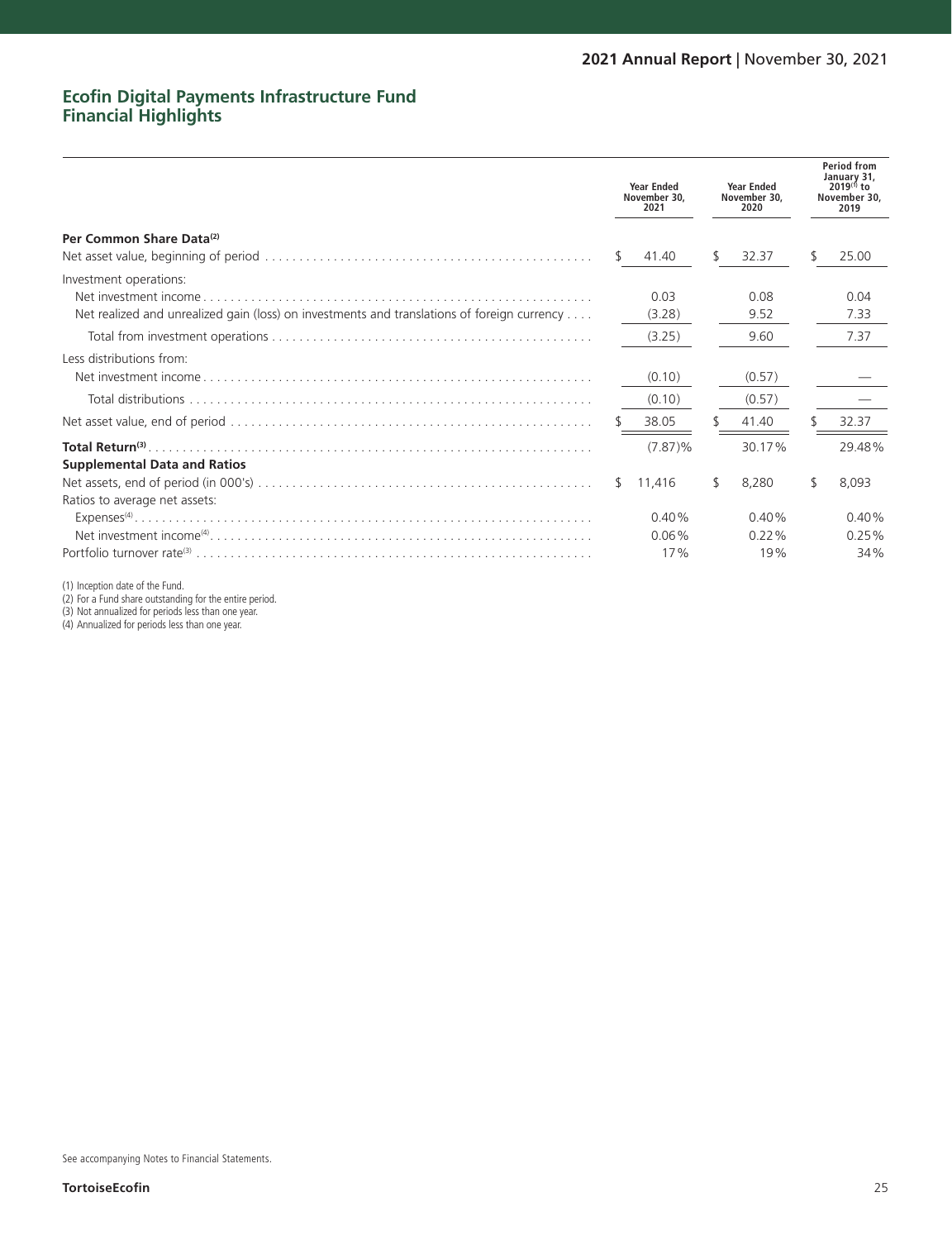# **Notes to Financial Statements**

November 30, 2021

#### **1. Organization**

Managed Portfolio Series (the "Trust") was organized as a Delaware statutory trust on January 27, 2011. The Trust is registered under the Investment Company Act of 1940, as amended (the "1940 Act"), as an open-end management investment company. The Tortoise North American Pipeline Fund (the "North American Pipeline Fund"), the Ecofin Global Water ESG Fund (the "Global Water ESG Fund") and the Ecofin Digital Payments Infrastructure Fund (the "Digital Payments Infrastructure Fund") (or collectively, "the Funds") are each a non-diversified series with their own investment objectives and policies within the Trust. The Trust has evaluated the structure, objective and activities of the Funds and determined that they meet the characteristics of an investment company. As such, these financial statements have applied the guidance as set forth in the Accounting Standards Codifications ("ASC") 946, Financial Services Investment Companies.

The investment objective of the North American Pipeline Fund seeks investment results that correspond generally to the price and distribution rate (total return) performance of the Tortoise North American Pipeline Index<sup>5M</sup> (the "North American Pipeline Index"). The Fund commenced operations on June 29, 2015.

The investment objective of the Global Water ESG Fund seeks investment results that correspond (before fees and expenses) generally to the price and distribution rate (total return) performance of the Ecofin Global Water ESG Index<sup>5M</sup> (the "Water Index"). The Fund commenced operations on February 14, 2017.

The investment objective of the Digital Payments Infrastructure Fund seeks investment results that correspond (before fees and expenses) generally to the price and distribution rate (total return) performance of the Ecofin Global Digital Payments Infrastructure IndexSM (the "Digital Payments Index"). The Fund commenced operations on January 31, 2019.

Shares of the North American Pipeline Fund, Global Water ESG Fund and Digital Payments Infrastructure Fund are listed and traded on the NYSE Arca, Inc. (the "NYSE"). Market prices for the shares may be different from their net asset value ("NAV"). The Funds issue and redeem shares on a continuous basis at NAV only in blocks of 50,000 shares, called "Creation Units." Creation Units are issued and redeemed principally in-kind for securities included in a specified universe, with cash included to balance to the Creation Unit total. Once created, shares generally trade in the secondary market at market prices that change throughout the day in amounts less than a Creation Unit. Except when aggregated in Creation Units, shares are not redeemable securities of the Funds. Shares of the Funds may only be purchased or redeemed by certain financial institutions ("Authorized Participants"). An Authorized Participant is either (i) a broker-dealer or other participant in the clearing process through the Continuous Net Settlement System of the National Securities Clearing Corporation or (ii) a Depository Trust Company participant and, in each case, must have executed a Participation Agreement with the Distributor. Most retail investors do not qualify as Authorized Participants nor have the resources to buy and sell whole Creation Units. Therefore, they are unable to purchase or redeem the shares directly from the Funds. Rather, most retail investors may purchase shares in the secondary market with the assistance of a broker and are subject to customary brokerage commissions or fees.

The Funds currently offer one class of shares, which have no front-end sales load, no deferred sales charge, and no redemption fee. A purchase (i.e. creation) transaction fee is imposed for the transfer and other transaction costs associated with the purchase of Creation Units. The standard fixed creation transaction fee for each Fund is \$500, which is payable by the Advisor. In addition, a variable fee may be charged on all cash transactions or substitutes for Creation Units of up to a maximum of 2% as a percentage of the value of the Creation Units subject to the transaction. Variable fees are imposed to compensate the Funds for the transaction costs associated with the cash transactions. Variable fees received by the Funds are displayed in the capital shares transaction section of the Statement of Changes in Net Assets. The Funds may issue an unlimited number of shares of beneficial interest, with no par value. All shares of the Funds have equal rights and privileges.

#### **2. Significant Accounting Policies**

The following is a summary of significant accounting policies followed by the Funds in the preparation of its financial statements. These policies are in conformity with generally accepted accounting principles in the United States of America ("GAAP").

**Securities Valuation** — All investments in securities are recorded at their estimated fair value, as described in Note 3.

**Foreign Currency Translation** — The books and records relating to the Funds' non-U.S. dollar denominated investments are maintained in U.S. dollars on the following bases: (1) market value of investment securities, assets, and liabilities are translated at the current rate of exchange; and (2) purchases and sales of investment securities, income, and expenses are translated at the relevant rates of exchange prevailing on the respective dates of such transactions. The Funds do not isolate the portion of gains and losses on investments in equity securities that is due to changes in the foreign exchange rates from that which is due to changes in market prices of equity securities. The Funds report certain foreign currency-related transactions as components of realized gains for financial reporting purposes, whereas such components are treated as ordinary income for federal income tax purposes.

Federal Income Taxes - The Funds intend to meet the requirements of subchapter M of the Internal Revenue Code applicable to regulated investment companies and to distribute substantially all net taxable investment income and net realized gains to shareholders in a manner which results in no tax cost to the Funds. Therefore, no federal income or excise tax provision is required. As of November 30, 2021, the Funds did not have any tax positions that did not meet the "more-likely-than-not" threshold of being sustained by the applicable tax authority. The Funds recognize interest and penalties, if any, related to unrecognized tax benefits on uncertain tax positions as income tax expense in the Statement of Operations. During the period ended November 30, 2021, the Funds did not incur any interest or penalties. Each of the tax years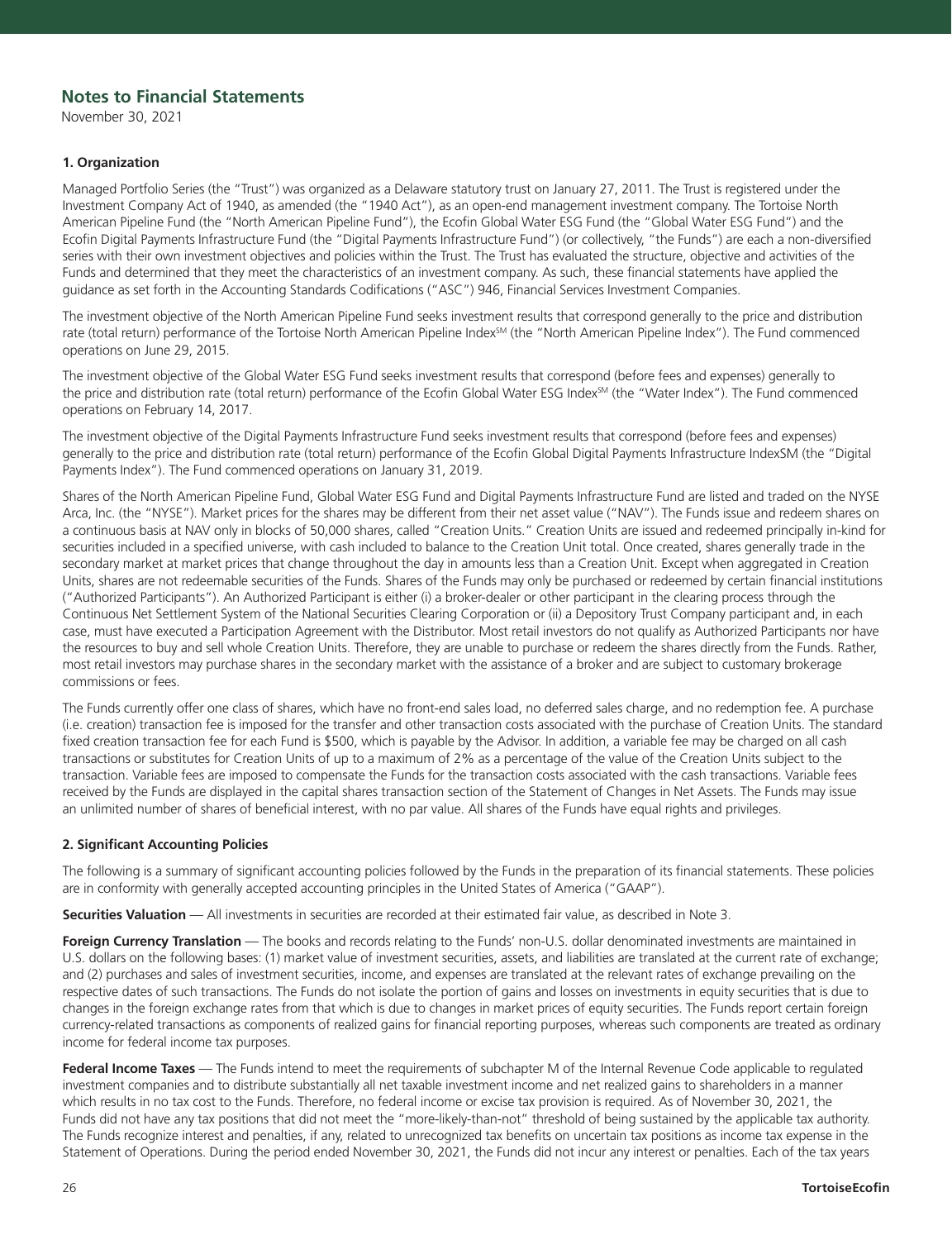in the four-year period ended November 30, 2021 remain subject to examination by taxing authorities for the North American Pipeline Fund and Global Water ESG Fund. The Digital Payments Infrastructure Fund is subject to examination by U.S. taxing authorities for the tax period since the commencement of operations.

**Securities Transactions, Income and Distributions** — Security transactions are accounted for on the date the securities are purchased or sold (trade date). Realized gains and losses are reported on a specific identified cost basis. Interest income is recognized on an accrual basis, including amortization of premiums and accretion of discounts. Dividend income and distributions are recorded on the ex-dividend date. Withholding taxes on foreign dividends have been provided for in accordance with the Fund's understanding of the applicable country's tax rules and regulations. Distributions received from the Funds' investments generally are comprised of ordinary income and return of capital. The Funds allocate distributions between investment income and return of capital based on estimates made at the time such distributions are received. Such estimates are based on information provided by each portfolio company and other industry sources. These estimates may subsequently be revised based on actual allocations received from the portfolio companies after their tax reporting periods are concluded, as the actual character of these distributions is not known until after the fiscal year end of the Funds.

During the year ended November 30, 2021, the North American Pipeline Fund reallocated the amount of return of capital recognized based on the 2020 tax reporting information received. The impact of this adjustment is a decrease to return of capital of approximately \$182,079.

The North American Pipeline Fund will make distributions of net investment income, if any, quarterly. The Global Water ESG Fund will make distributions of net investment income, if any, semiannually. The Digital Payments Infrastructure Fund will make distributions of net investment income, if any, annually. The Funds will also distribute net realized capital gains, if any, annually. Distributions to shareholders are recorded on the ex-dividend date. The treatment for financial reporting purposes of distributions made to shareholders during the year from net investment income or net realized capital gains may differ from their ultimate treatment for federal income tax purposes. These differences are caused primarily by differences in the timing of the recognition of certain components of income, expense or realized capital gain for federal income tax purposes. Where such differences are permanent in nature, GAAP requires that they be reclassified in the components of the net assets based on their ultimate characterization for federal income tax purposes. Any such reclassifications will have no effect on net assets, results of operations or net asset values per share of the Funds.

For the period ended November 30, 2021, the following reclassifications were made:

| Fund                                 | <b>Distributable Earnings</b><br>(Losses) | Paid-in Capital |
|--------------------------------------|-------------------------------------------|-----------------|
| North American Pipeline Fund         | \$(18.169.259)                            | \$18,169,259    |
| Global Water ESG Fund                |                                           |                 |
| Digital Payments Infrastructure Fund | (1.071.848)                               | 1.071.848       |

**Use of Estimates** — The preparation of financial statements in conformity with GAAP requires management to make estimates and assumptions that affect the reported amounts of assets and liabilities and disclosure of contingent assets and liabilities at the date of the financial statements and the reported amounts of revenues and expenses during the reporting period. Actual results could differ from those estimates.

**Share Valuation** — The NAV per share of the Funds are calculated by dividing the sum of the value of the securities held by the Funds, plus cash and other assets, minus all liabilities (including estimated accrued expenses) by the total number of shares outstanding for the Funds, rounded to the nearest cent. The North American Pipeline Fund's shares, Ecofin Global Water ESG Fund's shares and Digital Payments Infrastructure Fund's shares will not be priced on the days on which the NYSE is closed for trading. The offering and redemption price per share for the Funds are equal to the Funds' net asset value per share.

**Indemnifications** — Under the Trust's organizational documents, its officers and trustees are indemnified against certain liabilities arising out of the performance of their duties to the Trust. In addition, in the normal course of business, the Trust may enter into contracts that provide general indemnification to other parties. The Trust's maximum exposure under these arrangements is unknown, as this would involve future claims that may be made against the Trust that have not yet occurred and may not occur. However, the Trust has not had prior claims or losses pursuant to these contracts and expects the risk of loss to be remote.

**Cash and Cash Equivalents** — Cash and cash equivalents include short-term, liquid investments with an original maturity of three months or less and include money market fund accounts.

**Illiquid Securities** — A security may be considered illiquid if it lacks a readily available market. Securities are generally considered liquid if they can be sold or disposed of in the ordinary course of business within seven days at approximately the price at which the security is valued by the Fund. Illiquid securities may be valued under methods approved by the Board of Trustees (the "Board") as reflecting fair value. The Funds will not hold more than 15% of the value of its net assets in illiquid securities. At November 30, 2021, the Global Water ESG Fund had investments in illiquid securities with a total value of \$0 or 0.0% of total net assets. At November 30, 2021, the North American Pipeline Fund and Digital Payments Infrastructure Fund did not hold any illiquid securities.

| Security                        | Shares | Date Acquired | <b>Cost Basis</b> |
|---------------------------------|--------|---------------|-------------------|
| CT Environmental Group Limited. | 13.060 | 6/2018        | \$15.150          |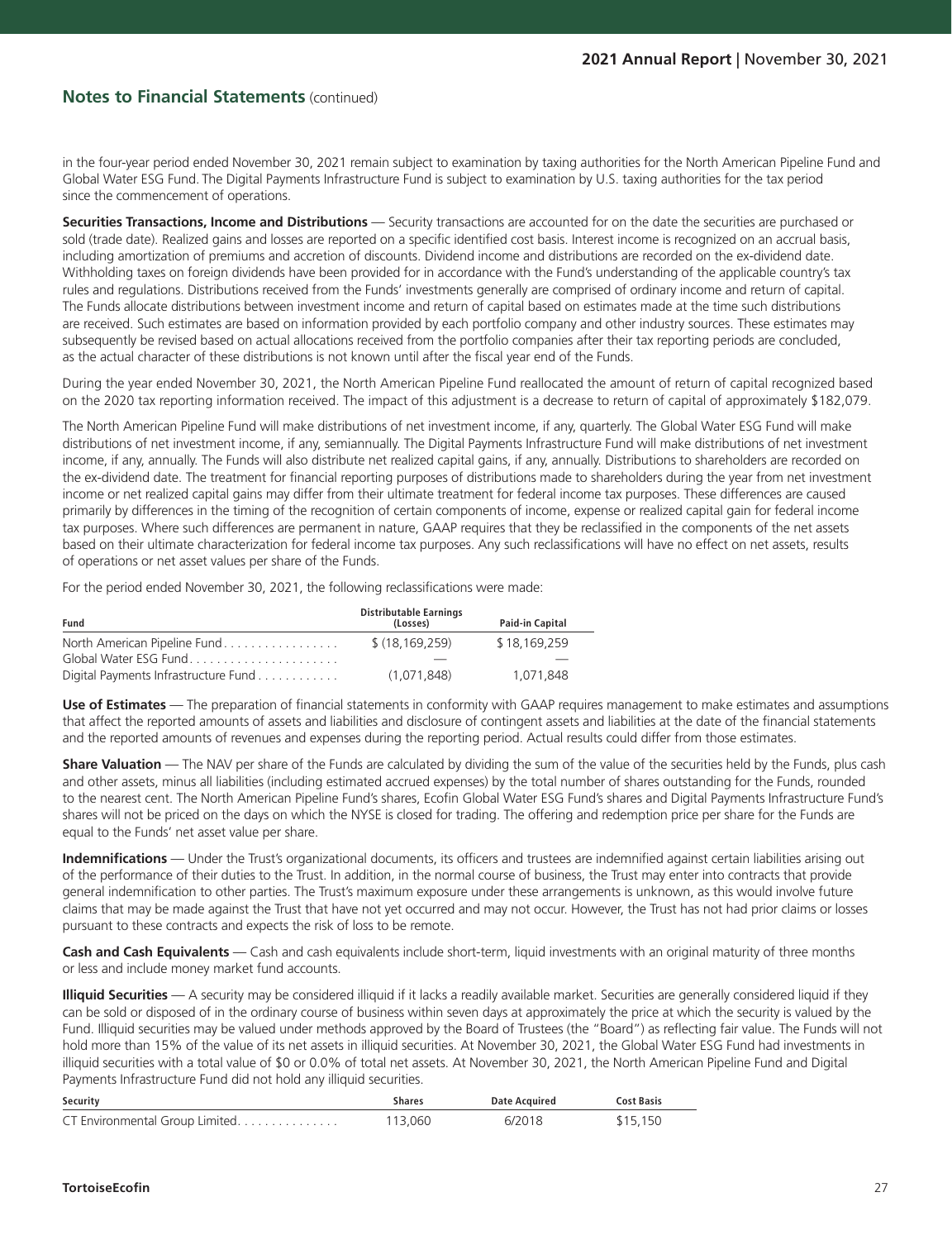#### **3. Securities Valuation**

The Funds have adopted fair value accounting standards, which establish an authoritative definition of fair value and set out a hierarchy for measuring fair value. These standards require additional disclosures about the various inputs and valuation techniques used to develop the measurements of fair value, a discussion in changes in valuation techniques and related inputs during the period and expanded disclosure of valuation levels for major security types. These inputs are summarized in the three broad levels listed below:

- Level 1 Quoted prices in active markets for identical assets or liabilities.
- Level 2 Observable inputs other than quoted prices included in Level 1. These inputs may include quoted prices for similar instruments, interest rates, prepayment speeds, credit risk, yield curves, default rates and similar data.
- Level 3 Significant unobservable inputs for the asset or liability, representing the Fund's view of assumptions a market participant would use in valuing the asset or liability.

Following is a description of the valuation techniques applied to each Fund's major categories of assets and liabilities measured at fair value on a recurring basis. Each Fund's investments are carried at fair value.

*Common stock (including MLPs)* — Securities that are primarily traded on a national securities exchange are valued at the last sale price on the exchange on which they are primarily traded on the day of valuation or, if there has been no sale on such day, at the mean between the bid and ask prices. Securities traded primarily on the Nasdaq Global Market System for which market quotations are readily available are valued using the Nasdaq Official Closing Price ("NOCP"). If the NOCP is not available, such securities are valued at the last sale price on the day of valuation, or if there has been no sale on such day, at the mean between the bid and ask prices. To the extent these securities are actively traded and valuation adjustments are not applied, they are categorized in Level 1 of the fair value hierarchy.

*Investment Companies* — Investments in other mutual funds, including money market funds, are valued at their net asset value per share. To the extent these securities are actively traded and valuation adjustments are not applied, they are categorized in Level 1 of the fair value hierarchy.

Securities for which market quotations are not readily available, or if the closing price does not represent fair value, are valued following procedures approved by the Board of Trustees. These procedures consider many factors, including the type of security, size of holding, trading volume and news events. There can be no assurance that the Fund could obtain the fair value assigned to a security if they were to sell the security at approximately the time at which the Fund determines their net asset values per share. The Board of Trustees has established a Valuation Committee to administer, implement, and oversee the fair valuation process, and to make fair value decisions when necessary. The Board of Trustees regularly reviews reports that describe any fair value determinations and methods.

The inputs or methodology used for valuing securities are not an indication of the risk associated with investing in those securities.

The following table is a summary of the inputs used to value each Fund's securities by level within the fair value hierarchy as of November 30, 2021:

| North American Pipeline Fund         | Level 1                              | Level 2 | Level 3 | <b>Total</b>                         |
|--------------------------------------|--------------------------------------|---------|---------|--------------------------------------|
| Master limited partnerships          | 344,483,215<br>75,636,648<br>885,390 |         |         | 344,483,215<br>75,636,648<br>885,390 |
|                                      | 421,005,253                          |         |         | 421,005,253                          |
| <b>Global Water ESG Fund</b>         | Level 1                              | Level 2 | Level 3 | <b>Total</b>                         |
| Short-term investment                | 64,224,431<br>106,867                | \$      |         | 64,224,431<br>106,867                |
|                                      | 64,331,298                           |         |         | 64,331,298                           |
| Digital Payments Infrastructure Fund | Level 1                              | Level 2 | Level 3 | <b>Total</b>                         |
| Short-term investment                | 11,385,592<br>29,509                 |         |         | 11,385,592<br>29,509                 |
|                                      | 11,415,101                           |         |         | 11,415,101                           |

Refer to each Fund's Schedule of Investments for additional industry information.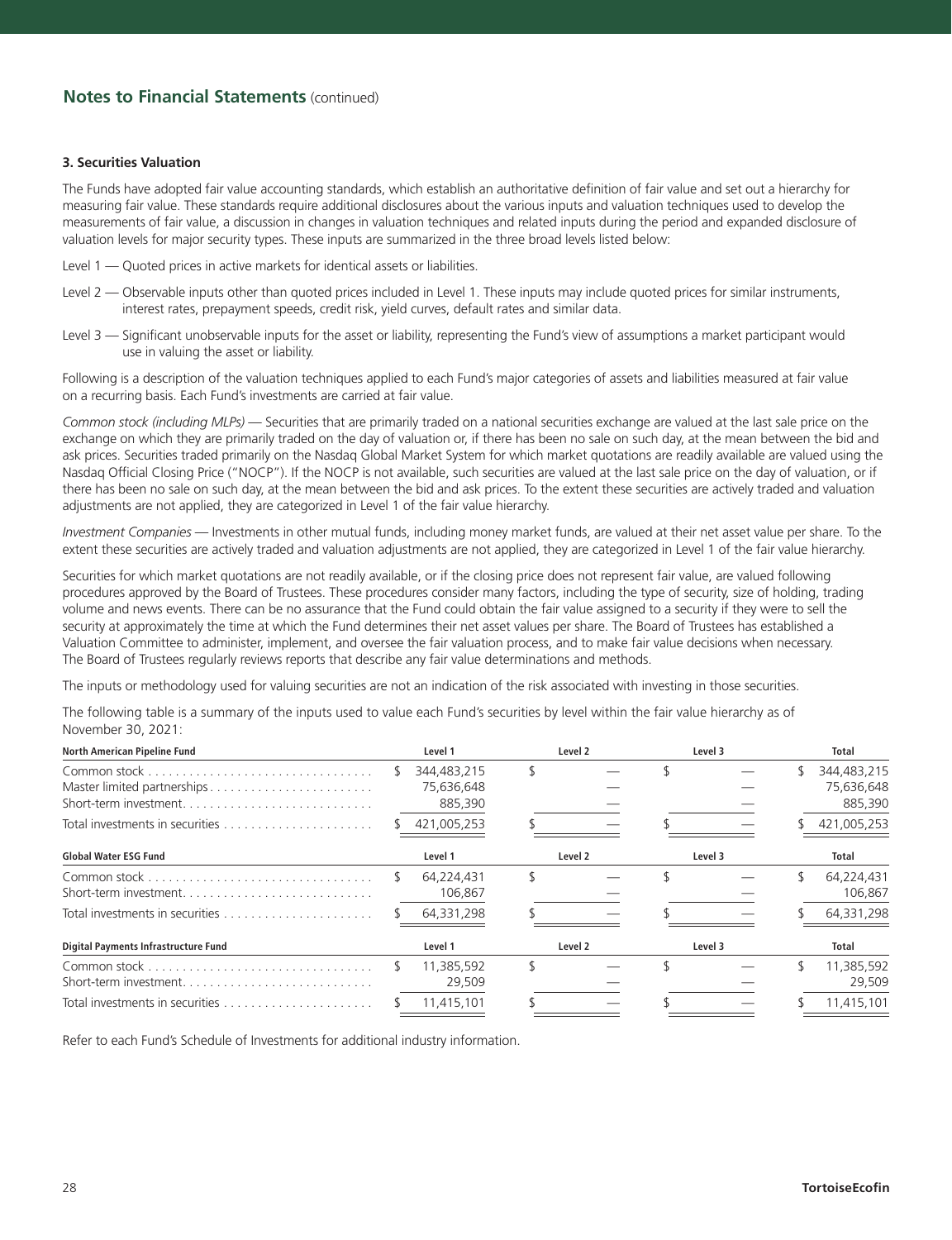The following is a reconciliation of Level 3 assets for which significant unobservable inputs were used to determine fair value.

| <b>Global Water ESG Fund</b>                                              |   | <b>Investments in</b><br><b>Securities</b> |
|---------------------------------------------------------------------------|---|--------------------------------------------|
|                                                                           | S |                                            |
|                                                                           |   |                                            |
|                                                                           |   |                                            |
| Change in net unrealized appreciation (depreciation)                      |   |                                            |
|                                                                           |   |                                            |
|                                                                           |   |                                            |
|                                                                           |   |                                            |
| Net unrealized depreciation of Level 3 Securities as of November 30, 2021 |   | (15.150)                                   |

#### **4. Concentration Risk and General Risk**

Because the North American Pipeline Fund's assets are concentrated in the energy pipeline industry, the Global Water ESG Fund's assets are concentrated in the water industry and the Digital Payments Infrastructure Fund's assets are concentrated in the digital payments industry, the Funds are subject to loss due to adverse occurrences that may affect those industries. Funds that primarily invest in a particular industry may experience greater volatility than funds investing in a broad range of industries.

The global outbreak of COVID-19 (commonly referred to as "coronavirus") has disrupted economic markets and the prolonged economic impact is uncertain. The ultimate economic fallout from the pandemic, and the long-term impact on economies, markets, industries and individual issuers, are not known. The operational and financial performance of the issuers of securities in which the Funds invest depends on future developments, including the duration and spread of the outbreak, and such uncertainty may in turn adversely affect the value and liquidity of the Funds' investments, impair the Funds' ability to satisfy redemption requests, and negatively impact the Funds' performance.

#### **5. Investment Advisory Fee and Other Transactions with Affiliates**

The Trust has an agreement with Tortoise Index Solutions, L.L.C. (the "Adviser") to furnish investment advisory services to the Funds. Pursuant to an Investment Advisory Agreement between the Trust and the Adviser, the Adviser is entitled to receive, on a monthly basis, an annual advisory fee equal to 0.40% of each Fund's average daily net assets. The Adviser bears the cost of all advisor and non-advisory services required to operate each Fund.

The Adviser has engaged Vident Investment Advisory, LLC (the "Sub-Adviser") as the Sub-Adviser to the Funds. Subject to the supervision of the Adviser, the Sub-Adviser is primarily responsible for the day-to-day management of the Funds' portfolio, including purchase, retention and sale of securities. Fees associated with these services are paid to the Sub-Adviser by the Adviser.

U.S. Bancorp Fund Services, LLC, doing business as U.S. Bank Global Fund Services ("Fund Services" or the "Administrator") acts as the Funds' Administrator, Transfer Agent and Fund Accountant. U.S. Bank, N.A. (the "Custodian") serves as the custodian to the Funds. The Custodian is an affiliate of the Administrator. The Administrator performs various administrative and accounting services for the Funds. The Administrator prepares various federal and state regulatory filings, reports and returns for the Funds; prepares reports and materials to be supplied to the Trustees and monitors the activities of the Funds' custodian, transfer agent and accountants. The officers of the Trust including the Chief Compliance Officer are employees of the Administrator. As compensation for its services, the Administrator is entitled to a monthly fee at an annual rate based upon the average daily net assets of the Funds, subject to annual minimums.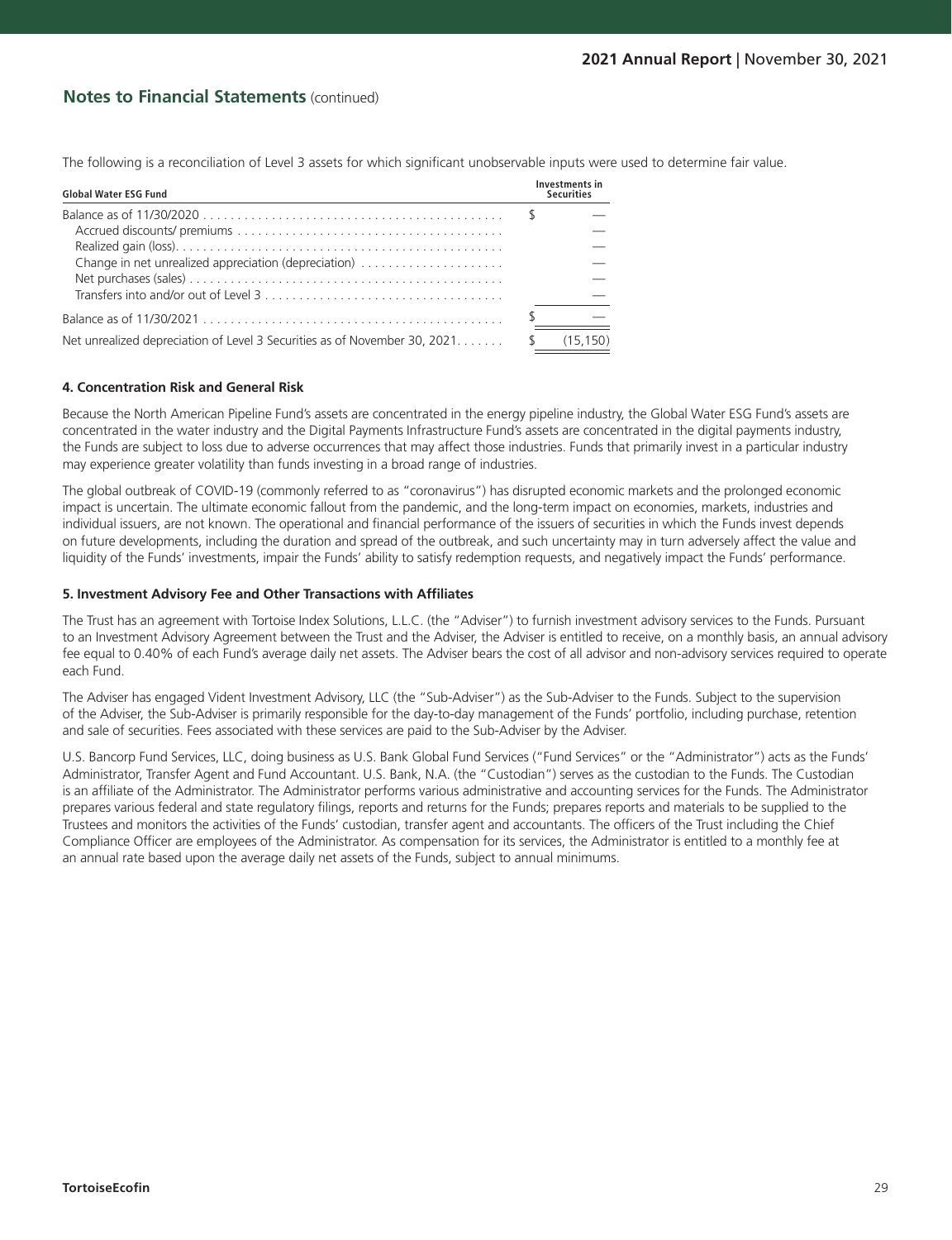#### **6. Investment Transactions**

The aggregate purchases and sales, excluding U.S. government securities, short-term investments and in-kind transactions, by each Fund for the period ended November 30, 2021, were as follows:

|  | Purchases                   | Sales     |
|--|-----------------------------|-----------|
|  | \$ 71.244.950 \$ 71.973.947 |           |
|  | 9.468.807                   | 8.929.782 |
|  | 4.381.910                   | 2.119.050 |

During the period ended November 30, 2021, in-kind transactions associated with creation and redemptions were as follows:

|                                                                                                                  | Purchases     | Sales         |  |
|------------------------------------------------------------------------------------------------------------------|---------------|---------------|--|
|                                                                                                                  | \$108,294,184 | \$130,322,257 |  |
|                                                                                                                  | 35.187.514    |               |  |
|                                                                                                                  | 4.401.490     | 2.289.918     |  |
| During the period ended November 30, 2021, net capital gains resulting from in-kind redemptions were as follows: |               |               |  |
|                                                                                                                  | \$ 29,494,617 |               |  |
|                                                                                                                  | 1,120,423     |               |  |

#### **7. Federal Tax Information**

As of November 30, 2021, the Funds' most recently completed fiscal year end, the cost basis of investments for federal income tax purposes and the components of accumulated losses on a tax basis were as follows:

| <b>North American</b><br><b>Pipeline Fund</b> | <b>Global Water</b><br><b>ESG Fund</b> | Digital Payments<br>Infrastructure<br>Fund |
|-----------------------------------------------|----------------------------------------|--------------------------------------------|
| \$399,540,027                                 | \$ 55,781,664                          | 12,968,782                                 |
| 54,586,894<br>(49,903,169)                    | 10,450,433<br>(1,900,380)              | 938.199<br>(2,491,887)                     |
| 4,683,725                                     | 8,550,053                              | (1,553,688)                                |
|                                               | 642.909                                | 5,208                                      |
|                                               | 642,909                                | 5,208                                      |
| (7, 720, 231)                                 | (111, 376)                             | (413,522)                                  |
| (3,036,506)                                   | 9.081.586                              | (1,962,002)                                |

The difference between book and tax-basis cost is attributable primarily to wash sales and master limited partnership ("MLP") adjustments.

As of November 30, 2021, the North American Pipeline Fund had a short-term capital loss carryforward of \$3,223,794 and a long-term capital loss carryforward of \$4,496,437, the Global Water ESG Fund had a long-term capital loss carryforward of \$111,376, the Ecofin Digital Payments Infrastructure Fund had a short-term capital loss carryforward of \$289,420 and a long-term capital loss carryfoward of \$124,102, which may be carried forward for an unlimited period under the Regulated Investment Company Modernization Act of 2010. To the extent Funds realize future net capital gains, those gains will be offset by any unused capital loss carryforwards. Capital loss carryforwards will retain their character as either short-term or long-term capital losses. Thus, such losses must be used first to offset gains of the same character; for example, long-term loss carryforwards will first offset long-term gains, before they can be used to offset short-term gains. The capital gains and losses have been estimated based on information currently available and are subject to revision upon receipt of the 2021 tax reporting information from the individual MLPs.

In order to meet certain excise tax distribution requirements, the Funds are required to measure and distribute annually net capital gains realized during a twelve month period ending November 30 and net investment income earned during a twelve month period ending December 31. In connection with this, the Funds are permitted for tax purposes to defer into its next fiscal year qualified late year ordinary losses. Qualified late year ordinary losses are generally losses incurred between January 1 and the end of its fiscal year, November 30, 2021. The Funds did not defer any late year ordinary losses for the taxable year ended November 30, 2021.

During the period ended November 30, 2021 the Funds paid the following distributions to shareholders:

**Digital Payments**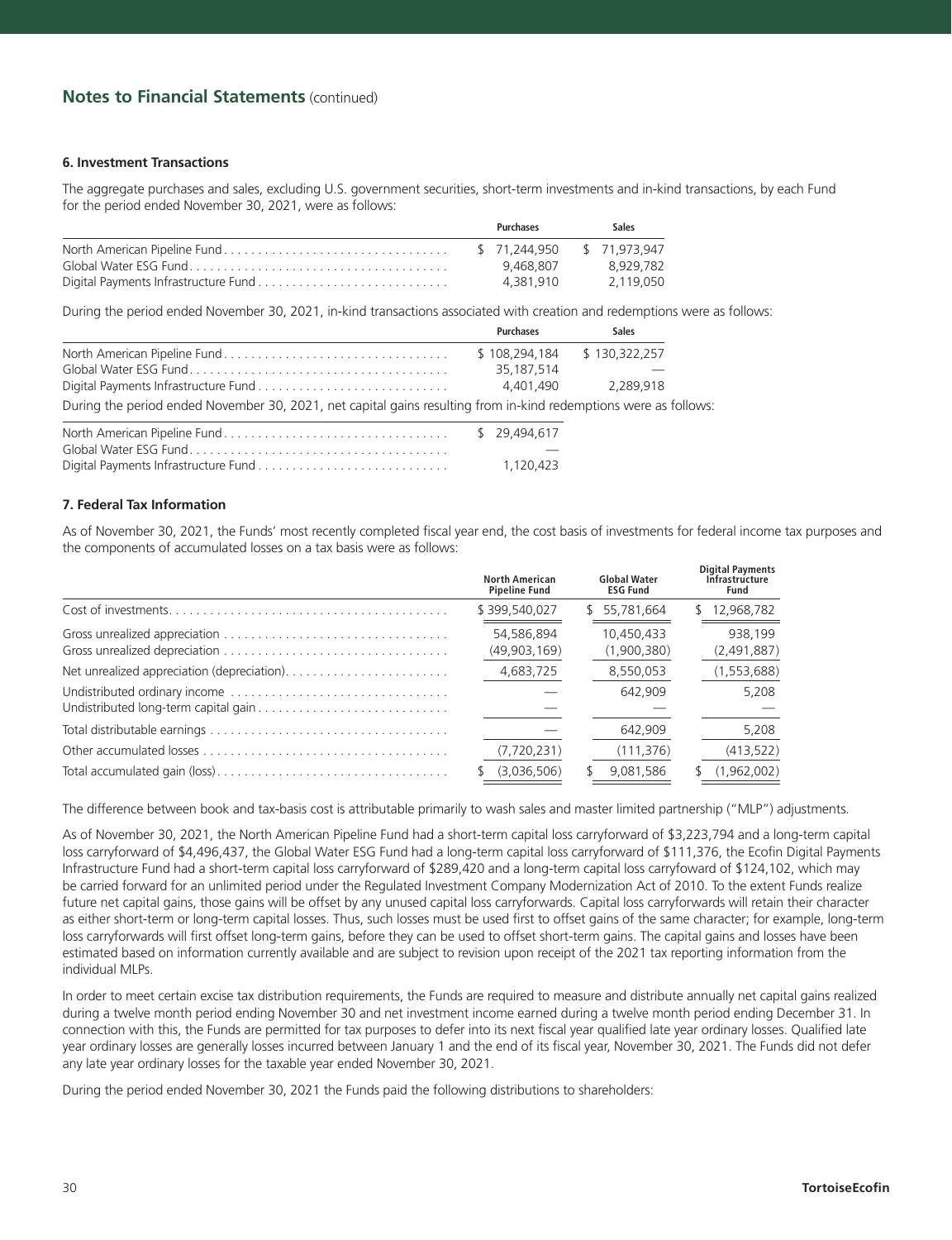|  | North American<br><b>Pipeline Fund</b> | <b>Global Water</b><br><b>ESG Fund</b> | <b>Digital Payments</b><br>Infrastructure<br>Fund |
|--|----------------------------------------|----------------------------------------|---------------------------------------------------|
|  | \$ 9.317.047 \$                        | 414 433                                | 20.412                                            |
|  |                                        |                                        |                                                   |
|  | 12,342,983                             |                                        |                                                   |
|  | \$ 21,660,030                          | 414.433                                | 20.412                                            |

During the year ended November 30, 2020, the Funds paid the following distributions to shareholders:

|                                                                                                  |  | North American<br><b>Pipeline Fund</b> |  | <b>Global Water</b><br><b>FSG Fund</b> | Digital Payments<br>Infrastructure<br>Fund |         |  |
|--------------------------------------------------------------------------------------------------|--|----------------------------------------|--|----------------------------------------|--------------------------------------------|---------|--|
| Ordinary income* $\dots\dots\dots\dots\dots\dots\dots\dots\dots\dots\dots\dots\dots$ \$7,894,972 |  |                                        |  | 224.038                                |                                            | 169.293 |  |
|                                                                                                  |  |                                        |  |                                        |                                            |         |  |
|                                                                                                  |  | 11,785,468                             |  |                                        |                                            |         |  |
|                                                                                                  |  | \$19,680,440                           |  | 224.038                                |                                            | 169.293 |  |

\*For federal income tax purposes, distributions of short-term capital gains are treated as ordinary income distributions.

\*\*The Fund designates as long-term capital gain distributions, pursuant to Internal Revenue Code Section 852(b)(3)(c).

#### **8. Recent Regulatory Update**

In October 2020, the SEC adopted new Rule 12d1-4 under the 1940 Act and other regulatory changes which were effective January 19, 2021 and the Fund must comply with by January 19, 2022. Those changes are intended to streamline and enhance the regulatory framework for investments by one fund into another fund or 'fund-of-funds arrangements'. These regulatory changes may limit a Fund's ability to pursue its principal investment strategies by investing in other investment companies or pooled investment vehicles or to invest in those investment companies or pooled investment vehicles it believes are most desirable.

In December 2020, the SEC adopted a new rule providing a framework for fund valuation practices ("Rule 2a-5"). Rule 2a-5 establishes requirements for determining fair value in good faith for purposes of the 1940 Act. Rule 2a-5 will permit fund boards to designate certain parties to perform fair value determinations, subject to board oversight and certain other conditions. Rule 2a-5 also defines when market quotations are "readily available" for purposes of the 1940 Act and the threshold for determining whether a fund must fair value a security. In connection with Rule 2a-5, the SEC also adopted related recordkeeping requirements and is rescinding previously issued guidance, including with respect to the role of a board in determining fair value and the accounting and auditing of fund investments. The Fund will be required to comply with the rules by September 8, 2022. Management is currently assessing the potential impact of the new rules on the Fund's financial statements, if any.

#### **9. Subsequent Events**

On December 30, 2021, the North American Pipeline Fund paid an income distribution to shareholders in the amount of \$5,382,135, or \$0.2739 per share.

On December 30, 2021, the Global Water ESG Fund paid an income distribution to shareholders in the amount of \$699,388, or \$0.51806519 per share.

On December 30, 2021, the Digital Payments Infrastructure Fund paid an income distribution to shareholders in the amount of \$9,322, or \$0.03107334 per share.

Management has performed an evaluation of subsequent events through the date the financial statements were issued and has determined that no items require recognition or disclosure.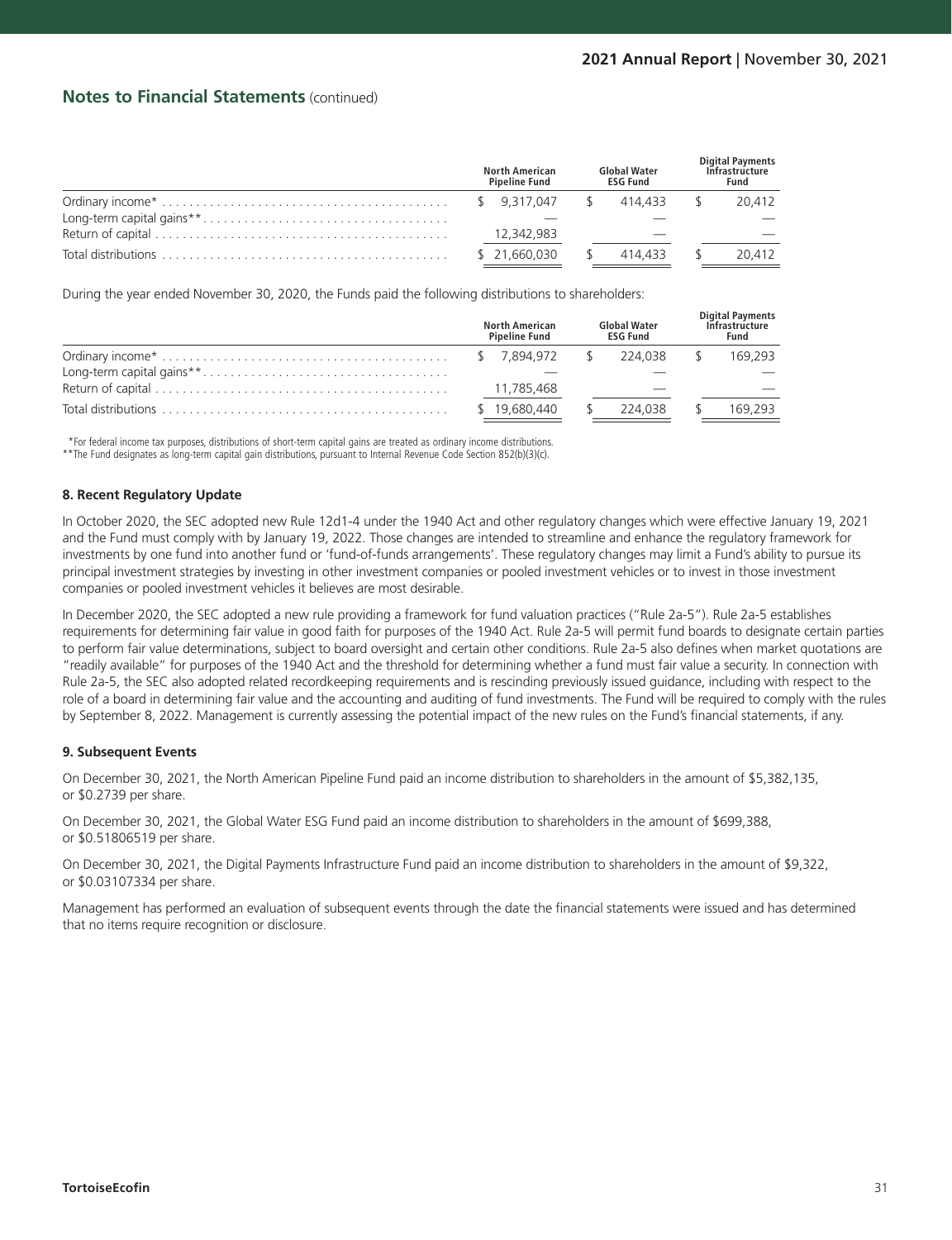### **To the Shareholders and the Board of Trustees Tortoise North American Pipeline Fund Ecofin Global Water ESG Fund Ecofin Digital Payments Infrastructure Fund**

#### **Opinion on the Financial Statements**

We have audited the accompanying statements of assets and liabilities of Tortoise North American Pipeline Fund, Ecofin Global Water ESG Fund, and Ecofin Digital Payments Infrastructure Fund (collectively referred to as the "Funds"), (three of the Funds constituting the Managed Portfolio Series (the "Trust")), including the schedules of investments, as of November 30, 2021, and the related statements of operations, changes in net assets, and the financial highlights for each of the periods indicated in the table below and the related notes (collectively referred to as the "financial statements"). In our opinion, the financial statements present fairly, in all material respects, the financial position of each of the Funds (three of the funds constituting Managed Portfolio Series) at November 30, 2021, the results of their operations, changes in net assets and financial highlights for each of the periods indicated in the table below, in conformity with U.S. generally accepted accounting principles.

| <b>Funds constituting</b><br><b>Managed Portfolio Series</b> | <b>Statement</b><br>of operations       | <b>Statement of</b><br>changes in net assets                          | <b>Financial highlights</b>                                                                                                                                            |
|--------------------------------------------------------------|-----------------------------------------|-----------------------------------------------------------------------|------------------------------------------------------------------------------------------------------------------------------------------------------------------------|
| Tortoise North American Pipeline Fund                        | For the year ended<br>November 30, 2021 | For each of the two<br>years in the period ended<br>November 30, 2021 | For each of the five years in the period<br>ended November 30, 2021                                                                                                    |
| Ecofin Global Water ESG Fund                                 | For the year ended<br>November 30, 2021 | For each of the two<br>years in the period ended<br>November 30, 2021 | For each of the four years in the period<br>ended November 30, 2021 and the period<br>from February 14, 2017 (inception date of<br>the fund) through November 30, 2017 |
| Ecofin Digital Payments Infrastructure Fund                  | For the year ended<br>November 30, 2021 | For each of the two<br>years in the period ended<br>November 30, 2021 | For the two years in the period ended<br>November 30, 2021 and the period from<br>January 31, 2019 (inception date of the fund)                                        |

#### **Basis for Opinion**

These financial statements are the responsibility of the Trust's management. Our responsibility is to express an opinion on each of the Funds' financial statements based on our audits. We are a public accounting firm registered with the Public Company Accounting Oversight Board (United States) ("PCAOB") and are required to be independent with respect to the Trust in accordance with the U.S. federal securities laws and the applicable rules and regulations of the Securities and Exchange Commission and the PCAOB.

We conducted our audits in accordance with the standards of the PCAOB. Those standards require that we plan and perform the audit to obtain reasonable assurance about whether the financial statements are free of material misstatement, whether due to error or fraud. The Trust is not required to have, nor were we engaged to perform, an audit of the Trust's internal control over financial reporting. As part of our audits, we are required to obtain an understanding of internal control over financial reporting but not for the purpose of expressing an opinion on the effectiveness of the Trust's internal control over financial reporting. Accordingly, we express no such opinion.

Our audits included performing procedures to assess the risks of material misstatement of the financial statements, whether due to error or fraud, and performing procedures that respond to those risks. Such procedures included examining, on a test basis, evidence regarding the amounts and disclosures in the financial statements. Our procedures included confirmation of securities owned as of November 30, 2021, by correspondence with the custodian and brokers. Our audits also included evaluating the accounting principles used and significant estimates made by management, as well as evaluating the overall presentation of the financial statements. We believe that our audits provide a reasonable basis for our opinion.

Ernet + Young LLP

We have served as the auditor of one or more of the portfolios that comprise the Managed Portfolio Series since 2011.

Minneapolis, Minnesota January 28, 2022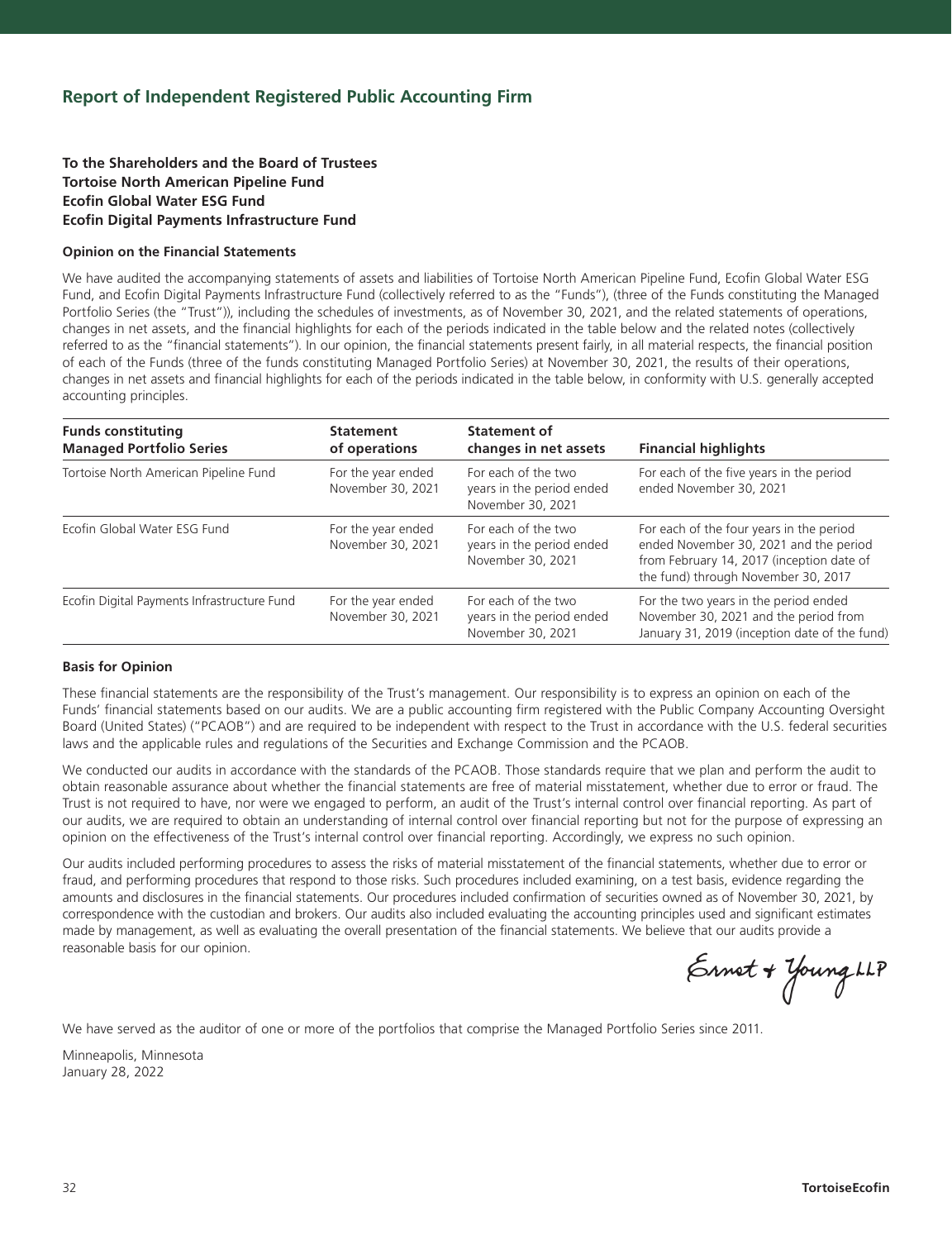# **Trustees & Officers** (unaudited)

November 30, 2021

| Name, Address<br>and Year of Birth                                                        | <b>Position(s) Held</b><br>with the Trust                    | <b>Term of Office</b><br>and Length of<br><b>Time Served</b> | Number of<br><b>Portfolios</b><br>in Trust<br>Overseen<br>by Trustee | <b>Principal Occupation(s)</b><br><b>During the Past Five Years</b>                                                                                           | <b>Other Directorships</b><br><b>Held by Trustee During</b><br>the Past Five Years                                                                                                                                                                                                                                                                                                                                                                                                                                                                                                                                                                                             |
|-------------------------------------------------------------------------------------------|--------------------------------------------------------------|--------------------------------------------------------------|----------------------------------------------------------------------|---------------------------------------------------------------------------------------------------------------------------------------------------------------|--------------------------------------------------------------------------------------------------------------------------------------------------------------------------------------------------------------------------------------------------------------------------------------------------------------------------------------------------------------------------------------------------------------------------------------------------------------------------------------------------------------------------------------------------------------------------------------------------------------------------------------------------------------------------------|
| <b>Independent Trustees</b>                                                               |                                                              |                                                              |                                                                      |                                                                                                                                                               |                                                                                                                                                                                                                                                                                                                                                                                                                                                                                                                                                                                                                                                                                |
| Leonard M. Rush, CPA<br>615 E. Michigan St.<br>Milwaukee, WI 53202<br>Year of Birth: 1946 | Chairman,<br>Trustee and Audit<br>Committee Chairman         | Indefinite Term;<br>Since April 2011                         | 32                                                                   | Retired, Chief Financial Officer,<br>Robert W. Baird & Co.<br>Incorporated (2000-2011).                                                                       | Independent Trustee, ETF Series<br>Solutions (51 Portfolios)<br>(2012-Present)                                                                                                                                                                                                                                                                                                                                                                                                                                                                                                                                                                                                 |
| David A. Massart<br>615 E. Michigan St.<br>Milwaukee, WI 53202<br>Year of Birth: 1967     | Trustee                                                      | Indefinite Term;<br>Since April 2011                         | 32                                                                   | Co-Founder and Chief<br>Investment Strategist,<br>Next Generation Wealth<br>Management, Inc.<br>(2005-present).                                               | Independent Trustee, ETF Series<br>Solutions (51 Portfolios)<br>(2012-Present)                                                                                                                                                                                                                                                                                                                                                                                                                                                                                                                                                                                                 |
| David M. Swanson<br>615 E. Michigan St.<br>Milwaukee, WI 53202<br>Year of Birth: 1957     | Trustee and Nominating<br>& Governance<br>Committee Chairman | Indefinite Term;<br>Since April 2011                         | 32                                                                   | Founder and Managing<br>Partner, SwanDog Strategic<br>Marketing, LLC (2006-present);<br>Executive Vice President.<br>Calamos Investments<br>$(2004 - 2006)$ . | Independent Trustee, ALPS Variable<br>Investment Trust (7 Portfolios)<br>(2006-Present); Independent Trustee,<br>RiverNorth Funds (3 Portfolios)<br>(2018-Present); RiverNorth Managed<br>Duration Municipal Income Fund Inc.<br>(1 Portfolio) (2019-Present);<br>RiverNorth Specialty Finance<br>Corporation (1 Portfolio)<br>(2018-Present); RiverNorth/<br>DoubleLine Strategic Opportunity<br>Fund, Inc. (1 Portfolio) (2018-Present);<br>RiverNorth Opportunities Fund, Inc.<br>(1 Portfolio) (2015-Present);<br>RiverNorth Opportunistic Municipal<br>Income Fund, Inc. (1 Portfolio)<br>(2018-Present); RiverNorth Flexible<br>Municipal Income Fund<br>(2020-Present). |
| Robert J. Kern*<br>615 E. Michigan St.<br>Milwaukee, WI 53202<br>Year of Birth: 1958      | Trustee                                                      | Indefinite Term;<br>Since January<br>2011                    | 32                                                                   | Retired (2018-present);<br>Executive Vice President, U.S.<br>Bancorp Fund Services, LLC<br>$(1994 - 2018)$ .                                                  | None                                                                                                                                                                                                                                                                                                                                                                                                                                                                                                                                                                                                                                                                           |

\*Mr. Kern became an independent Trustee on July 6, 2020. Previously he was an Interested Trustee.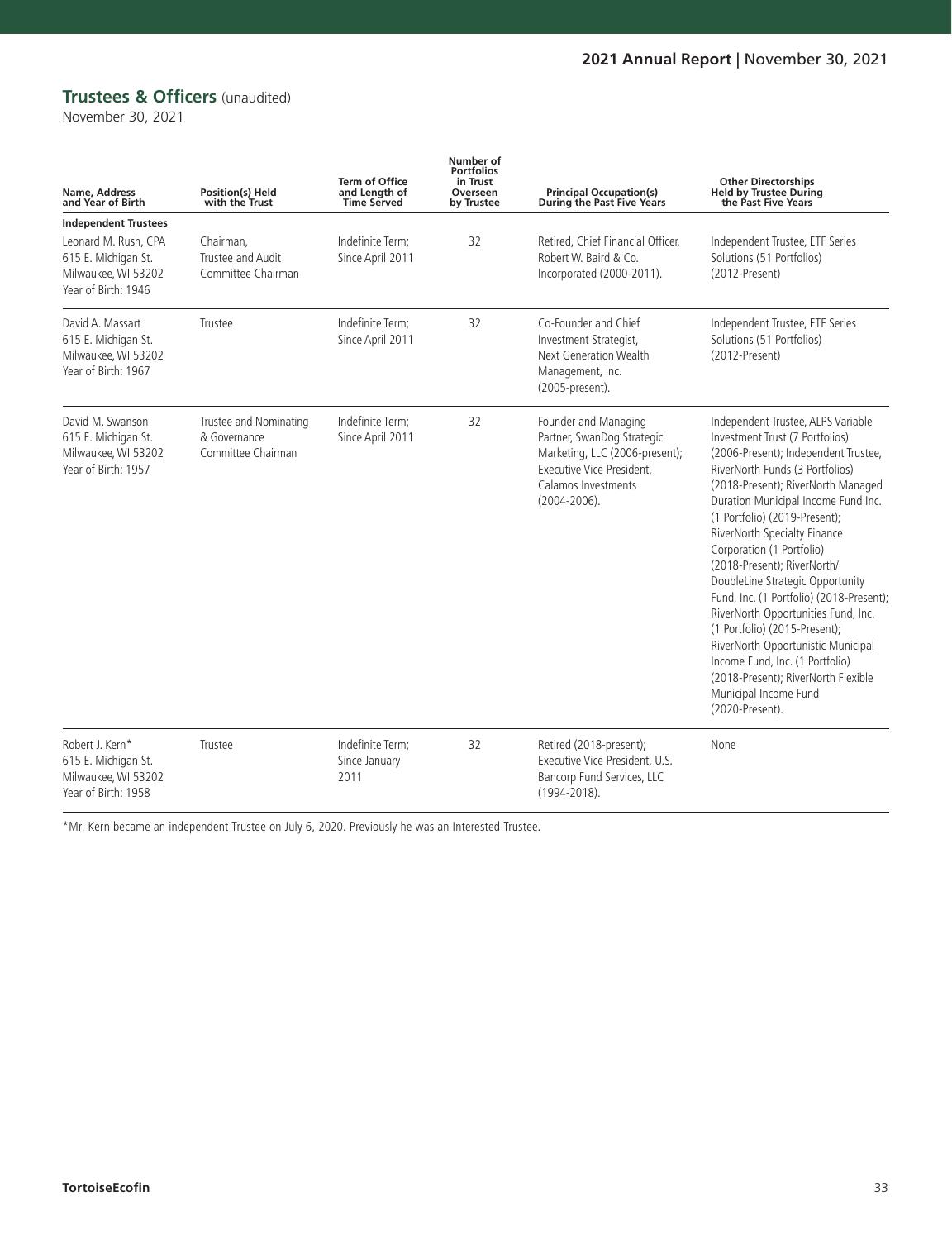# **Trustees & Officers** (unaudited) (continued)

November 30, 2021

| Name, Address<br>and Year of Birth                                                                         | <b>Position(s) Held</b><br>with the Trust                                           | <b>Term of Office</b><br>and Length of<br><b>Time Served</b>                                                                | Number of<br><b>Portfolios</b><br>in Trust<br>Overseen<br>by Trustee | <b>Principal Occupation(s)</b><br>During the Past Five Years                                                                                                                                             | <b>Other Directorships</b><br><b>Held by Trustee During</b><br>the Past Five Years |
|------------------------------------------------------------------------------------------------------------|-------------------------------------------------------------------------------------|-----------------------------------------------------------------------------------------------------------------------------|----------------------------------------------------------------------|----------------------------------------------------------------------------------------------------------------------------------------------------------------------------------------------------------|------------------------------------------------------------------------------------|
| <b>Officers</b><br>Brian R. Wiedmeyer<br>615 E. Michigan St.<br>Milwaukee, WI 53202<br>Year of Birth: 1973 | President and Principal<br><b>Executive Officer</b>                                 | Indefinite Term;<br>Since November 2018                                                                                     | N/A                                                                  | Vice President,<br>U.S. Bancorp Fund Services, LLC<br>(2005-present).                                                                                                                                    | N/A                                                                                |
| Deborah Ward<br>615 E. Michigan St.<br>Milwaukee, WI 53202<br>Year of Birth: 1966                          | Vice President.<br>Chief Compliance<br>Officer and Anti-Money<br>Laundering Officer | Indefinite Term:<br>Since April 2013                                                                                        | N/A                                                                  | Senior Vice President.<br>U.S. Bancorp Fund Services, LLC<br>(2004-present).                                                                                                                             | N/A                                                                                |
| Benjamin Eirich<br>615 E. Michigan St.<br>Milwaukee, WI 53202<br>Year of Birth: 1981                       | Treasurer, Principal<br><b>Financial Officer</b><br>and Vice President              | Indefinite Term;<br>Since August 2019<br>(Treasurer);<br>Indefinite Term:<br>Since November 2018<br>(Vice President)        | N/A                                                                  | Assistant Vice President,<br>U.S. Bancorp Fund Services, LLC<br>(2008-present).                                                                                                                          | N/A                                                                                |
| Joseph Destache<br>615 E. Michigan St.<br>Milwaukee, WI 53202<br>Year of Birth: 1991                       | Secretary                                                                           | Indefinite Term:<br>Since March 2021                                                                                        | N/A                                                                  | Assistant Vice President.<br>U.S. Bancorp Fund Services, LLC<br>(2019-present);<br>Regulatory Administration Intern,<br>U.S. Bancorp Fund Services, LLC<br>$(2018 - 2019)$ ;<br>Law Student (2016-2019). | N/A                                                                                |
| Douglas Schafer<br>615 E. Michigan St.<br>Milwaukee. WI 53202<br>Year of Birth: 1970                       | Assistant Treasurer<br>and Vice President                                           | Indefinite Term;<br>Since May 2016<br>(Assistant Treasurer);<br>Indefinite Term;<br>Since November 2018<br>(Vice President) | N/A                                                                  | Assistant Vice President,<br>U.S. Bancorp Fund Services, LLC<br>(2002-present).                                                                                                                          | N/A                                                                                |
| Peter Walker, CPA<br>615 E. Michigan St.<br>Milwaukee, WI 53202<br>Year of Birth: 1993                     | Assistant Treasurer<br>and Vice President                                           | Indefinite Term:<br>Since November 2021                                                                                     | N/A                                                                  | Officer.<br>U.S. Bancorp Fund Services, LLC<br>(2016-present).                                                                                                                                           | N/A                                                                                |
| Sara Bollech<br>615 E. Michigan St.<br>Milwaukee, WI 53202<br>Year of Birth: 1977                          | Assistant Treasurer<br>and Vice President                                           | Indefinite Term:<br>Since November 2021                                                                                     | N/A                                                                  | Officer.<br>U.S. Bancorp Fund Services, LLC<br>(2007-present).                                                                                                                                           | N/A                                                                                |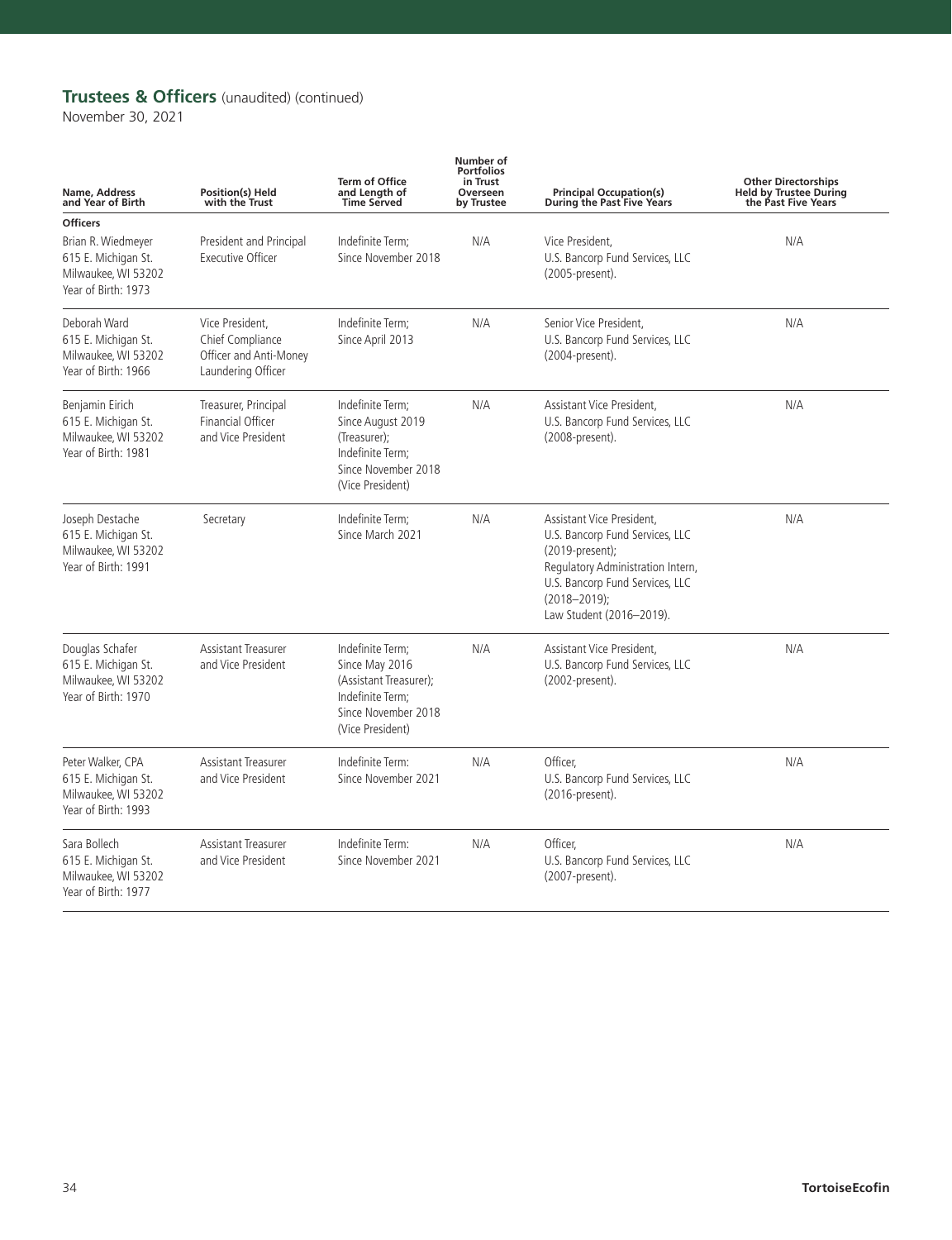# **Additional Information** (unaudited)

#### **Availability of Fund Portfolio Information**

The Fund files complete schedules of portfolio holdings with the SEC for the first and third quarters of each fiscal year on Part F of Form N-PORT. The Funds' Part F of Form N-PORT are available on the SEC's website at www.sec.gov and may be reviewed and copied at the SEC's Public Reference Room in Washington, D.C. Information on the operation of the Public Reference Room may be obtained by calling 1-800-732-0330. The Funds' Part F of Form N-PORT may also be obtained by calling toll-free 1-844-TR-INDEX or 1-844-874-6339.

#### **Availability of Proxy Voting Information**

A description of the Fund's Proxy Voting Policies and Procedures is available without charge, upon request, by calling 1-844-TR-INDEX or 1-844-874-6339. Information regarding how the Fund voted proxies relating to portfolio securities during the most recent 12 month period ended June 30, is available (1) without charge, upon request, by calling 1-844-TR-INDEX or 1-844-874-6339, or (2) on the SEC's website at www.sec.gov.

#### **Qualified Dividend Income/Dividends Received Deduction**

For the fiscal year ended November 30, 2021, certain dividends paid by the Funds may be reported as qualified dividend income and may be eligible for taxation at capital gain rates. The percentage of dividends declared from ordinary income designated as qualified dividend income was 100.00%, 99.47% and 100.00% for the North American Pipeline Fund, Global Water ESG Fund, and the Digital Payments Infrastructure Fund, respectively.

For corporate shareholders, the percent of ordinary income distributions qualifying for the corporate dividends received deduction for the fiscal year ended November 30, 2021 was 56.50%, 26.30% and 100.00% for the North American Pipeline Fund, Global Water ESG Fund, and the Digital Payments Infrastructure Fund, respectively.

The percentage of taxable ordinary income distributions that are designated as short-term capital gain distributions under Internal Revenue Section 871(k)(2)(C) was 0.00%, 0.00% and 0.00% for the North American Pipeline Fund, Global Water ESG Fund and the Digital Payments Infrastructure Fund, respectively.

#### **Foreign Tax Credit Pass Through**

Pursuant to Section 853 of the Internal Revenue code, the Funds designate the following amounts as foreign taxes paid for the period ended November 30, 2021. Foreign taxes paid for purposes of Section 853 may be less than actual foreign taxes paid for financial statement purposes.

|                       | <b>Creditable Foreign</b><br><b>Tax Credit Paid</b> | <b>Per Share</b><br>Amount | <b>Portion of Ordinary Income</b><br><b>Distribution Derived From</b><br><b>Foreign Sourced Income</b> |
|-----------------------|-----------------------------------------------------|----------------------------|--------------------------------------------------------------------------------------------------------|
| Global Water ESG Fund | \$32.121                                            | \$0.023793                 | 79.71%                                                                                                 |

Foreign taxes paid or withheld should be included in taxable income with an offsetting deduction from gross income or as a credit for taxes paid to foreign governments. Above figures may differ from those cited elsewhere in this report due to difference in the calculation of income and gains under GAAP purposes and Internal Revenue Service purposes. Shareholders are strongly advised to consult their own tax advisers with respect to the tax consequences of their investments in the Funds.

#### **Frequency Distribution of Premiums and Discounts**

Information regarding how often shares of the Fund trades on the Exchange at a price about (i.e., at a premium) or below (i.e., at a discount) the NAV of the Fund is available, free of charge, on the Fund's website at etp.tortoiseecofin.com.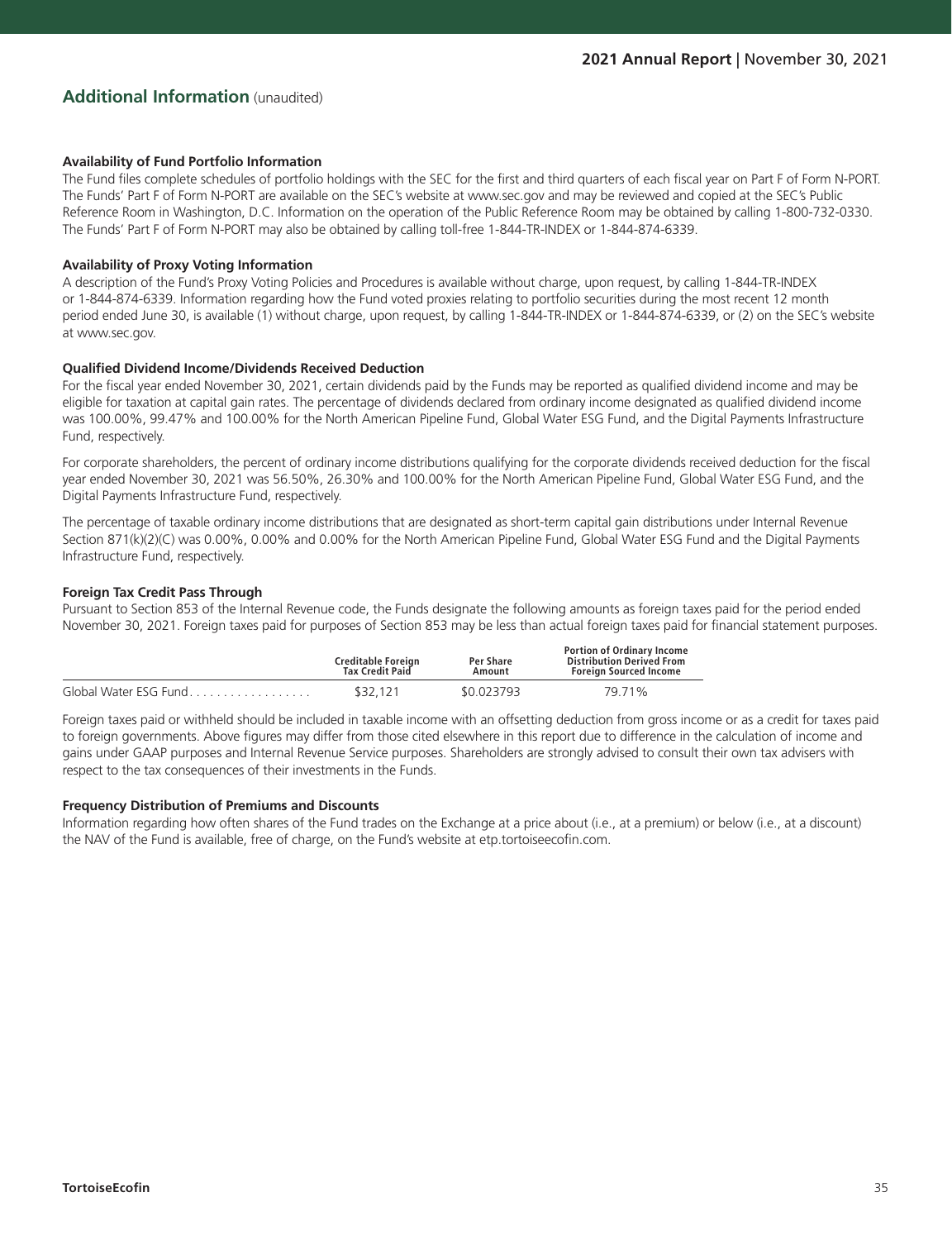#### **Privacy Notice**

The Funds collect only relevant information about you that the law allows or requires us to have in order to conduct our business and properly service you. The Funds collect financial and personal information about you ("Personal Information") directly (e.g., information on account applications and other forms, such as your name, address, and social security number, and information provided to access account information or conduct account transactions online, such as password, account number, e-mail address, and alternate telephone number), and indirectly (e.g., information about your transactions with us, such as transaction amounts, account balance and account holdings).

**The Funds do not disclose any non-public personal information about its shareholders or former shareholders other than for everyday business purposes such as to process a transaction, service an account, to respond to court orders and legal investigations or as otherwise permitted by law. Third parties that may receive this information include companies that provide transfer agency, technology and administrative services to the Funds, as well as the Funds' investment adviser who is an affiliate of the Funds. If you maintain a retirement/educational custodial account directly with the Funds, we may also disclose your Personal Information to the custodian for that account for shareholder servicing purposes. We limit access to your Personal Information provided to unaffiliated third parties to information necessary to carry out their assigned responsibilities to the Funds. All shareholder records will be disposed of in accordance with applicable law.**

**The Trust maintains physical, electronic and procedural safeguards to protect Personal Information and requires its third parties service provides with access to such information to treat the Personal Information with the same high degree of confidentiality.**

**In the event that you hold shares of a Fund through a financial intermediary, including, but not limited to, a broker-dealer, bank, credit union or trust company, the privacy policy of the your financial intermediary would govern how their non-public personal information would be shared with unaffiliated third parties.**

**With respect to the Funds, issues and redemptions of their shares at net asset value ("NAV") occur only in large aggregations of a specified number of shares (e.g., 50,000) called "Creation Units." Only Authorized Participants ("APs") may acquire shares directly from an ETF, and only APs may tender their ETF shares for redemption directly to the ETF, at NAV. APs must be (i) a broker-dealer or other participant in the clearing process through the Continuous Net Settlement System of the NSCC, a clearing agency that is registered with the SEC; or (ii) a DTC participant. In addition, each AP must execute a Participant Agreement that has been agreed to by the Funds' distributor, and that has been accepted by the Funds' transfer agent, with respect to purchases and redemptions of Creation Units.** 

**Because of this structure, the Funds do not have any information regarding any "consumers" as defined in Rule 3 of Regulation S-P with respect to any ETFs, and consequently are not required by Regulation S-P to deliver a notice of the Funds' privacy policy to any ETF shareholders.**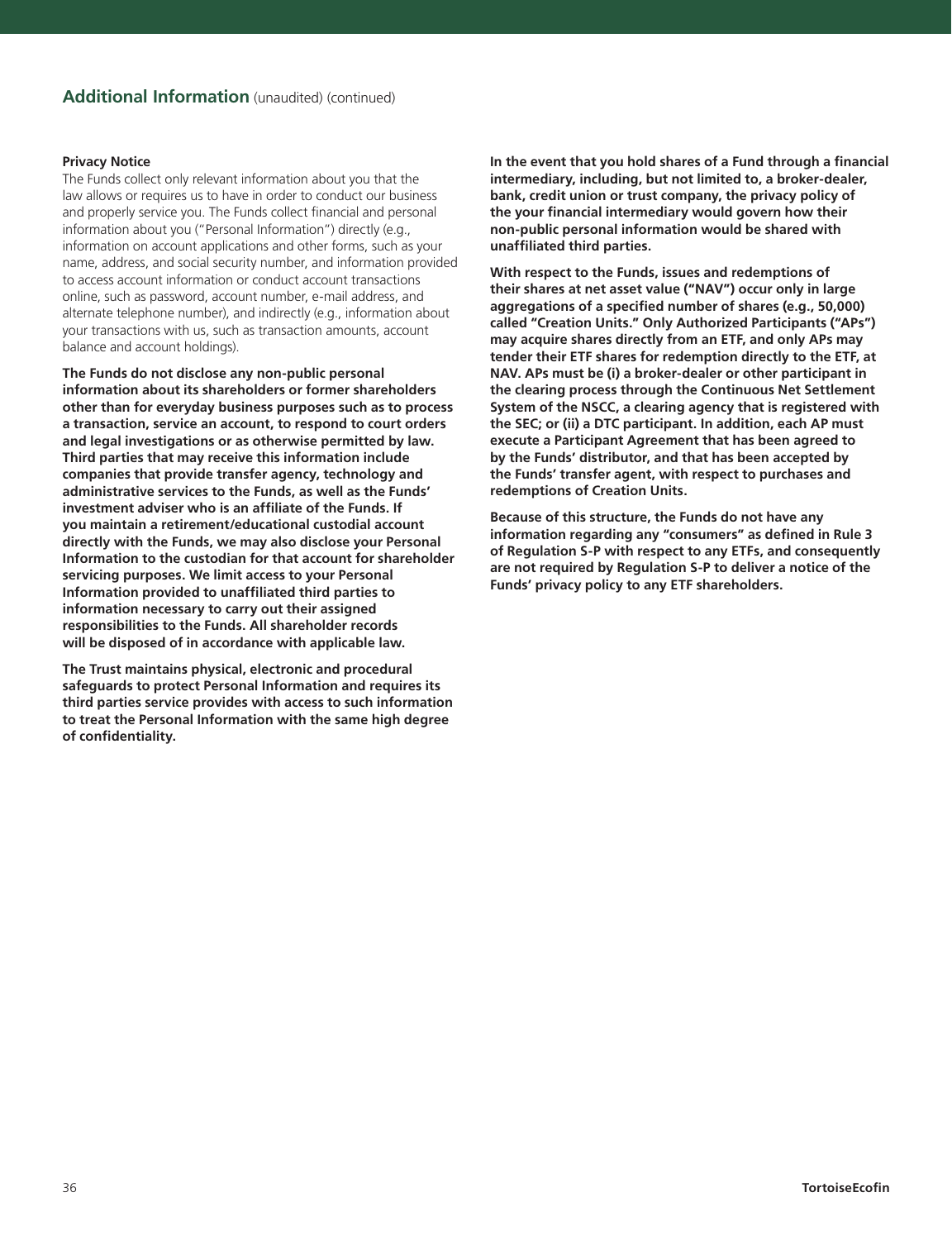